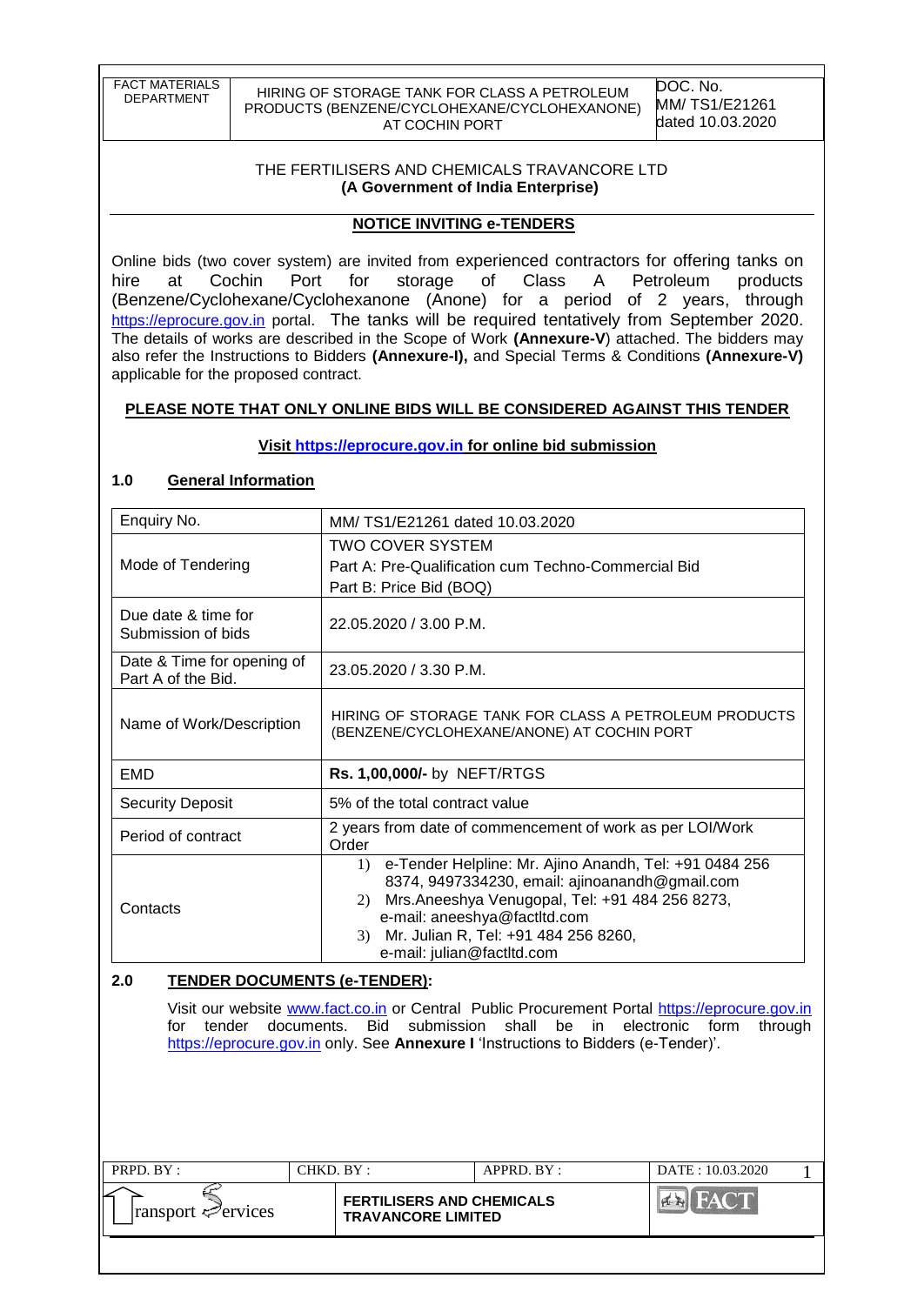|           | <b>FACT MATERIALS</b><br>DOC. No.<br>HIRING OF STORAGE TANK FOR CLASS A PETROLEUM<br><b>DEPARTMENT</b><br>MM/TS1/E21261<br>PRODUCTS (BENZENE/CYCLOHEXANE/CYCLOHEXANONE)<br>dated 10.03.2020<br>AT COCHIN PORT                                                                                                                        |                               |                                                               |                                                                                                                                                                                                              |                                    |  |
|-----------|--------------------------------------------------------------------------------------------------------------------------------------------------------------------------------------------------------------------------------------------------------------------------------------------------------------------------------------|-------------------------------|---------------------------------------------------------------|--------------------------------------------------------------------------------------------------------------------------------------------------------------------------------------------------------------|------------------------------------|--|
| 3.0       | <b>EVALUATIONOF BIDS:</b><br>Evaluation of bids and determination of the L1 bidder shall be based on the pre<br>qualification criteria and other requirements stipulated in the enquiry and the lowest<br>rate (in per KL per month) quoted among the acceptable bids.                                                               |                               |                                                               |                                                                                                                                                                                                              |                                    |  |
|           |                                                                                                                                                                                                                                                                                                                                      |                               | revised reduced rates from the L1 bidders                     | If there is a tie in the L1 position for the work, the tie shall be broken by obtaining                                                                                                                      |                                    |  |
| 4.0       |                                                                                                                                                                                                                                                                                                                                      | more safe storage tanks.      |                                                               | The basic storage capacity required is between 4500 to 5000 KL in one or                                                                                                                                     |                                    |  |
| 5.0       | calculating                                                                                                                                                                                                                                                                                                                          |                               |                                                               | The hire charge for the basic storage capacity for 2 years shall be taken for<br>the contract value and Security Deposit to be furnished by the successful bidder                                            |                                    |  |
| 6.0       |                                                                                                                                                                                                                                                                                                                                      |                               |                                                               | Payment of hire charges shall be made on a monthly basis. The hire charge for a<br>month shall be for the basic storage capacity hired, if the quantity stored is less than                                  |                                    |  |
|           | or equal<br>to the same. If so required, FACT shall have the option to avail additional capacity up<br>to 6800 KL (inclusive of basic storage capacity). The hire charge for the additional<br>storage capacity, if availed by FACT, shall be computed on a weekly basis for the<br>maximum quantity stored in that particular week. |                               |                                                               |                                                                                                                                                                                                              |                                    |  |
| 7.0       |                                                                                                                                                                                                                                                                                                                                      | consisting of the following.  |                                                               | The bid shall be complete in all respects and shall be submitted as a Two Part Bid                                                                                                                           |                                    |  |
|           | a.                                                                                                                                                                                                                                                                                                                                   |                               |                                                               | Details of tanks at Cochin Port owned and offered by the bidder, with safe<br>storage capacities of each, to stock benzene/Cyclohexane/Anone.<br>shall be furnished in the format attached as Annexure- III. | Details                            |  |
|           | b.                                                                                                                                                                                                                                                                                                                                   | class "A" petroleum products. |                                                               | Copies of valid Licences / approval from statutory authorities viz. License<br>from CCOE/PESO, clearance from Pollution Control Board etc. for storage of                                                    |                                    |  |
|           | c.                                                                                                                                                                                                                                                                                                                                   | Cochin Port.                  |                                                               | Permission letter from Cochin Port Trust for storing of above materials at                                                                                                                                   |                                    |  |
|           | d.                                                                                                                                                                                                                                                                                                                                   |                               |                                                               | Copies of drawings, site plan etc of the offered storage facilities.                                                                                                                                         |                                    |  |
|           | The bidder should furnish the details regarding any ban / suspension of the<br>е.<br>activities, temporarily or permanently, by Cochin port trust or any other<br>agencies for receiving, storing and handling of Class A petroleum products by<br>the bidders or in the offered installation owned/ operated by the bidders         |                               |                                                               |                                                                                                                                                                                                              |                                    |  |
| 8.0       |                                                                                                                                                                                                                                                                                                                                      |                               |                                                               | RATE SHALL BE INDICATED ONLY IN THE PRICE BID.                                                                                                                                                               |                                    |  |
|           | <b>PRICE BID</b> shall be as per format enclosed at Annexure-VII. Rate indicated in this<br>bid shall be for PER KL PER MONTH. This shall be applicable only on the basic<br>storage capacity and additional storage if availed by FACT and shall not be on the<br>total capacity of the offered storage tanks.                      |                               |                                                               |                                                                                                                                                                                                              |                                    |  |
| PRPD. BY: |                                                                                                                                                                                                                                                                                                                                      | CHKD. BY:                     |                                                               | APPRD. BY :                                                                                                                                                                                                  | DATE: 10.03.2020<br>$\overline{2}$ |  |
|           | ransport evices                                                                                                                                                                                                                                                                                                                      |                               | <b>FERTILISERS AND CHEMICALS</b><br><b>TRAVANCORE LIMITED</b> |                                                                                                                                                                                                              | $\mathbf{A}$                       |  |
|           |                                                                                                                                                                                                                                                                                                                                      |                               |                                                               |                                                                                                                                                                                                              |                                    |  |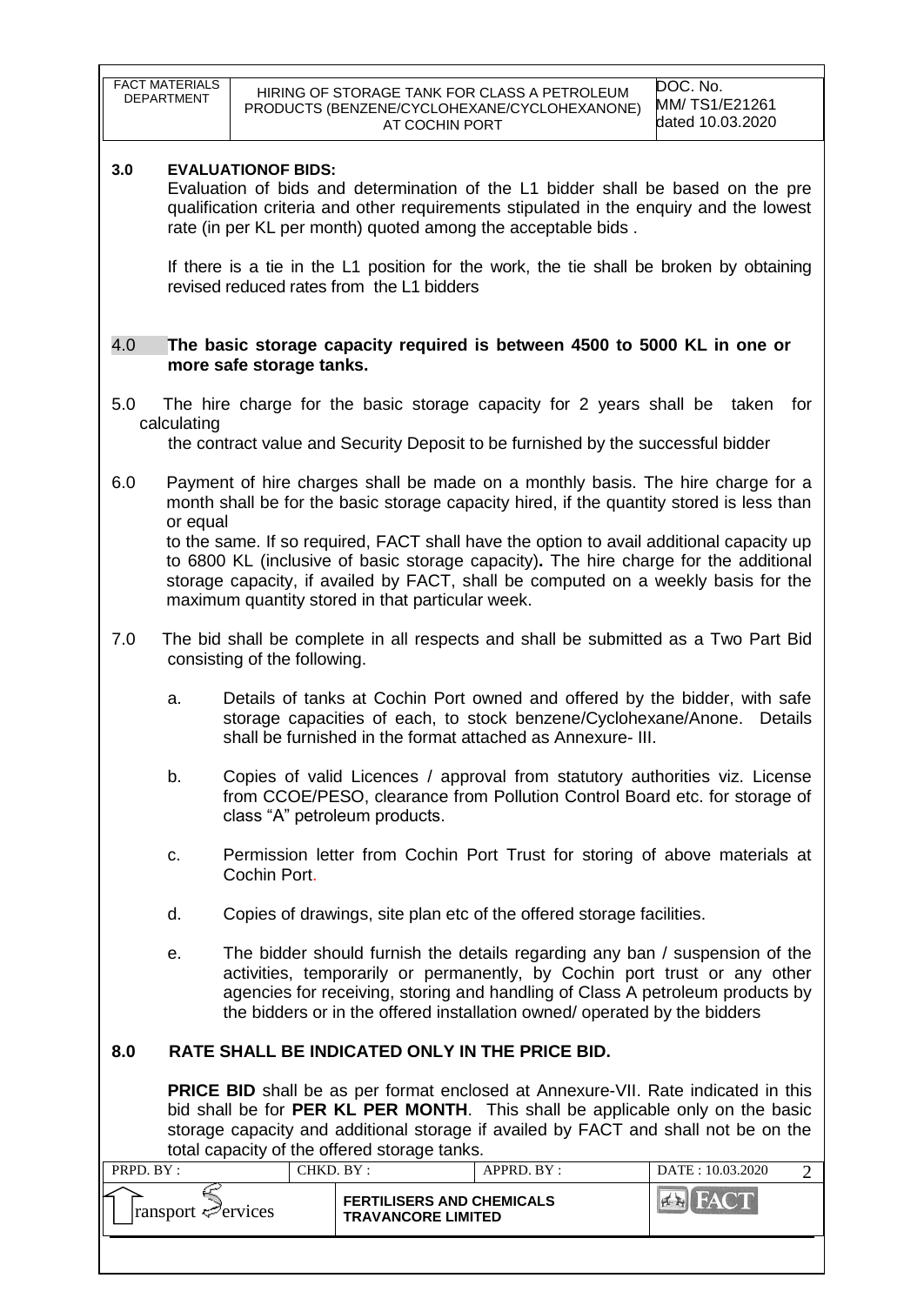|                                                                                                                                                                                                                                                                                          | ransport <del></del> <i>∈</i> ervices                                                                                                                                                                                                                                                 |                                                      | <b>TRAVANCORE LIMITED</b> | <b>FERTILISERS AND CHEMICALS</b>                                                                                                                                                                                                                                                            |  | <b>FACT</b><br>44                             |   |
|------------------------------------------------------------------------------------------------------------------------------------------------------------------------------------------------------------------------------------------------------------------------------------------|---------------------------------------------------------------------------------------------------------------------------------------------------------------------------------------------------------------------------------------------------------------------------------------|------------------------------------------------------|---------------------------|---------------------------------------------------------------------------------------------------------------------------------------------------------------------------------------------------------------------------------------------------------------------------------------------|--|-----------------------------------------------|---|
| PRPD. BY:                                                                                                                                                                                                                                                                                |                                                                                                                                                                                                                                                                                       | CHKD. BY:                                            |                           | APPRD. BY :                                                                                                                                                                                                                                                                                 |  | DATE: 10.03.2020                              | 3 |
|                                                                                                                                                                                                                                                                                          |                                                                                                                                                                                                                                                                                       |                                                      |                           | Asst.General. Manager (Materials)-T&S                                                                                                                                                                                                                                                       |  |                                               |   |
|                                                                                                                                                                                                                                                                                          |                                                                                                                                                                                                                                                                                       |                                                      |                           | For The Fertilisers and Chemicals, Travancore Limited                                                                                                                                                                                                                                       |  |                                               |   |
| 9.5                                                                                                                                                                                                                                                                                      | For any clarification on this enquiry please contact Asst.General Manager (Materials)-T&S,<br>[Phone- 0484- 2545196, 2568260] or Officer (Materials)-T&S [Phone No.0484-256 8273],<br>CENTRALISED MATERIALS, FACT Ltd., FACT PD Administration Building, Udyogamandal<br>PIN-683 501. |                                                      |                           |                                                                                                                                                                                                                                                                                             |  |                                               |   |
| 9.4                                                                                                                                                                                                                                                                                      | by him.                                                                                                                                                                                                                                                                               |                                                      |                           | Any information on site familiarization / nature of work, if required by the bidders, can be had<br>from Asst. General Manager Production (Offsite) (Phone- 2568208) or any officer authorised                                                                                              |  |                                               |   |
|                                                                                                                                                                                                                                                                                          |                                                                                                                                                                                                                                                                                       | contacted for clarifications regarding the tenders." |                           | Note: In case bidders require any clarification pertaining to the tender please contact the<br>officers at 9.4 & 9.5 below. "Kindly note that the Independent External Monitor should NOT be                                                                                                |  |                                               |   |
|                                                                                                                                                                                                                                                                                          |                                                                                                                                                                                                                                                                                       | Mr. P.K. Vijayakumar, IRS (Retd),                    |                           | Madhavam, Vaniyan Lane, Punkunnam P.O, Thrissur - 680002<br>Mobile: 8547381122, E-mail address: vkmenon78@gmail.com"                                                                                                                                                                        |  |                                               |   |
| 9.3                                                                                                                                                                                                                                                                                      |                                                                                                                                                                                                                                                                                       |                                                      |                           | "Integrity Pact: The bidders shall sign and submit an "Integrity Pact (IP)" to be executed<br>between the bidder and Fertilisers and Travancore Ltd. alongwith the bid as per Annexure-XI.<br>IP shall be implemented through the following Independent External Monitor (IEM) for the bid. |  |                                               |   |
| 9.2<br>FACT reserves the right to reject any or all bids without assigning any reasons whatsoever,<br>and / or based on the past unsatisfactory performance by bidders at FACT / other PSEs /<br>Govt. Departments. The opinion of FACT regarding the same shall be final and conclusive |                                                                                                                                                                                                                                                                                       |                                                      |                           |                                                                                                                                                                                                                                                                                             |  |                                               |   |
| 9.1                                                                                                                                                                                                                                                                                      |                                                                                                                                                                                                                                                                                       |                                                      |                           | Bids from bidders against whom any criminal case, enquiry or investigation/report by<br>authorities like Vigilance, CBI etc., are pending in relation with FACT or bidders who are<br>defaulting contractors of FACT shall be disqualified and rejected.                                    |  |                                               |   |
| 9.0                                                                                                                                                                                                                                                                                      | <b>GENERAL</b>                                                                                                                                                                                                                                                                        |                                                      |                           |                                                                                                                                                                                                                                                                                             |  |                                               |   |
|                                                                                                                                                                                                                                                                                          |                                                                                                                                                                                                                                                                                       |                                                      |                           |                                                                                                                                                                                                                                                                                             |  |                                               |   |
|                                                                                                                                                                                                                                                                                          | <b>FACT MATERIALS</b><br>DEPARTMENT                                                                                                                                                                                                                                                   |                                                      |                           | HIRING OF STORAGE TANK FOR CLASS A PETROLEUM<br>PRODUCTS (BENZENE/CYCLOHEXANE/CYCLOHEXANONE)<br>AT COCHIN PORT                                                                                                                                                                              |  | DOC. No.<br>MM/TS1/E21261<br>dated 10.03.2020 |   |
|                                                                                                                                                                                                                                                                                          |                                                                                                                                                                                                                                                                                       |                                                      |                           |                                                                                                                                                                                                                                                                                             |  |                                               |   |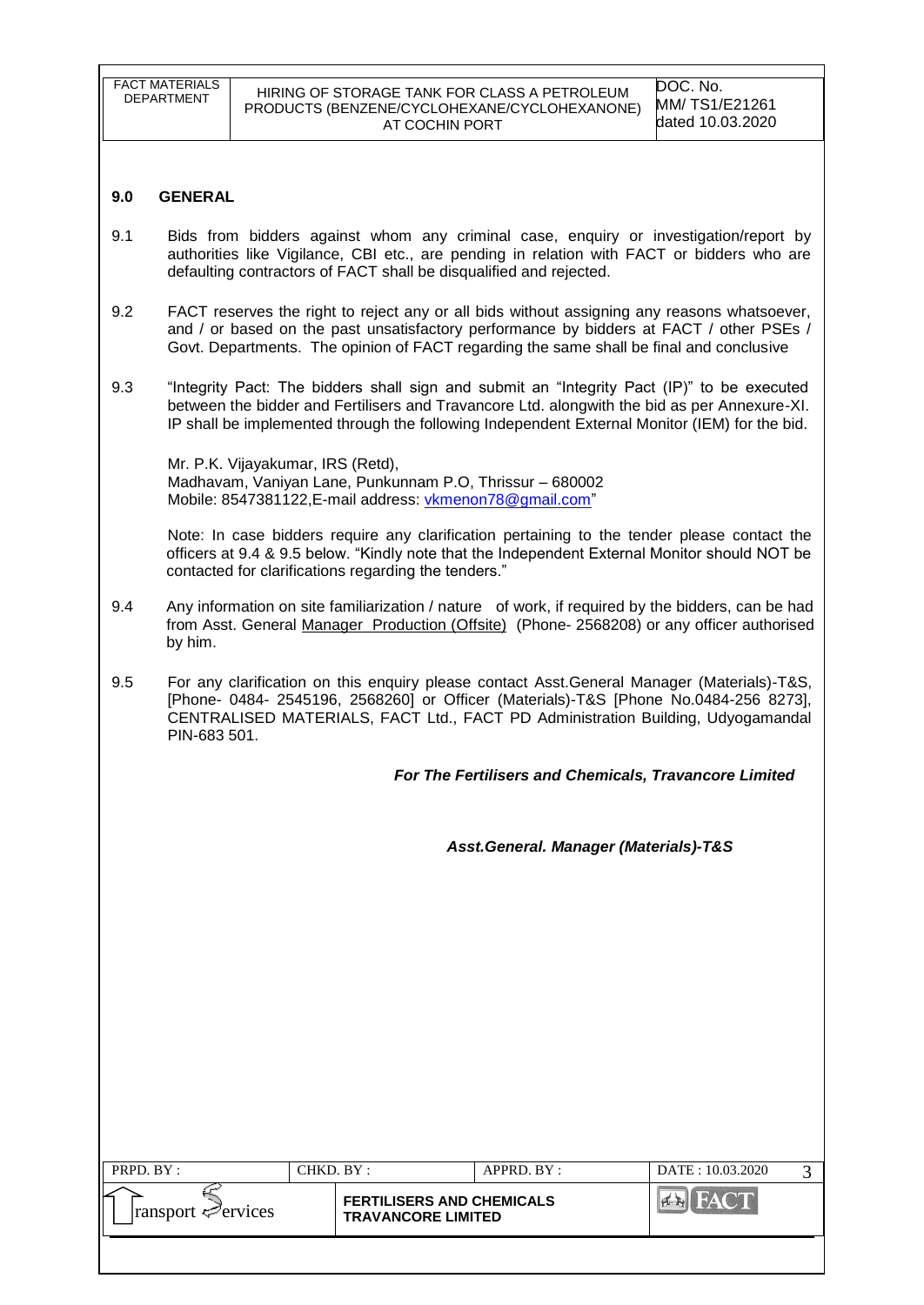FACT MATERIALS

#### HIRING OF STORAGE TANK FOR CLASS A PETROLEUM PRODUCTS (BENZENE/CYCLOHEXANE/CYCLOHEXANONE) AT COCHIN PORT

DOC. No. MM/ TS1/E21261 dated 10.03.2020

List of Enclosures of this NIT is as follows:

| S.No           | Document      | TITLE                                           | No. of<br>Pages                   |
|----------------|---------------|-------------------------------------------------|-----------------------------------|
| 1              | Annexure I    | Instructions to Bidders (e-Tender)              | 8                                 |
| 2              | Annexure II   | Pre-Qualification Criteria for bidders          | 1                                 |
| 3              | Annexure III  | Vendor data updation (Declaration) Form         | 5                                 |
| 4              | Annexure IV   | <b>Compliance Statement</b>                     | 1                                 |
| 5              | Annexure V    | Special Terms & Conditions of contract          | 10                                |
| 6              | Annexure VI   | Un-priced copy of Price bid format              | 1                                 |
| $\overline{7}$ | Annexure VII  | Price bid format (BoQ)                          | Separate<br>Excel<br><b>Sheet</b> |
| 8              | Annexure VIII | Proforma of Bank Guarantee for Security Deposit | $\overline{2}$                    |
| 9              | Annexure IX   | Proforma of Agreement                           | 1                                 |
| 10             | Annexure X    | <b>Integrity Pact</b>                           | 6                                 |

| $PRPD$ $RY:$                   | CHKD. BY: |                                                               | $APPRD$ $BY:$ | DATE: 10.03.2020 |  |
|--------------------------------|-----------|---------------------------------------------------------------|---------------|------------------|--|
| ransport $\mathcal{P}$ ervices |           | <b>FERTILISERS AND CHEMICALS</b><br><b>TRAVANCORE LIMITED</b> |               |                  |  |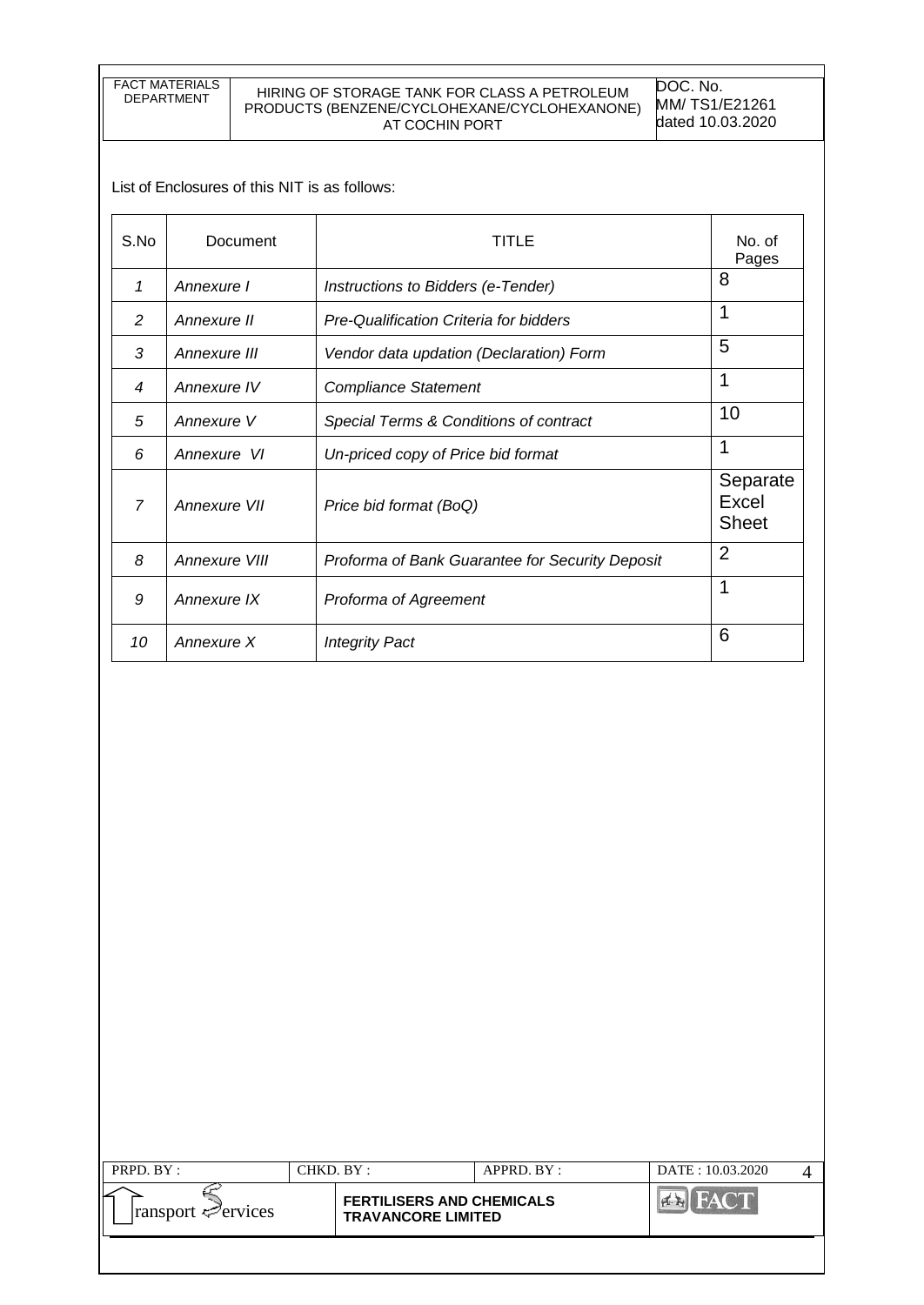FACT MATERIALS

DOC. No. MM/ TS1/E21261 dated 10.03.2020

## **ANNEXURE – I**

# **Instructions to Bidders (OPEN e-Procurement)**

- 1.0 Bidders shall study carefully the complete tender documents viz. NIT with Prequalification criteria, Instructions to Bidders (ANNEXURE-I), Technical Procurement Specifications if any, Terms & Conditions and any other documents forming part of this tender attached herewith. All conditions set out there in shall be binding on the bidders unless conflicting with any conditions expressly stated by FACT while accepting any bid in the event of such acceptance. One signed and scanned copy of the above documents shall accompany their online bids signifying their acceptance of the same. Bidder shall also submit along with his bid Vendor data updation (Declaration) Form, and Compliance Statement duly filled with all details required therein and also attach supporting documents as required.
- 2.0 Before submitting the bid, the bidder shall familiarise himself about the details of the work, operating conditions during different seasons of year, etc., collect all necessary data regarding the facilities available at various points indicated in Special Terms and Conditions, applicable timings, routes etc., and satisfy himself on all aspects relating to this work which he has to handle and execute for the full contract period and shall make due provisions in his rates for any contingency or difficulty involved in the work covered by this enquiry. Claiming lack of knowledge shall not be a reason for exoneration of the bidder of his contractual obligations, if the contract is awarded to him or for demand for increase in rate.
- 3.0 Offers against this NIT shall be submitted online on e-Tendering portal [https://eprocure.gov.in,](https://eprocure.gov.in/) with valid digital signature certificate. Offers submitted on any other platform or in any other mode or including e-mails, physical submission of offers etc. SHALL NOT be accepted.
- 3.1 The bidders are requested to register themselves on the above website with their valid digital signature certificate, if not done already. It is mandatory for bidder to have valid digital signature certificate (Class II or Class III) issued by any of the Certifying Authority approved by Govt. of India for participating in the tender. The digital signature certificate shall be arranged by the bidder at his cost. Bidders may refer **Bidders Manual Kit** available on the above website for detailed information and instructions for registration, bid submission etc.
- 3.2 The documents, if any, which necessarily have to be submitted in originals if specified specifically in the enquiry documents, shall be submitted offline. However scanned copies of such documents shall be uploaded along with the offer submitted online.

| PRPD. BY:                               | CHKD. BY : |                                                               | APPRD. BY: | DATE: 10.03.2020 |  |
|-----------------------------------------|------------|---------------------------------------------------------------|------------|------------------|--|
| $\lvert$ ransport $\mathcal{P}$ ervices |            | <b>FERTILISERS AND CHEMICALS</b><br><b>TRAVANCORE LIMITED</b> |            |                  |  |
|                                         |            |                                                               |            |                  |  |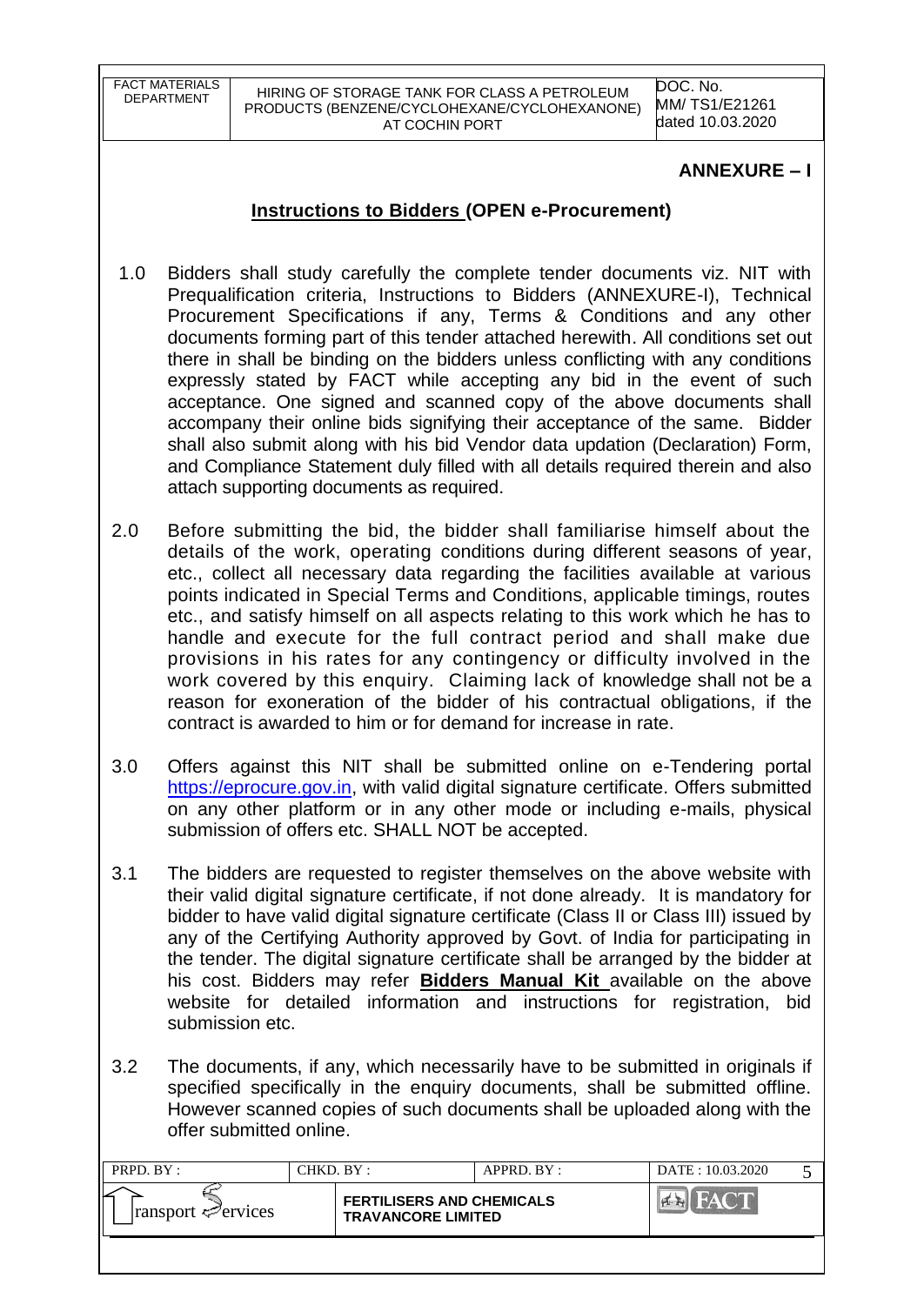|           | <b>FACT MATERIALS</b><br><b>DEPARTMENT</b>                                                                                                                                                                                                                   |                                              | HIRING OF STORAGE TANK FOR CLASS A PETROLEUM<br>PRODUCTS (BENZENE/CYCLOHEXANE/CYCLOHEXANONE)<br>AT COCHIN PORT                                                                                                                                                                                                                                                                                                                                                        | DOC. No.<br>MM/TS1/E21261<br>dated 10.03.2020 |  |
|-----------|--------------------------------------------------------------------------------------------------------------------------------------------------------------------------------------------------------------------------------------------------------------|----------------------------------------------|-----------------------------------------------------------------------------------------------------------------------------------------------------------------------------------------------------------------------------------------------------------------------------------------------------------------------------------------------------------------------------------------------------------------------------------------------------------------------|-----------------------------------------------|--|
| 3.3       |                                                                                                                                                                                                                                                              | Kochi - 683 501, Kerala                      | The cover (s) containing the documents in original etc. to be submitted offline<br>as required in the enquiry documents shall be duly superscribed with enquiry<br>No., due date of enquiry, bidder's name & address and contact details. The<br>documents shall be submitted to the following on or before the due date:<br>The Asst. General Manager (T&S), Centralized Materials,<br>PD Administrative Building, FACT Ltd., Udyogamandal PO,                       |                                               |  |
| 4.0       | documents<br>above.                                                                                                                                                                                                                                          |                                              | SUBMISSION OF BIDS: The bid shall be uploaded with all relevant<br>before due date and time in the above portal as given                                                                                                                                                                                                                                                                                                                                              |                                               |  |
| 5.0       |                                                                                                                                                                                                                                                              |                                              | Bid documents shall consist of Part-A and Part B as detailed below:                                                                                                                                                                                                                                                                                                                                                                                                   |                                               |  |
|           | 1.<br>2.<br>3.<br>4.                                                                                                                                                                                                                                         | Qualification criteria.<br>terms conditions. | 5.1 Part A (Pre-qualification-cum-Techno Commercial Bid) shall contain:<br>Documentary proof for remittance of EMD such as scanned copy of<br>EMD Instrument (UTR No./Payment Receipt/Challan), as applicable or<br>Claim for EMD exemption with documentary proof.<br>Scanned copies of supporting documents for satisfying<br>Digitally Signed copies of NIT, Instructions to Bidders (Annexure I) and<br>Scanned copy of Signed & duly filled Vendor Data Updation | Pre-                                          |  |
|           | 5.<br>6.<br>7.                                                                                                                                                                                                                                               | Declaration Form'<br>Check list.             | Signed and duly filled up Check List for Commercial Terms (if<br>applicable) and scanned copies of attached documents as detailed in<br>Scanned copy of Signed & duly filled 'Compliance Statement'<br>Scanned copy of Signed "Un-priced bid indicating "QUOTED" in the<br>applicable columns. Rates shall not be indicated in Un-priced Bid.                                                                                                                         |                                               |  |
| 5.2       |                                                                                                                                                                                                                                                              |                                              | Part-B: shall comprise of the filled Price bid. The filled price bid ie. BoQ<br>attached to the tender shall be uploaded after filling all relevant details<br>such as name and address of the bidder, rates etc. as applicable.                                                                                                                                                                                                                                      |                                               |  |
| 5.3       | document.                                                                                                                                                                                                                                                    |                                              | The priced BOQ shall be uploaded strictly in the format attached, failing<br>which the offer is liable to be rejected. Renaming or changing the format of the<br>BoQ is not permitted and the System will not accept any such changed                                                                                                                                                                                                                                 |                                               |  |
| 5.4       | Fill-in all the relevant fields of the BoQ either in value or as a percentage as<br>specified in the BoQ. Blank field, if any, in the uploaded BoQ shall be<br>considered as Nil (not Quoted). No claim or revisions shall be entertained in<br>this regard. |                                              |                                                                                                                                                                                                                                                                                                                                                                                                                                                                       |                                               |  |
| 5.5       | Bidders shall quote prices in the BOQ only and nowhere else. No other<br>documents shall be enclosed with Price Bid (BOQ).                                                                                                                                   |                                              |                                                                                                                                                                                                                                                                                                                                                                                                                                                                       |                                               |  |
| PRPD. BY: |                                                                                                                                                                                                                                                              | CHKD. BY:                                    | APPRD. BY:                                                                                                                                                                                                                                                                                                                                                                                                                                                            | DATE: 10.03.2020<br>6                         |  |
|           | ransport $\mathcal{P}$ ervices                                                                                                                                                                                                                               |                                              | <b>FERTILISERS AND CHEMICALS</b><br><b>TRAVANCORE LIMITED</b>                                                                                                                                                                                                                                                                                                                                                                                                         | <b>BIFACT</b>                                 |  |

 $\overline{\phantom{a}}$ 

 $\mathsf{r}$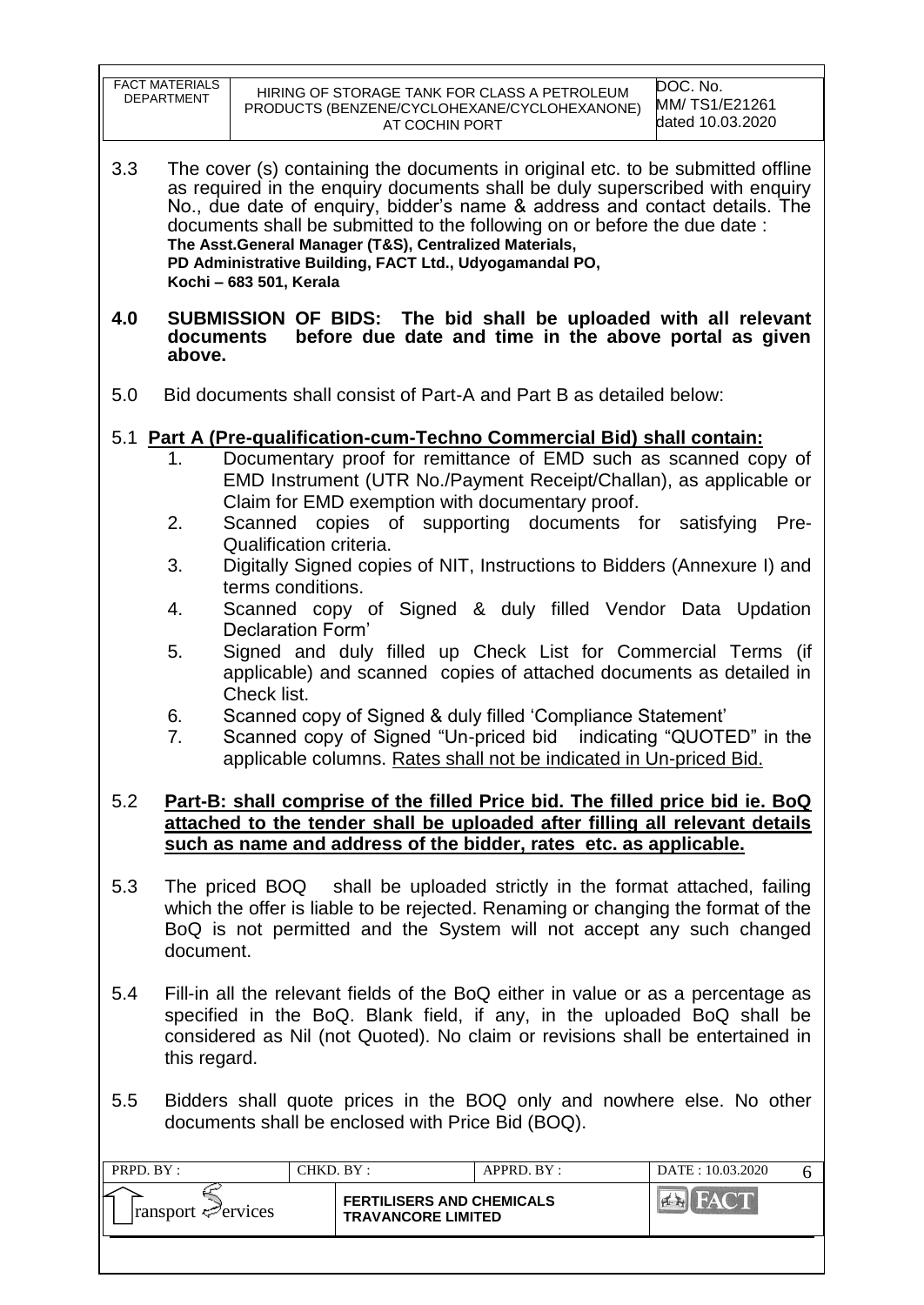| <b>FACT MATERIALS</b><br><b>DEPARTMENT</b> | HIRING OF STORAGE TANK FOR CLASS A PETROLEUM<br>PRODUCTS (BENZENE/CYCLOHEXANE/CYCLOHEXANONE)<br>AT COCHIN PORT | DOC. No.<br>MM/ TS1/E21261<br>dated 10.03.2020 |
|--------------------------------------------|----------------------------------------------------------------------------------------------------------------|------------------------------------------------|
|--------------------------------------------|----------------------------------------------------------------------------------------------------------------|------------------------------------------------|

- 5.6 Rates shall be quoted in the same unit of measure given in the BOQ and shall be considered accordingly.
- 5.7 Bidders shall ensure that all the required documents as per enquiry are uploaded in the System before due date and time. The System does not allow submission of bids or any other document forming part of the bid after due date & time of bid submission. Non-submission of documents or incomplete documents may result in rejection of offers and no communication in this regard will be entertained. FACT reserves the right to reject any bid not submitted as per instructions at their discretion.
- 5.8 Timely submission of offers along with all the relevant documents online is the responsibility of the bidder concerned. The bids may be submitted well in advance to avoid last minute issues like non availability of internet, server not available, power failure etc. FACT shall not be held responsible for bidder"s inability to submit documents in time, incomplete submission of offers or non submission of any documents forming part of the offers etc.
- 5.9 Bidders shall meet all expenses in connection with submission of his bid, attending the bid opening, meetings etc.

# **6.0 BID OPENING:**

- 6.1 *Part-A* of the bids of all bidders who submit their Bids as per the instructions on or before the due date and time shall be opened online, on the specified bid opening date and time. Bids submitted not in conformity with the Enquiry instructions are liable to be rejected without further processing.
- 6.2 *Part-B* Price bids of those bidders whose Part-A bid is acceptable, based on pre-qualification and techno-commercial evaluation, only shall be opened online on a subsequent date, on completion of evaluation.

## **7.0 EARNEST MONEY:**

- 7.1 **Earnest Money Deposit (EMD)** shall be furnished for the respective amount indicated in the NIT only through **NEFT/RTGS to FACT a/c No. 57017844467 with the State Bank of India, Udyogamandal Branch, IFSC Code SBIN0070158.**  A scanned copy of the Payment Receipt /UTR No. shall also be furnished along with Part-A bid. **Bids without EMD or inadequate amount of EMD will be rejected**. No interest shall be paid on the EMD. EMD of the unsuccessful bidder will be refunded after awarding the contract. EMD furnished against one enquiry will not be adjusted against any other enquiry.
- 7.2 Bids without EMD shall be rejected except in the following cases. EMD will be exempted for Govt. Depts/firms/public sector units/ Startups recognized by Dept. of Industrial policy & Promotion, MSE units registered under MSMED Act/ firms

| PRPD. BY:                   | CHKD. BY :- |                                                               | $APPRD$ . $BY$ : | DATE: 10.03.2020 |  |
|-----------------------------|-------------|---------------------------------------------------------------|------------------|------------------|--|
| $ $ ransport $\leq$ ervices |             | <b>FERTILISERS AND CHEMICALS</b><br><b>TRAVANCORE LIMITED</b> |                  |                  |  |
|                             |             |                                                               |                  |                  |  |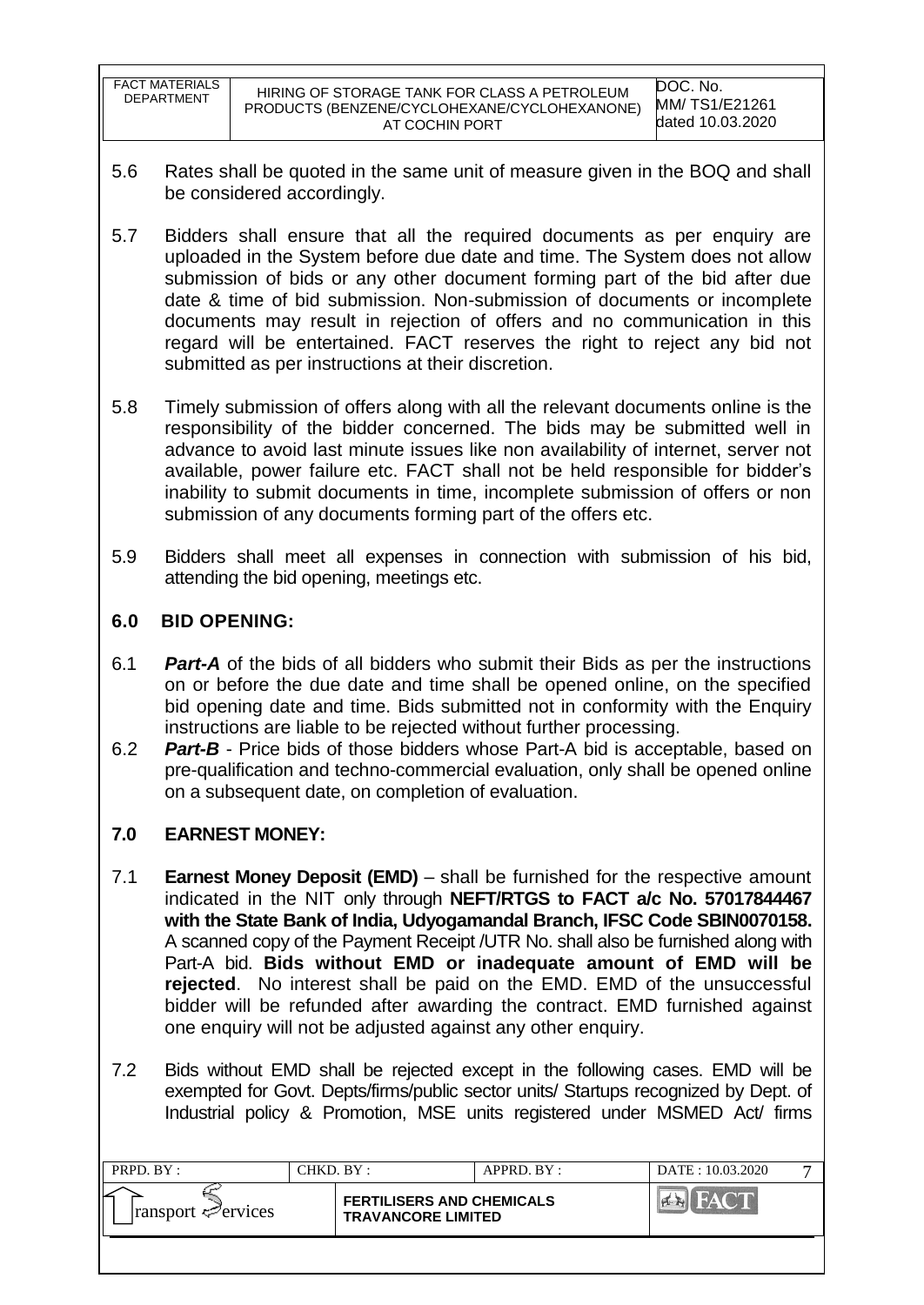| FACT MATERIALS<br><b>DEPARTMENT</b> | HIRING OF STORAGE TANK FOR CLASS A PETROLEUM<br>PRODUCTS (BENZENE/CYCLOHEXANE/CYCLOHEXANONE)<br>AT COCHIN PORT | DOC. No.<br><b>MM/TS1/E21261</b><br>dated 10.03.2020 |
|-------------------------------------|----------------------------------------------------------------------------------------------------------------|------------------------------------------------------|
|-------------------------------------|----------------------------------------------------------------------------------------------------------------|------------------------------------------------------|

registered under NSIC/Khadi Board etc. as per applicable govt. directions, on submission of valid documents in proof of the same.

7.3 If any bidder retracts from or without request of FACT revises his bid during its validity period or fails to submit Security Deposit and execute the required agreement when the contract is awarded or fails to commence the execution of the work on the stipulated date, the EMD furnished shall be liable to be forfeited without prejudice to FACT's other right to claim damages.

## **8.0 PURCHASE PREFERENCE:**

This tender shall be based on MSME order dt. 23<sup>rd</sup> March 2012, and as amended from time to time, pertaining to Public Procurement Policy in respect of procurement of goods and services, produced and provided by micro and small enterprises, including special benefits to MSE firms owned by SC/ST and women entrepreneurs, on furnishing relevant documents as proof. Declaration of UAM numbers on CPPP is mandatory, failing which bidders will not be able to enjoy the benefits as per PP policy. Bidders will get the benefit of PP policy only if they are MSE bidders at the time of submission of their offers.

In divisible tenders, participating MSEs quoting price within price band of L1+15% shall also be allowed to supply a portion of requirement by bringing down their price to L1 price in a situation where L1 price is from someone other than an MSE. Such MSEs shall be allowed to supply atleast 25% (or as applicable) of the total tendered value. In case of more than one such MSE, the supply will be shared proportionately (to tendered quantity). Special provisions extended to certain categories of MSEs as per the order shall also be applicable.

In case of non divisible tenders, an MSE quoting in the price band of L1+15% may be awarded for full/compete work of tendered value, considering the spirit of policy for enhancing the Government procurement from MSEs subject to bringing down of price to L1 by the MSE concerned.

**This tender is non divisible.**

### **9.0 DEVIATIONS:**

- 9.1 Deviations in the tender clauses shall not be accepted.
- 9.2 FACT reserves the right to reject the offers with deviations without further correspondence.
- 9.3 Bidder shall clearly indicate the time required for mobilisation /commencement of work from the date of receipt of Letter of Intent (LOI) / Work Order.

### **10.0 CONFORMITY:**

Bids must conform in all respects with the applicable terms and conditions of this enquiry. Bidder must certify in the compliance Statement that his bid complies with all Enquiry documents and technical specifications.

| PRPD. BY:                           | CHKD. BY : |                                                               | APPRD. BY: | DATE: 10.03.2020 |  |
|-------------------------------------|------------|---------------------------------------------------------------|------------|------------------|--|
| ►<br>ransport $\mathcal{P}$ ervices |            | <b>FERTILISERS AND CHEMICALS</b><br><b>TRAVANCORE LIMITED</b> |            | HACT             |  |
|                                     |            |                                                               |            |                  |  |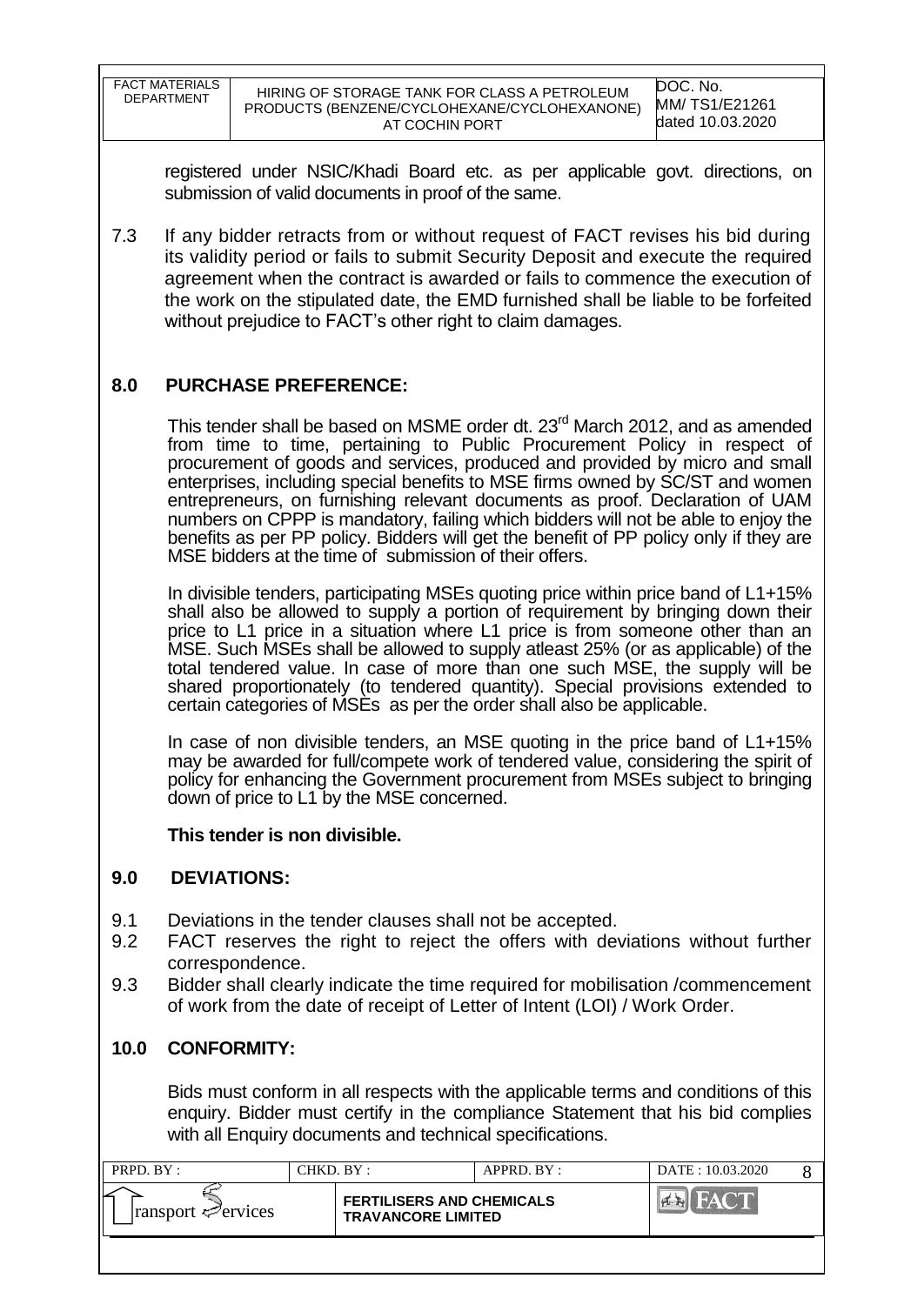## **11.0 Rates:**

11.1 Bidder shall quote his lowest rate for the work strictly as per the BoQ (Price Bid format) . Bids not complying with the above are liable to be rejected.

The Un-priced bid shall be submitted along with Part-A bid duly signed by the Bidder, indicating "QUOTED" in the columns. Rates shall not be indicated in Un-priced Bid.

- 11.2 Bidder shall quote all-inclusive rate for the work, but **exclusive of GST.** GST if applicable, will be payable extra by FACT as per statutory notification.
- 11.3 The rates quoted in the tender are to hold good for a period of four months from the date of opening of the Pre-Qualification-cum-Techno-Commercial bid (Part-A). If contract is awarded, the work order rates shall be valid for the entire period of contract inclusive of extension / extensions. **No bidder can withdraw his tender or revoke or revise the rates within the aforesaid period of 120 days.** If the bidder withdraws/revises/revokes OR shows unwillingness to confirm with his offer, the Earnest Money Deposit (EMD) remitted by the bidder against the tender shall be forfeited by FACT, without prejudice to FACT"s other rights to claim damages.

## 12.0 **SECURITY DEPOSIT**:

- 12.1 The successful bidder (Contractor) shall be required to furnish an interest free Security Deposit (SD) equivalent to **five percent (5%) of the total contract value** by DD/NEFT/RTGS or by Bank Guarantee issued by a Nationalised / Scheduled Bank as per the Proforma prescribed within 15 days of issue of the work order. The Bank Guarantee shall be valid till the expiry of the contract with a claim period of six months thereafter. FACT a/c No. 57017844467 with the State Bank of India, Udyogamandal Branch, IFSC Code SBIN0070158 shall be used in case of remittance of Security deposit by NEFT/RTGS and proof of remittance shall be submitted to FACT.
- 12.2 In case the bidder whose bid is accepted, fails to deposit the prescribed Security Deposit or fails to execute the agreement or fails to commence the execution of the work within the specified time, the contract issued to him is liable to be terminated and the Earnest Money already deposited by the contractor shall be forfeited without any further reference to the contractor and alternative arrangements made at the risk and cost of the Contractor.

# **13.0 PURCHASER'S RIGHT:**

FACT reserves the right to reject any or all bids without assigning any

| PRPD. BY:                               | CHKD. BY : |                                                               | $APPRD$ . $BY:$ | DATE: 10.03.2020 |  |
|-----------------------------------------|------------|---------------------------------------------------------------|-----------------|------------------|--|
| $\lvert$ ransport $\mathcal{P}$ ervices |            | <b>FERTILISERS AND CHEMICALS</b><br><b>TRAVANCORE LIMITED</b> |                 |                  |  |
|                                         |            |                                                               |                 |                  |  |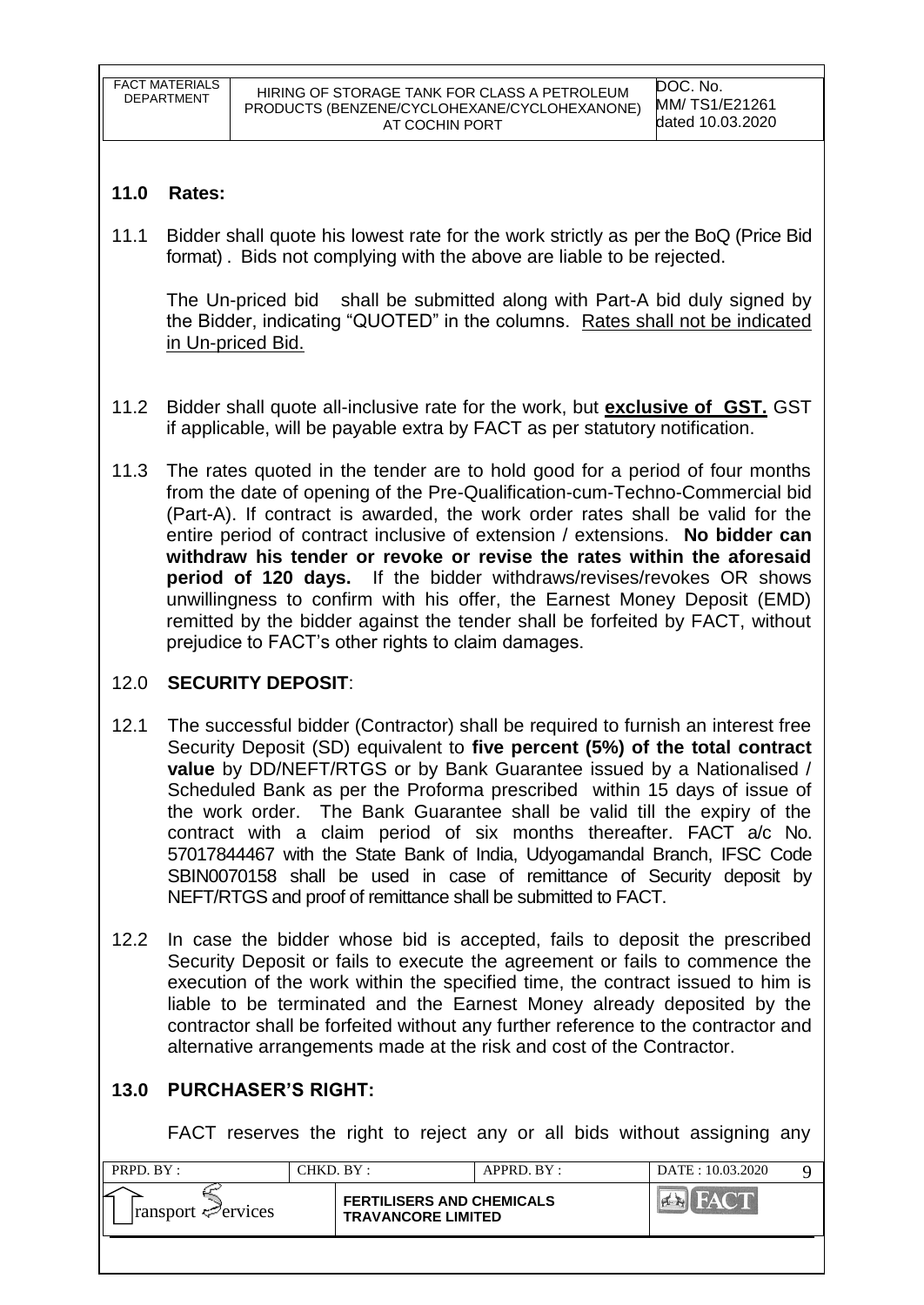| <b>FACT MATERIALS</b> |
|-----------------------|
| <b>DEPARTMENT</b>     |
|                       |

reason whatsoever. No claims shall lie against FACT on this account and FACT"s decision in this regard shall be final and binding on the bidders. FACT reserves the right to negotiate with the lowest bidder.

# 14.0 **CONTRACTOR TO EXECUTE AGREEMENT**:

The contractor's responsibility under this contract will commence on the date specified in the Letter of Intent/Work Order. The successful Bidder shall be required to execute an Agreement with FACT, within 15 days of the receipt by him of the Work order issued by FACT for carrying out the work according to the terms and conditions of the contract given along with the Work Order. The Agreement shall be executed on Rs.500/- Stamp paper and shall be in the pro forma as specified by FACT. The provisions contained in tender papers and other documents exchanged between the Bidder and FACT shall form part of the contract. The Earnest Money Deposit is liable to be forfeited in case the contractor fails to execute the Agreement within the stipulated period as mentioned above.

## **15.0 The bidder shall furnish the following along with the offers.**

- 1. The GST registration Number and details. In the case of Provisional ID, GST Registration Number shall be provided on receipt of the same.
- 2. Place of supply/Service

3. Address of the supplier/service provider"s billing the item if it is different from 2 above

- 4. GST rates applicable for each item
- 5. HSN / SAC codes of each of the goods / services quoted

In case of unregistered contractor, a declaration to that effect with reason should be furnished.

FACT"s GST No. in the state of Kerala is **32AAACT6204C1Z2**. FACT"s GST numbers in other southern states is as follows:

| Tamilnadu:      | 33AAACT6204C1Z0 |
|-----------------|-----------------|
| Karnataka:      | 29AAACT6204C1ZP |
| Andhra Pradesh: | 37AAACT6204C1ZS |
| Telangana:      | 36AAACT6204C1ZU |
| Puducherry:     | 34AAACT6204C1ZY |

The supplier/contractor shall do the following:

- a) Submit GST compliant tax invoice to FACT along with supply.
- b) Shall ensure uploading the above invoice as per statute &
- c) File monthly returns in time enabling FACT to claim the input tax credit.

| PRPD. BY :                         | CHKD. BY :                                                    | APPRD. BY: | DATE: 10.03.2020 |  |
|------------------------------------|---------------------------------------------------------------|------------|------------------|--|
| $ $ ransport $\mathcal{P}$ ervices | <b>FERTILISERS AND CHEMICALS</b><br><b>TRAVANCORE LIMITED</b> |            |                  |  |
|                                    |                                                               |            |                  |  |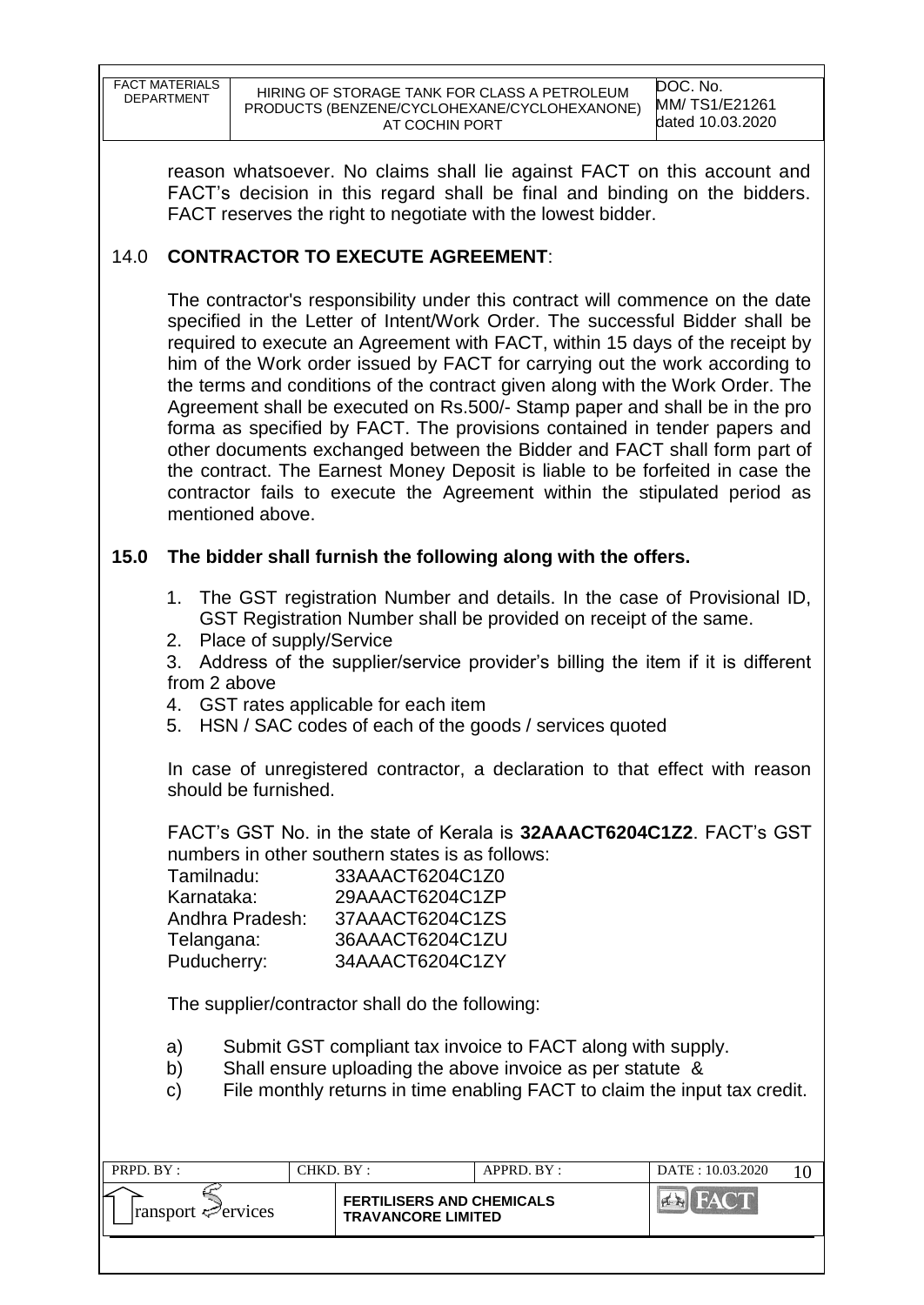| <b>FACT MATERIALS</b> |              |
|-----------------------|--------------|
| <b>DEPARTMENT</b>     | <b>HIRIN</b> |
|                       | <b>PRODU</b> |

GST charged by the supplier/contractor shall be released separately to the supplier/contractor only after filing of (i) the outward supply details & the monthly return on GSTN portal by the supplier/contractor and (ii) on matching the input tax credit to such invoice with the corresponding details of outward supply of the supplier/contractor.

In case FACT incurs any liability (like interest, penalty etc.,) due to denial/reversal of such input tax credit in respect of the invoice submitted by the supplier/contractor, for the reasons attributable to the supplier/contractor, the same shall be recovered from the supplier/contractor

Further in case FACT is deprived of the input tax credit due to any reason attributable to the supplier/contractor, the same shall not be paid or recovered if already paid to the supplier/contractor.

# 16.0 **GENERAL:**

- 16.1 FACT reserves the right to extend without giving any reason, the last date for submission and opening of bid, but such extension will be duly intimated to those who have submitted online. In case the date of bid opening happens to be a day of strike/hartal etc. due to any reasons or happens to be a holiday for FACT, declared due to unforeseen and emergency reasons or due to any tech problems, the bids will be opened at the same time on the next full working day.
- 16.2 FACT reserves the right to make changes in the tender documents, but such changes will be published in our portal as a corrigendum. Bidders are requested to counter check with portal before submitting their bids.
- 16.3 Mere submission of all the documents will not necessarily mean that the Bidder is suitable. Worthiness assessed by FACT will be final and binding on the Bidder.
- 16.4 FACT may relax condition of prior turnover and prior experience with respect to Micro & Small Enterprises (MSEs) (if specified in the tender) subject to meeting of quality and technical specifications.
- 16.5 Except in the cases of items/services related to public safety, health, critical security operations and equipment etc., FACT at its discretion may relax the conditions of prior turnover and prior experience for Startups (if specified in the tender) recognised by Dept. of Industrial policy and promotion (DIPP) subject to meeting quality and technical specifications, on furnishing copies of relevant certificates / documents in proof of such recognition by DIPP.
- 16.6 All clarification and correspondence related to this enquiry shall be made only in English to the Asst.General Manager(Materials)T&S, Centralised Materials, PD Administrative Building, FACT Ltd., Udyogamandal – 683 501, Tel : 0484- 2568260/2568273/2545196, FAX No: 0484-2545196, Email:julian@factltd.com
- 16.7 All disputes and questions, claims, rights, matters or things, whatsoever, in any way, arising out of or relating to the calling of bids, evaluation of offers, award of contract, change in structure of bids or any other matter relating to

| PRPD. BY:                               | CHKD. BY :- |                                                               | $APPRD$ . $BY:$ | DATE: 10.03.2020 |  |
|-----------------------------------------|-------------|---------------------------------------------------------------|-----------------|------------------|--|
| $\lvert$ ransport $\mathcal{P}$ ervices |             | <b>FERTILISERS AND CHEMICALS</b><br><b>TRAVANCORE LIMITED</b> |                 |                  |  |
|                                         |             |                                                               |                 |                  |  |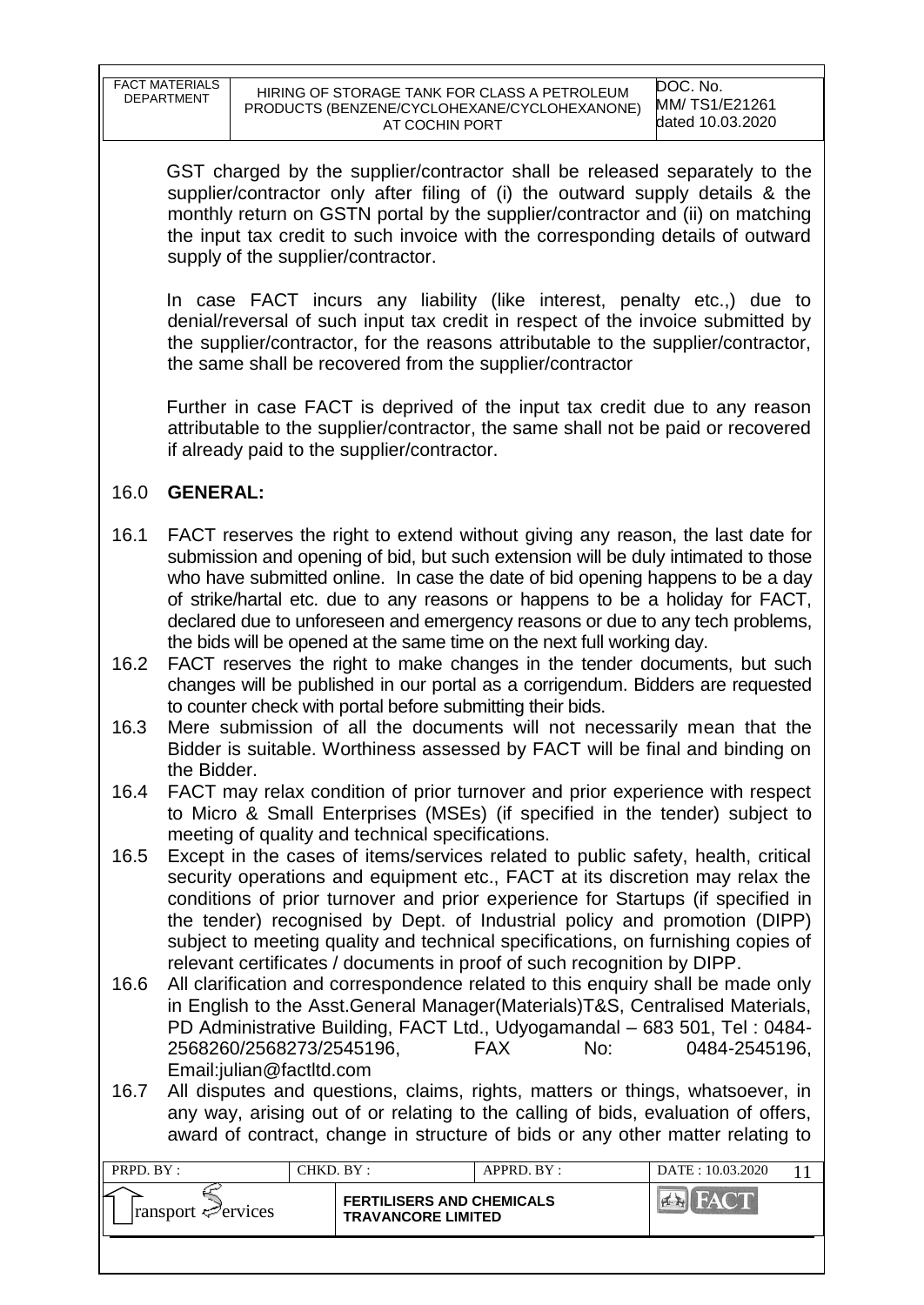| FACT MATERIALS<br><b>DEPARTMENT</b> | HIRING OF STORAGE TANK FOR CLASS A PETROLEUM<br>PRODUCTS (BENZENE/CYCLOHEXANE/CYCLOHEXANONE)<br>AT COCHIN PORT | DOC. No.<br>MM/TS1/E21261<br>dated 10.03.2020 |
|-------------------------------------|----------------------------------------------------------------------------------------------------------------|-----------------------------------------------|
|-------------------------------------|----------------------------------------------------------------------------------------------------------------|-----------------------------------------------|

finalization of contract are to be referred to the sole Arbitrator who shall be the General Manager [Materials] of FACT. The award shall be binding on both the parties.The bidders are advised to get informed of all details they require regarding the work before submitting their bids.

16.8 Work order shall be issued by Asst. General Manager [Materials]-T&S.

## **17.0 TENDER UPDATES:**

Bidders are requested to visit Central Public Procurement Portal [\(https://eprocure.gov.in\)](https://eprocure.gov.in/) regularly for any updates/corrigendum on the tender, including extension of due date, if any. No other mode of communication shall be made in this regard.

## **18.0 FRAUD PREVENSION POLICY:**

Bidders shall comply with Fraud Prevention Policy of FACT 2012 (FPPF 2012). The said Policy is available in FACT"s Website [www.fact.co.in.](http://www.fact.co.in/)

# **ASST. GENERAL MANAGER (MATERIALS)-TS**

| PRPD. BY:                      | CHKD. BY :                                                    | $APPRD$ . $BY$ : | DATE: 10.03.2020 |  |
|--------------------------------|---------------------------------------------------------------|------------------|------------------|--|
| ransport $\mathcal{P}$ ervices | <b>FERTILISERS AND CHEMICALS</b><br><b>TRAVANCORE LIMITED</b> |                  |                  |  |
|                                |                                                               |                  |                  |  |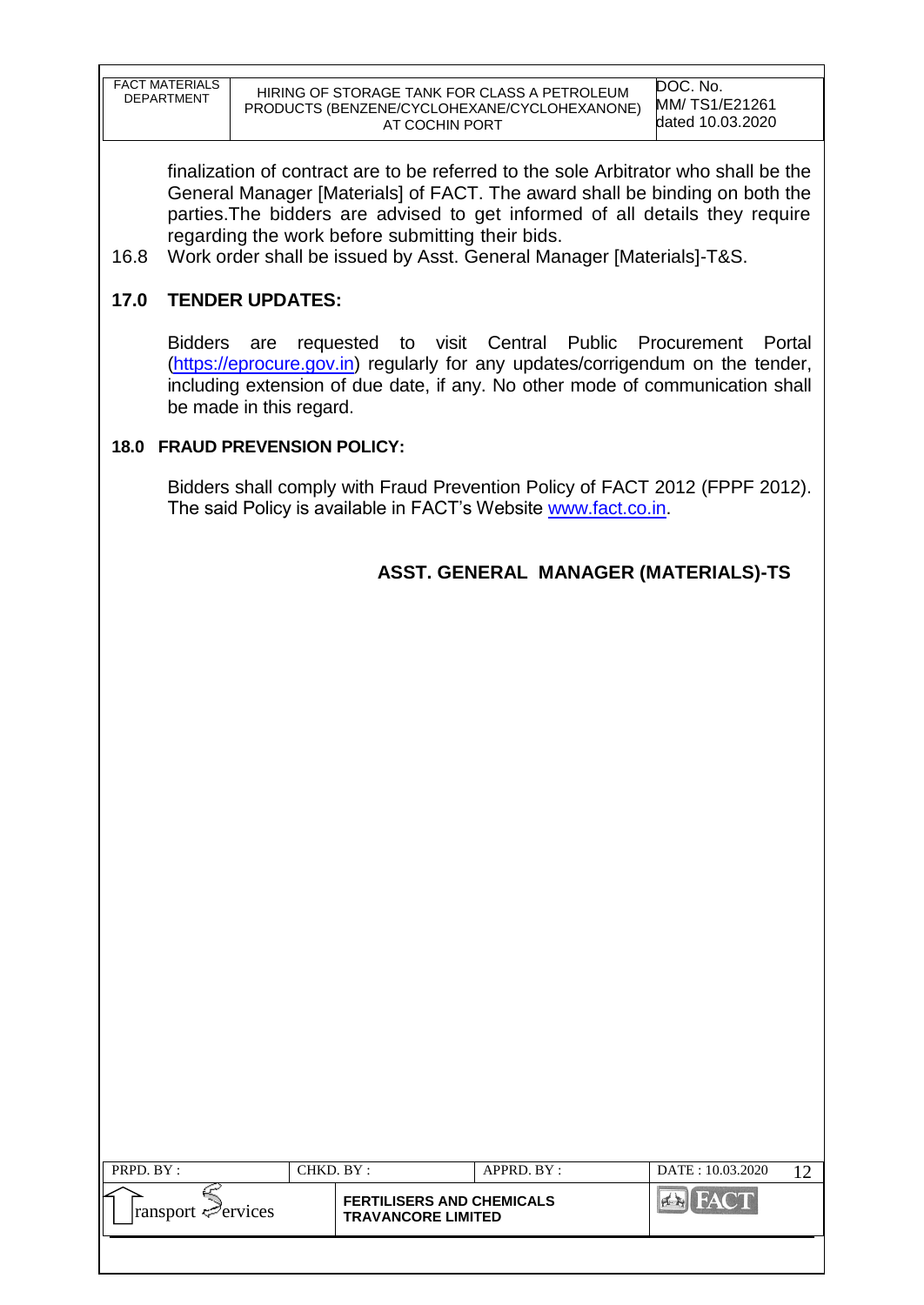DOC. No. MM/ TS1/E21261 dated 10.03.2020

#### **ANNEXURE-II**

## **Pre-Qualification Criteria for bidders**

Only bidders who meet all the following criteria will be considered for pre qualification and the bid submitted by them processed for placing order.

- a. Bidders shall have and offer sufficient tank/s at Cochin Port for the **basic storage capacity between 4500KL to 5000KL** of Class A Petroleum product (Benzene/Cyclohexane/Anone) in one or more safe storage tanks. Details of storage tanks owned by the bidder shall be given, supported by drawings and site plan.
- b. Bidder should submit copies of the following valid Licences / approvals for the above tanks/installation from statutory authorities duly attested by the authorised signatory of the bidder. The same shall be submitted along with Part-A of the bid.
	- i. License from CCOE/PESO to store Class A Petroleum products in the offered tanks.
	- ii. Clearance from Pollution Control Board.
	- iii. Permission from Cochin Port Trust for Storing Class A petroleum products

Note for Micro & Small Enterprises and Startups: Prequalification criteria specified above shall also be applicable for Micro & Small Enterprises and Startups without any relaxation.

| <b>FERTILISERS AND CHEMICALS</b><br>$\lvert$ ransport $\mathcal{P}$ ervices<br><b>TRAVANCORE LIMITED</b> | PRPD. BY: | CHKD. BY : | APPRD. BY: | DATE: 10.03.2020 |  |
|----------------------------------------------------------------------------------------------------------|-----------|------------|------------|------------------|--|
|                                                                                                          |           |            |            |                  |  |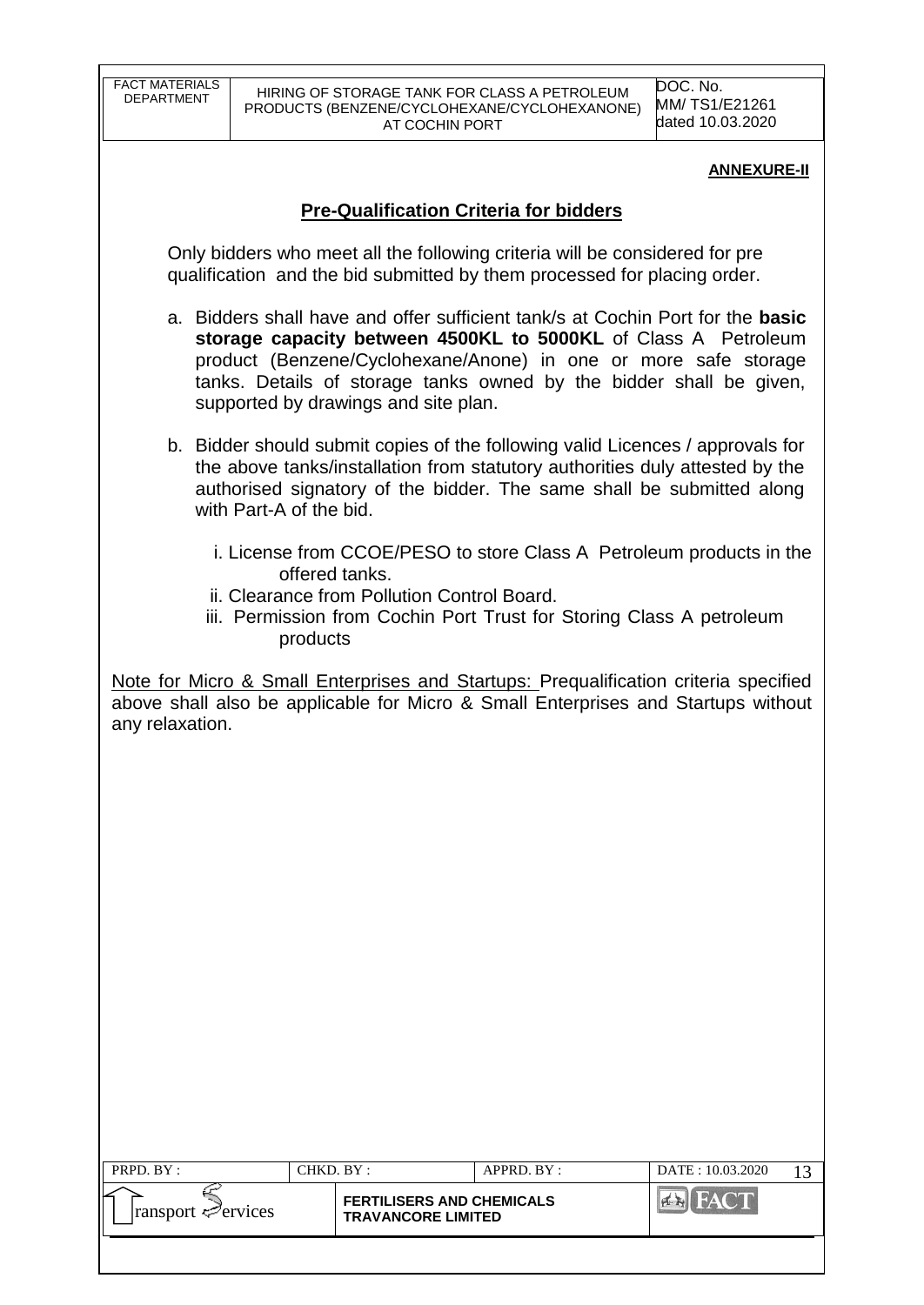|           | <b>FACT MATERIALS</b><br><b>DEPARTMENT</b>                                    |                                                               | HIRING OF STORAGE TANK FOR CLASS A PETROLEUM                                                                                                                                                                                                                                                                                     | DOC. No.<br>MM/TS1/E21261 |
|-----------|-------------------------------------------------------------------------------|---------------------------------------------------------------|----------------------------------------------------------------------------------------------------------------------------------------------------------------------------------------------------------------------------------------------------------------------------------------------------------------------------------|---------------------------|
|           |                                                                               | AT COCHIN PORT                                                | PRODUCTS (BENZENE/CYCLOHEXANE/CYCLOHEXANONE)                                                                                                                                                                                                                                                                                     | dated 10.03.2020          |
|           |                                                                               |                                                               |                                                                                                                                                                                                                                                                                                                                  | <b>ANNEXURE-III</b>       |
|           |                                                                               |                                                               | <b>VENDOR DATA UPDATION (DECLARATION) FORM</b><br>(PLEASE USE ADDITIONAL SHEETS, IF SPACE IS INSUFFICIENT)                                                                                                                                                                                                                       |                           |
|           | the bid/disqualification of the bidder.                                       |                                                               | FACT reserves the right to verify the information given as per the format and enclosures. It is the<br>responsibility of the bidder to give the full details required as per this format for evaluating his bid as<br>per this Enquiry. Any misrepresentation of facts and withholding of information may result in rejection of |                           |
| 1.        | Name of the Bidder:                                                           |                                                               |                                                                                                                                                                                                                                                                                                                                  |                           |
| 2.        | Address of the Bidder:                                                        |                                                               |                                                                                                                                                                                                                                                                                                                                  |                           |
|           | Telephone No.<br>Fax No.<br>E-mail ID                                         |                                                               |                                                                                                                                                                                                                                                                                                                                  |                           |
| 3.        | Address of Cochin Office:                                                     |                                                               |                                                                                                                                                                                                                                                                                                                                  |                           |
|           | Telephone No.<br>Fax No.<br>E-mail ID                                         |                                                               |                                                                                                                                                                                                                                                                                                                                  |                           |
| 4.        | Name of Contact Person at Cochin Office:<br>with whom FACT may correspond     |                                                               |                                                                                                                                                                                                                                                                                                                                  |                           |
|           | Telephone No.<br>Fax No.                                                      |                                                               |                                                                                                                                                                                                                                                                                                                                  |                           |
| ა.        | Name of the person authorised to<br>sign the Bid and related documents        |                                                               |                                                                                                                                                                                                                                                                                                                                  |                           |
| 6.        | Date of Registration of the Firm<br>(Attach copy of Registration Certificate) |                                                               |                                                                                                                                                                                                                                                                                                                                  |                           |
| 7.        | <b>Constitution of the Bidder</b><br>(Strike out which is not applicable)     |                                                               | Proprietorship/<br>Regd. Partnership/<br><b>Limited Company</b>                                                                                                                                                                                                                                                                  |                           |
| 8.        | Name and address of proprietor<br>/Partners/Directors                         |                                                               | 1.                                                                                                                                                                                                                                                                                                                               |                           |
|           |                                                                               |                                                               | 2.<br>3.                                                                                                                                                                                                                                                                                                                         |                           |
| 9.<br>i)  | Category:<br>certificate and declare UAM Number in CPP Portal (if applicable) |                                                               | Whether the entrepreneur comes under the following status (please tick) And enclose UAM                                                                                                                                                                                                                                          |                           |
|           | Micro / Small / medium                                                        |                                                               |                                                                                                                                                                                                                                                                                                                                  |                           |
|           |                                                                               |                                                               | In case of Micro/Small pl. enclose UAM certificate. All MSE bidders shall register /<br>declare their UAM Number on CPP Portal and copy of this registration / declaration shall<br>be attached with the offer; failing which such bidders will not be able to enjoy benefits                                                    |                           |
| PRPD. BY: |                                                                               | CHKD. BY:                                                     | APPRD. BY:                                                                                                                                                                                                                                                                                                                       | DATE: 10.03.2020<br>14    |
|           | ransport envices                                                              | <b>FERTILISERS AND CHEMICALS</b><br><b>TRAVANCORE LIMITED</b> |                                                                                                                                                                                                                                                                                                                                  | 43 FAC                    |
|           |                                                                               |                                                               |                                                                                                                                                                                                                                                                                                                                  |                           |

<u> 1980 - Johann Stoff, fransk politik (d. 1980)</u>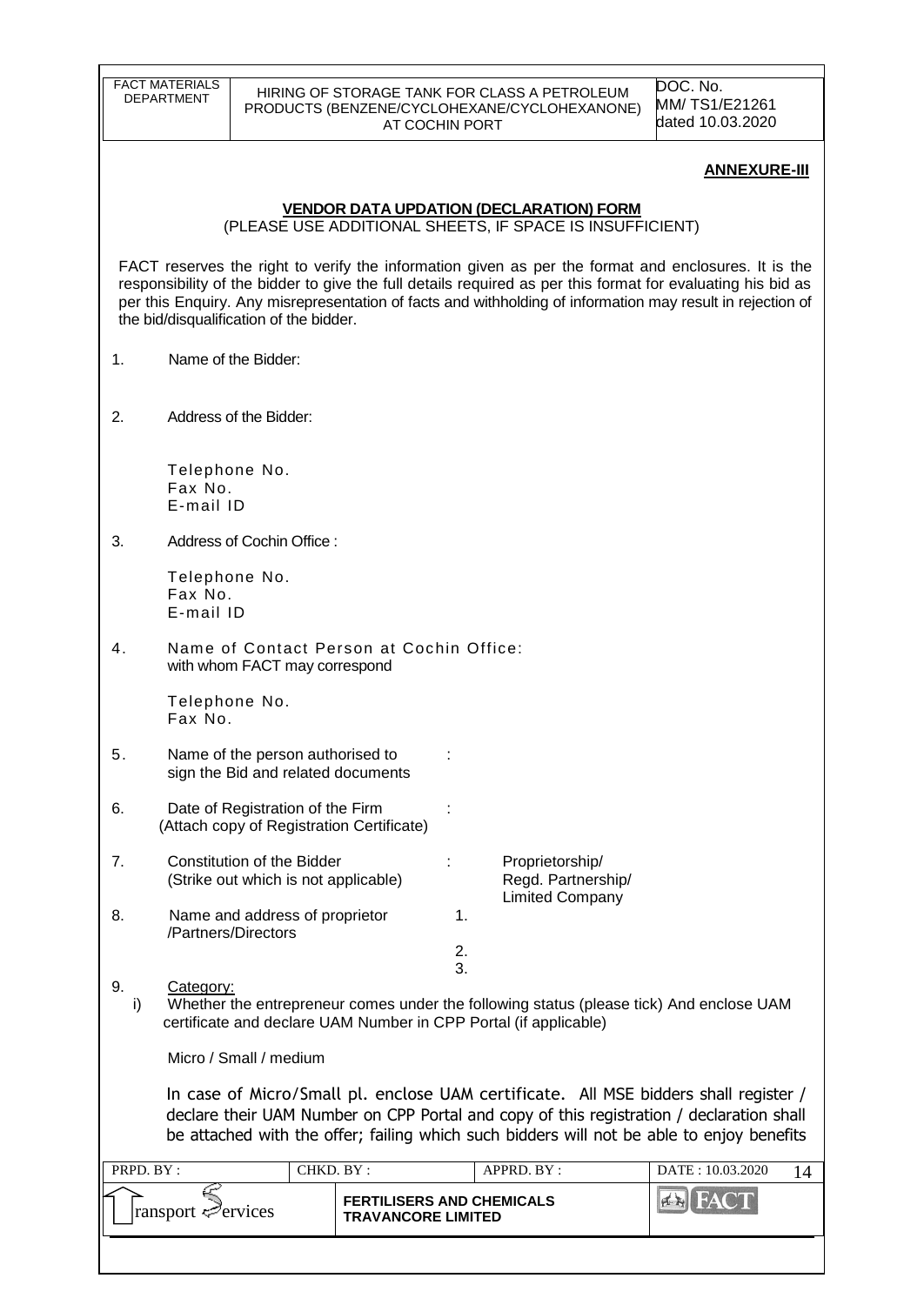|           | <b>FACT MATERIALS</b><br>DEPARTMENT                                                            |                                                                                               |                                 | HIRING OF STORAGE TANK FOR CLASS A PETROLEUM<br>PRODUCTS (BENZENE/CYCLOHEXANE/CYCLOHEXANONE)<br>AT COCHIN PORT                                                                                                                                                                   |                    | DOC. No.<br>MM/TS1/E21261<br>dated 10.03.2020 |    |  |
|-----------|------------------------------------------------------------------------------------------------|-----------------------------------------------------------------------------------------------|---------------------------------|----------------------------------------------------------------------------------------------------------------------------------------------------------------------------------------------------------------------------------------------------------------------------------|--------------------|-----------------------------------------------|----|--|
|           |                                                                                                | as per PP Policy for MSME order, 2012.                                                        |                                 |                                                                                                                                                                                                                                                                                  |                    |                                               |    |  |
| ii)       | In case bidder is an Entrepreneur whether he/she belongs to SC / ST category.<br>SC/ST         |                                                                                               |                                 |                                                                                                                                                                                                                                                                                  |                    |                                               |    |  |
| iii)      | Enclose copy of the MSME/NSIC Registration Certificate duly attested by a Gazetted<br>Officer. |                                                                                               |                                 |                                                                                                                                                                                                                                                                                  |                    |                                               |    |  |
| 10.       | Details of EMD:                                                                                |                                                                                               |                                 |                                                                                                                                                                                                                                                                                  |                    |                                               |    |  |
|           |                                                                                                | NEFT / RTGS: UTR No.                                                                          | Date                            | Payment Receipt / Challan(in original)                                                                                                                                                                                                                                           |                    |                                               |    |  |
| 11.       |                                                                                                | Name / address of the Bank with which<br>bidder has dealings.                                 |                                 |                                                                                                                                                                                                                                                                                  |                    |                                               |    |  |
| 12.       |                                                                                                | <b>Financial Worthiness</b>                                                                   |                                 |                                                                                                                                                                                                                                                                                  |                    |                                               |    |  |
|           |                                                                                                |                                                                                               |                                 | i) Name Address & Tel. Nos. of Bank with which the Bidder has financial dealings                                                                                                                                                                                                 |                    |                                               |    |  |
|           |                                                                                                | ii) Details of credit limits/facilities enjoyed.<br>(Please submit Certificate from the Bank) |                                 |                                                                                                                                                                                                                                                                                  |                    |                                               |    |  |
|           | S.No.                                                                                          | Name of the Bank                                                                              |                                 | Type of credit                                                                                                                                                                                                                                                                   |                    | Amount of Credit Limit                        |    |  |
|           | 1                                                                                              |                                                                                               |                                 | (i.e C/C, O/D etc.)                                                                                                                                                                                                                                                              |                    | Sanctioned Rs.                                |    |  |
|           |                                                                                                |                                                                                               |                                 |                                                                                                                                                                                                                                                                                  |                    |                                               |    |  |
|           | $\overline{2}$                                                                                 |                                                                                               |                                 |                                                                                                                                                                                                                                                                                  |                    |                                               |    |  |
|           |                                                                                                |                                                                                               |                                 | (Certificate from Bank regarding working capital mobilisation to be enclosed.)                                                                                                                                                                                                   |                    |                                               |    |  |
| 13.       |                                                                                                |                                                                                               |                                 | In case the bidder becomes a successful contractor, payment as per terms and conditions of<br>Work Order will be credited to your bank through National Electronic Fund Transfer or RTGS.<br>Please furnish the following details along with your Banker's authorisation letter: |                    |                                               |    |  |
|           | 1                                                                                              | Income Tax PAN No.                                                                            |                                 |                                                                                                                                                                                                                                                                                  |                    |                                               |    |  |
|           | $\overline{2}$<br>3                                                                            | GST No.                                                                                       | Name of the Bank with address   |                                                                                                                                                                                                                                                                                  |                    |                                               |    |  |
|           | 4                                                                                              |                                                                                               | Name of the Branch with address |                                                                                                                                                                                                                                                                                  |                    |                                               |    |  |
|           | 5                                                                                              | MICR Code                                                                                     |                                 |                                                                                                                                                                                                                                                                                  |                    |                                               |    |  |
|           | 6                                                                                              | <b>IFSC Code</b>                                                                              |                                 |                                                                                                                                                                                                                                                                                  |                    |                                               |    |  |
|           | 7<br>8                                                                                         | Account Type<br>Bank Account No.                                                              |                                 |                                                                                                                                                                                                                                                                                  |                    |                                               |    |  |
|           | 9                                                                                              | Account holder's Name                                                                         |                                 |                                                                                                                                                                                                                                                                                  |                    |                                               |    |  |
|           | 10                                                                                             | Vendor email address                                                                          |                                 |                                                                                                                                                                                                                                                                                  |                    |                                               |    |  |
| 14.       |                                                                                                |                                                                                               |                                 | Details of Audited Profit & Loss Account for preceding three years:                                                                                                                                                                                                              |                    |                                               |    |  |
|           | S.No.                                                                                          | Year                                                                                          |                                 | Total revenue receipts (Rs.)                                                                                                                                                                                                                                                     | Profit / Loss(Rs.) |                                               |    |  |
|           |                                                                                                | 2016-17                                                                                       |                                 |                                                                                                                                                                                                                                                                                  |                    |                                               |    |  |
|           | 2                                                                                              | 2017-18                                                                                       |                                 |                                                                                                                                                                                                                                                                                  |                    |                                               |    |  |
|           | 3                                                                                              | 2018-19                                                                                       |                                 |                                                                                                                                                                                                                                                                                  |                    |                                               |    |  |
|           |                                                                                                |                                                                                               |                                 |                                                                                                                                                                                                                                                                                  |                    |                                               |    |  |
| PRPD. BY: |                                                                                                | CHKD. BY:                                                                                     |                                 | APPRD. BY:                                                                                                                                                                                                                                                                       |                    | DATE: 10.03.2020                              | 15 |  |
|           | ransport ⇔ervices                                                                              |                                                                                               | <b>TRAVANCORE LIMITED</b>       | <b>FERTILISERS AND CHEMICALS</b>                                                                                                                                                                                                                                                 |                    | <b>EALEA</b>                                  |    |  |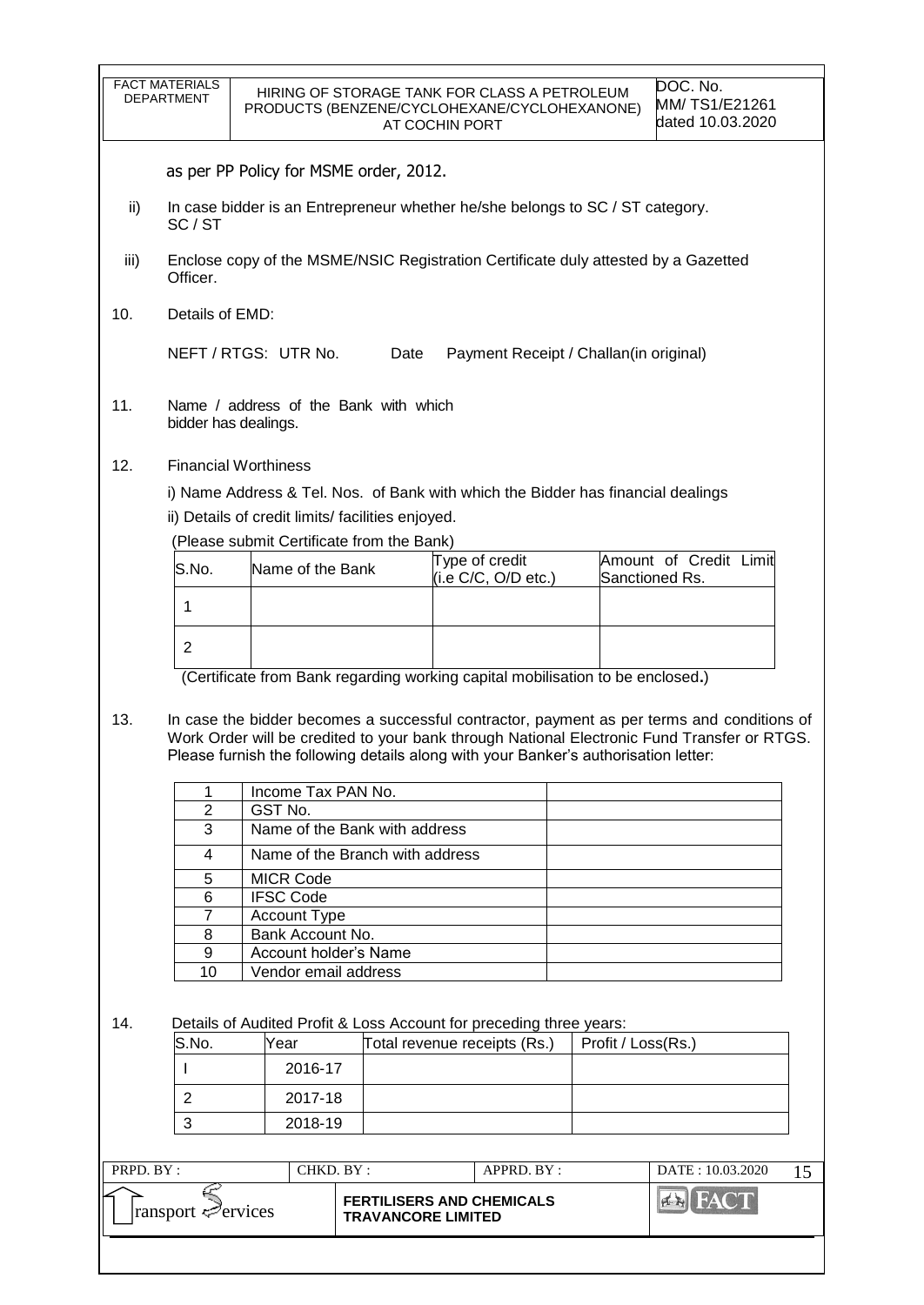| <b>FACT MATERIALS</b> | HIF         |
|-----------------------|-------------|
| <b>DEPARTMENT</b>     | <b>PROI</b> |
|                       |             |

#### RING OF STORAGE TANK FOR CLASS A PETROLEUM DUCTS (BENZENE/CYCLOHEXANE/CYCLOHEXANONE) AT COCHIN PORT

DOC. No. MM/ TS1/E21261 dated 10.03.2020

#### 15. Details of Audited Balance Sheet of the firm for preceding three years:

| S.No. | Year    | Total<br>employed (Rs.) (Rs.) | CapitalReserves & Surplus Fixed Assets Current Assets |  | 'Rs. | (Rs. |  |
|-------|---------|-------------------------------|-------------------------------------------------------|--|------|------|--|
|       | 2016-17 |                               |                                                       |  |      |      |  |
|       | 2017-18 |                               |                                                       |  |      |      |  |
|       | 2018-19 |                               |                                                       |  |      |      |  |

### 16. **DETAILS OF STORAGE TANKS**

### **1. Details of Storage Tanks owned by the bidder**

| SI.<br>No | Tank<br>No. | <b>Dimensions</b><br>of the Tanks |       | Capacity | Material of | Construction Approved for<br>Storage of<br>(specify items) | Presently on lease/<br>Hire (Yes/No) If Yes,<br>indicate name of<br>occupier/item stored |          |
|-----------|-------------|-----------------------------------|-------|----------|-------------|------------------------------------------------------------|------------------------------------------------------------------------------------------|----------|
|           |             |                                   | In KL | In MT    |             |                                                            | Item<br>stored                                                                           | Occupier |
|           |             |                                   |       |          |             |                                                            |                                                                                          |          |
|           |             |                                   |       |          |             |                                                            |                                                                                          |          |
|           |             |                                   |       |          |             |                                                            |                                                                                          |          |
|           |             |                                   |       |          |             |                                                            |                                                                                          |          |
|           |             |                                   |       |          |             |                                                            |                                                                                          |          |
|           |             |                                   |       |          |             |                                                            |                                                                                          |          |

(Use additional sheets if required)

## **2. Tanks offered on lease to FACT against this enquiry**

|                                                                                             | Capacity<br>Quantity that can be stored                      |           |                                  |                |                        |  |  |  |
|---------------------------------------------------------------------------------------------|--------------------------------------------------------------|-----------|----------------------------------|----------------|------------------------|--|--|--|
| SI.No.                                                                                      | Tank No.                                                     |           |                                  | <b>Benzene</b> |                        |  |  |  |
|                                                                                             |                                                              | In KL     | In MT                            | KL             | МT                     |  |  |  |
|                                                                                             |                                                              |           |                                  |                |                        |  |  |  |
|                                                                                             |                                                              |           |                                  |                |                        |  |  |  |
|                                                                                             |                                                              |           |                                  |                |                        |  |  |  |
|                                                                                             |                                                              |           |                                  |                |                        |  |  |  |
|                                                                                             |                                                              |           |                                  |                |                        |  |  |  |
|                                                                                             |                                                              |           |                                  |                |                        |  |  |  |
|                                                                                             | (Use additional sheets, if required)                         |           |                                  |                |                        |  |  |  |
|                                                                                             | Drawings & site plan for the above tanks shall be furnished. |           |                                  |                |                        |  |  |  |
|                                                                                             |                                                              |           |                                  |                |                        |  |  |  |
| Basic storage capacity offered will be available for use by FACT from 1st Sept 2020- YES/NO |                                                              |           |                                  |                |                        |  |  |  |
| Pl. inform date of availability of basic storage capacity if reply is NO to above           |                                                              |           |                                  |                |                        |  |  |  |
|                                                                                             |                                                              |           |                                  |                |                        |  |  |  |
| <b>Other facilities:</b> (to specify by the bidders with additional sheets, if required)    |                                                              |           |                                  |                |                        |  |  |  |
| PRPD. BY:                                                                                   |                                                              | CHKD. BY: |                                  | APPRD. BY:     | DATE: 10.03.2020<br>16 |  |  |  |
|                                                                                             |                                                              |           | <b>FERTILISERS AND CHEMICALS</b> |                |                        |  |  |  |
|                                                                                             | ransport envices                                             |           | <b>TRAVANCORE LIMITED</b>        |                |                        |  |  |  |
|                                                                                             |                                                              |           |                                  |                |                        |  |  |  |
|                                                                                             |                                                              |           |                                  |                |                        |  |  |  |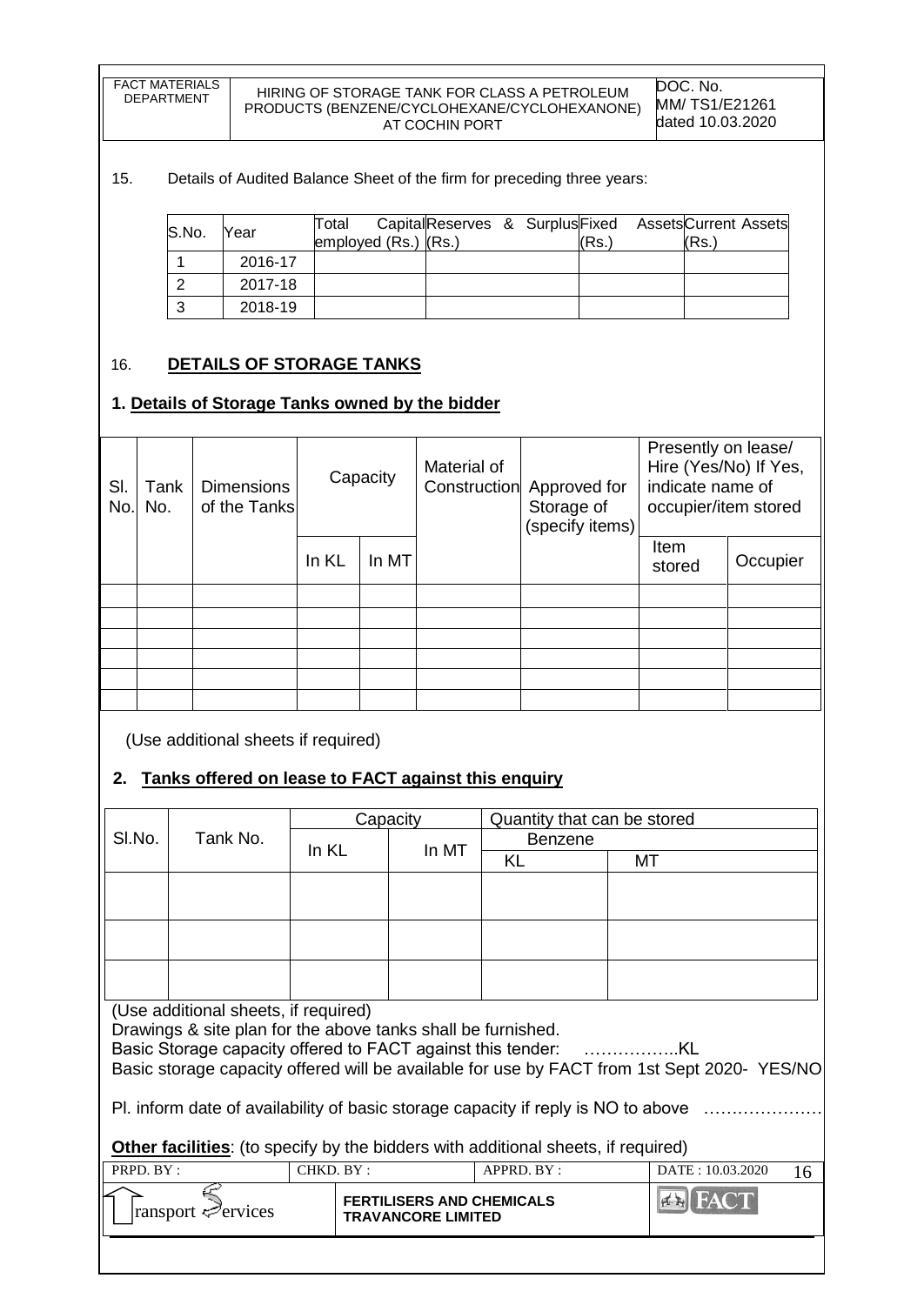| <b>FACT MATERIALS</b><br><b>DEPARTMENT</b> |                               | AT COCHIN PORT                                                | HIRING OF STORAGE TANK FOR CLASS A PETROLEUM<br>PRODUCTS (BENZENE/CYCLOHEXANE/CYCLOHEXANONE) | DOC. No.<br>MM/TS1/E21261<br>dated 10.03.2020                                                                                                                                                                                                                                                                                                                                                                                                                                                                         |
|--------------------------------------------|-------------------------------|---------------------------------------------------------------|----------------------------------------------------------------------------------------------|-----------------------------------------------------------------------------------------------------------------------------------------------------------------------------------------------------------------------------------------------------------------------------------------------------------------------------------------------------------------------------------------------------------------------------------------------------------------------------------------------------------------------|
| а.                                         |                               | Details of facilities available for loading road tankers      |                                                                                              |                                                                                                                                                                                                                                                                                                                                                                                                                                                                                                                       |
| b.                                         |                               |                                                               | Details of facilities available for unloading from road tankers                              |                                                                                                                                                                                                                                                                                                                                                                                                                                                                                                                       |
| c.                                         |                               |                                                               | Details of certified weighbridges available for weighing material                            |                                                                                                                                                                                                                                                                                                                                                                                                                                                                                                                       |
| d.                                         | receipt of Benzene from ship. |                                                               | Details of facilities for receiving from ship-Guaranteed discharge rate for:                 |                                                                                                                                                                                                                                                                                                                                                                                                                                                                                                                       |
|                                            |                               | approvals for receiving and storing Benzene.                  |                                                                                              | Certified that the above tank(s) is/are in all respects suitable and with statutory licenses /                                                                                                                                                                                                                                                                                                                                                                                                                        |
|                                            | Details of EMD Submitted:     |                                                               |                                                                                              |                                                                                                                                                                                                                                                                                                                                                                                                                                                                                                                       |
|                                            | Amount of EMD submitted:      |                                                               |                                                                                              |                                                                                                                                                                                                                                                                                                                                                                                                                                                                                                                       |
| Name of Bank:                              |                               |                                                               |                                                                                              |                                                                                                                                                                                                                                                                                                                                                                                                                                                                                                                       |
|                                            |                               | <b>DECLARATION</b>                                            |                                                                                              |                                                                                                                                                                                                                                                                                                                                                                                                                                                                                                                       |
| disqualification.                          |                               |                                                               |                                                                                              | I/We hereby declare that the particulars furnished above are true to the best of my/our knowledge<br>and belief. I/we hereby agree that FACT shall have the right to visit my/our office/works to satisfy<br>themselves that the particulars furnished above are correct and I/we shall furnish any additional<br>information/documents that may be required by FACT. I/we understand that suppression of any<br>facts/furnishing false information shall render our offer liable for rejection/ render us liable for |
|                                            |                               |                                                               |                                                                                              | Signature of the Bidder:                                                                                                                                                                                                                                                                                                                                                                                                                                                                                              |
| Place:<br>Date:                            |                               | Name of the Bidder:                                           |                                                                                              | (Seal)                                                                                                                                                                                                                                                                                                                                                                                                                                                                                                                |
|                                            |                               |                                                               |                                                                                              |                                                                                                                                                                                                                                                                                                                                                                                                                                                                                                                       |
|                                            |                               |                                                               |                                                                                              |                                                                                                                                                                                                                                                                                                                                                                                                                                                                                                                       |
|                                            |                               |                                                               |                                                                                              |                                                                                                                                                                                                                                                                                                                                                                                                                                                                                                                       |
|                                            |                               |                                                               |                                                                                              |                                                                                                                                                                                                                                                                                                                                                                                                                                                                                                                       |
| PRPD. BY:                                  |                               | CHKD. BY:                                                     | APPRD. BY:                                                                                   | DATE: 10.03.2020<br>17                                                                                                                                                                                                                                                                                                                                                                                                                                                                                                |
| ransport Pervices                          |                               | <b>FERTILISERS AND CHEMICALS</b><br><b>TRAVANCORE LIMITED</b> |                                                                                              | <b>FACT</b>                                                                                                                                                                                                                                                                                                                                                                                                                                                                                                           |
|                                            |                               |                                                               |                                                                                              |                                                                                                                                                                                                                                                                                                                                                                                                                                                                                                                       |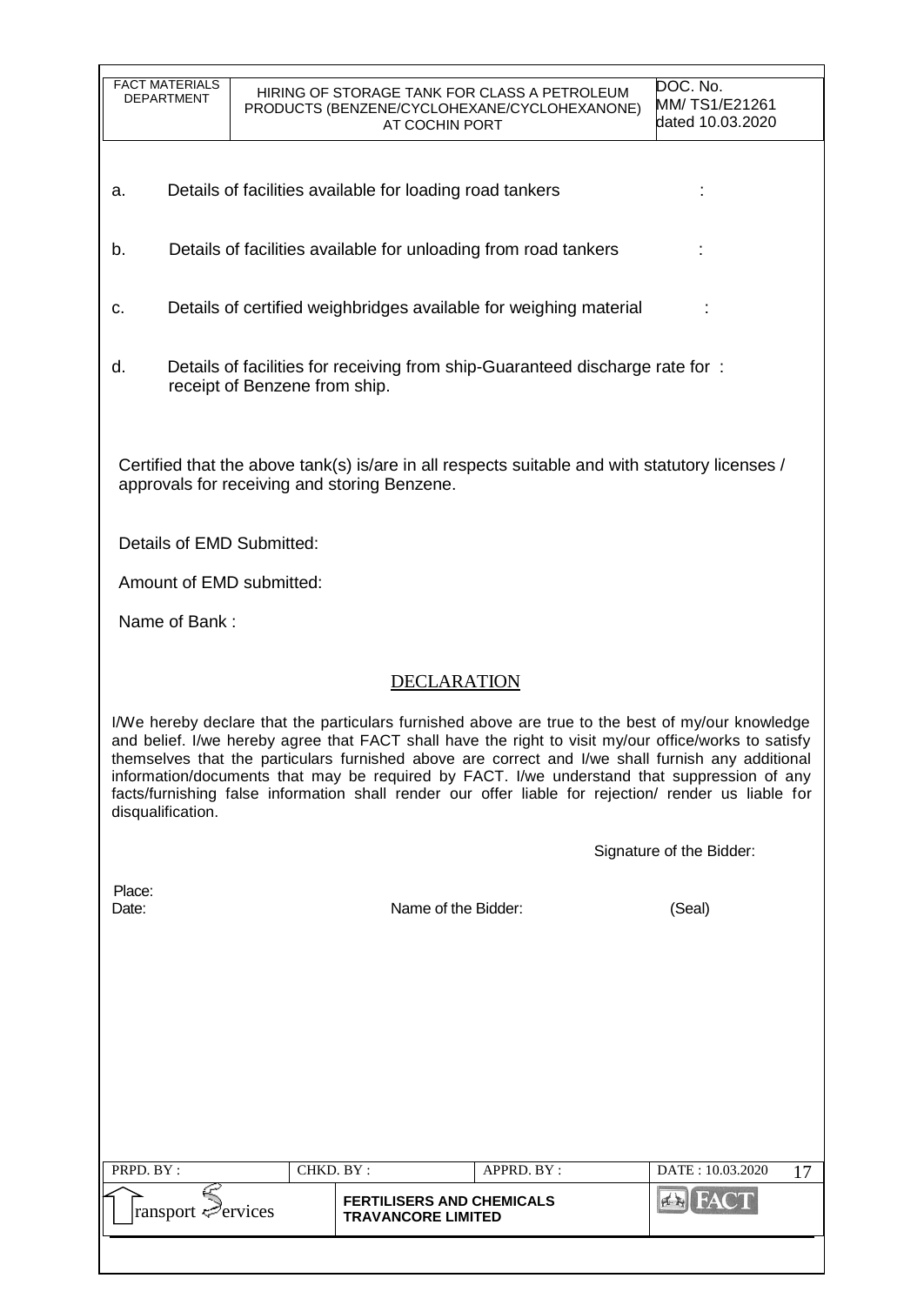HIRING OF STORAGE TANK FOR CLASS A PETROLEUM PRODUCTS (BENZENE/CYCLOHEXANE/CYCLOHEXANONE) AT COCHIN PORT

DOC. No. MM/ TS1/E21261 dated 10.03.2020

### **ANNEXURE IV**

## **COMPLIANCE STATEMENT**

We state that offer is in full compliance with the documents issued against the Enquiry No: MM/ TS1/E21261 dated 10.03.2020 and we have read and understood the Notice Inviting Tender, Scope of Work, Instructions to Bidders, Scope of Work and Terms and Conditions of Contract attached with this enquiry referred above and hereby confirm our acceptance to the same.

Name of bidder: Signature of the Bidder:

Place: Date:

| PRPD. BY:                       | CHKD. BY :                                                    | APPRD. BY: | DATE: 10.03.2020 |  |
|---------------------------------|---------------------------------------------------------------|------------|------------------|--|
| $\lvert$ ransport $\ll$ ervices | <b>FERTILISERS AND CHEMICALS</b><br><b>TRAVANCORE LIMITED</b> |            |                  |  |
|                                 |                                                               |            |                  |  |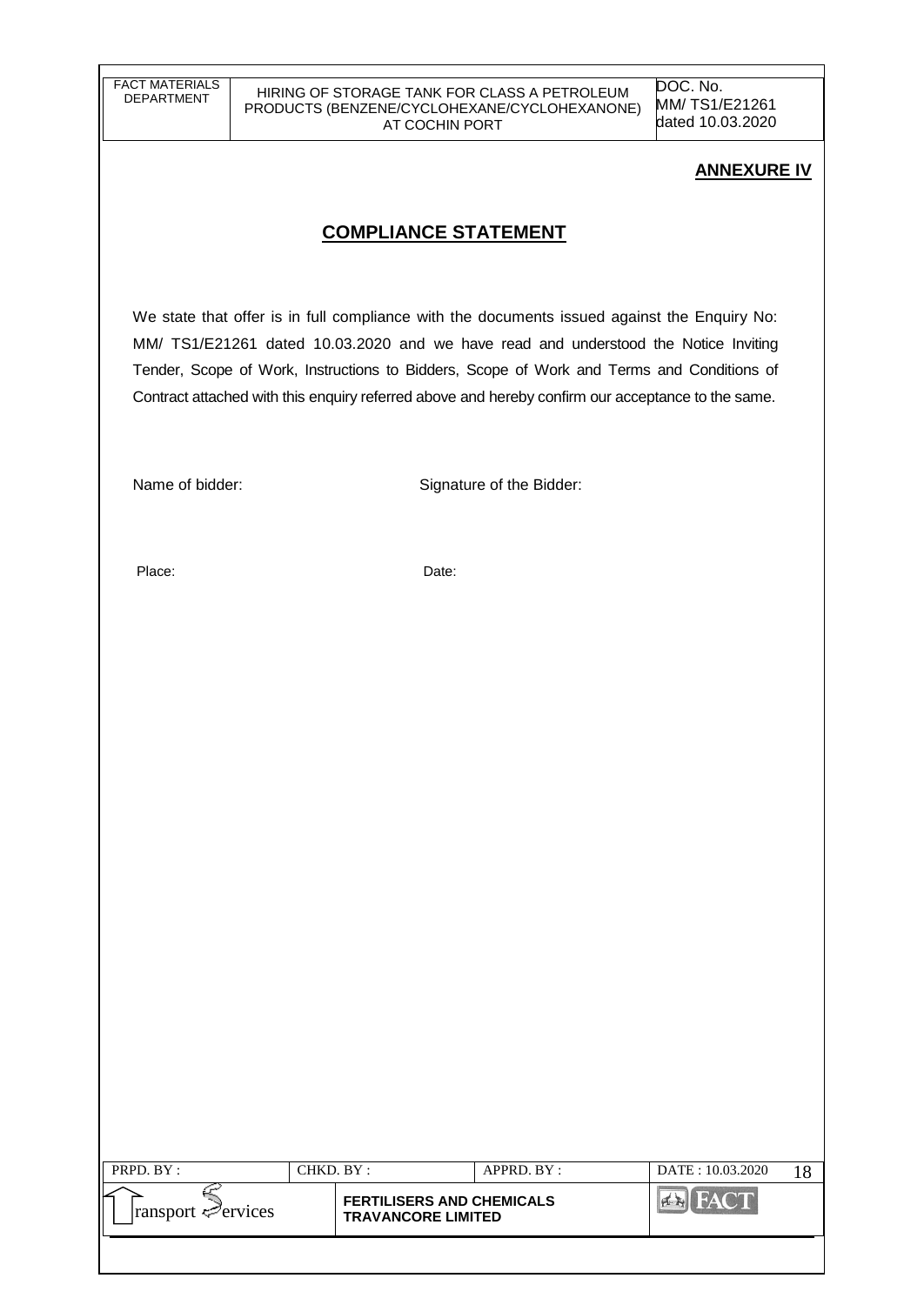DOC. No. MM/ TS1/E21261 dated 10.03.2020

#### **ANNEXURE – V**

## **SPECIAL TERMS AND CONDITIONS**

### **1.0 DEFINITIONS**

**"FACT"** shall mean the Fertilisers and Chemicals Travancore Limited, with registered office at Udyogamandal, Cochin and its operating Divisions viz. Udyogamandal Division, Petrochemical Division and Cochin Division.

**"Contractor"** shall mean the Company/ partnership/firm/individual with whom the contract is finalised by FACT for hiring of storage tanks.

**2.0** Period of Contract: Two years from the date of commencement of contract as per LOI/Work Order.

#### **3.0 Storage Facility**

**A basic storage capacity between 4500KL to 5000 KL/month shall be provided, in one or more safe storage tanks** 

#### . **4.0 Security Deposit**

- **4.1** The contractor shall remit 5% of the contract value for the basic storage capacity, for the period of 2 years, as interest free security deposit or furnish a Bank guarantee from a Nationalised/Scheduled Bank in the format prescribed by FACT (Annexure-VIII) for equivalent amount within 15 days of award of Letter of Intent or contract, whichever is earlier. The Bank Guarantee shall be valid till the expiry of the contract with a claim period of six months thereafter.
- **4.2** The EMD remitted by the contractor can be adjusted towards security deposit, if so desired by the vendor. EMD shall be returned only on remittance of requisite security deposit.
- **4.3** The security deposit shall not be released until the work as per the contract is satisfactorily completed and accepted and final bills paid. Any amount due from the contractor to FACT shall be deducted from the security deposit without prejudice to FACT"s right to claim balance amount, if any, from the contractor.
- **4.4** The violation of any of the terms and conditions of contract by the contractor shall entail forfeiture of the security deposit and disqualification from further work with FACT without prejudice to FACT"s right to avail of other remedies.

### **5.0 Scope of Work:**

**5.1** The contractor shall receive benzene/cyclohexane/anone from the ship to the storage tanks(s) at his terminal, safely store the material and deliver the same to tanker lorries arranged and duly authorised by FACT, by making use of the contractor's own pumping facilities, loading and unloading facilities, pipelines and workers. The contractor shall arrange weighment of tanker lorries in the presence of FACT representative/ FACT"s surveyor on weighbridges having valid certification from the

| <b>FERTILISERS AND CHEMICALS</b><br>$\lvert$ ransport $\mathcal{P}$ ervices<br><b>TRAVANCORE LIMITED</b> | PRPD. BY: | CHKD. BY : | $APPRD$ . $BY$ : | DATE: 10.03.2020 |  |
|----------------------------------------------------------------------------------------------------------|-----------|------------|------------------|------------------|--|
|                                                                                                          |           |            |                  |                  |  |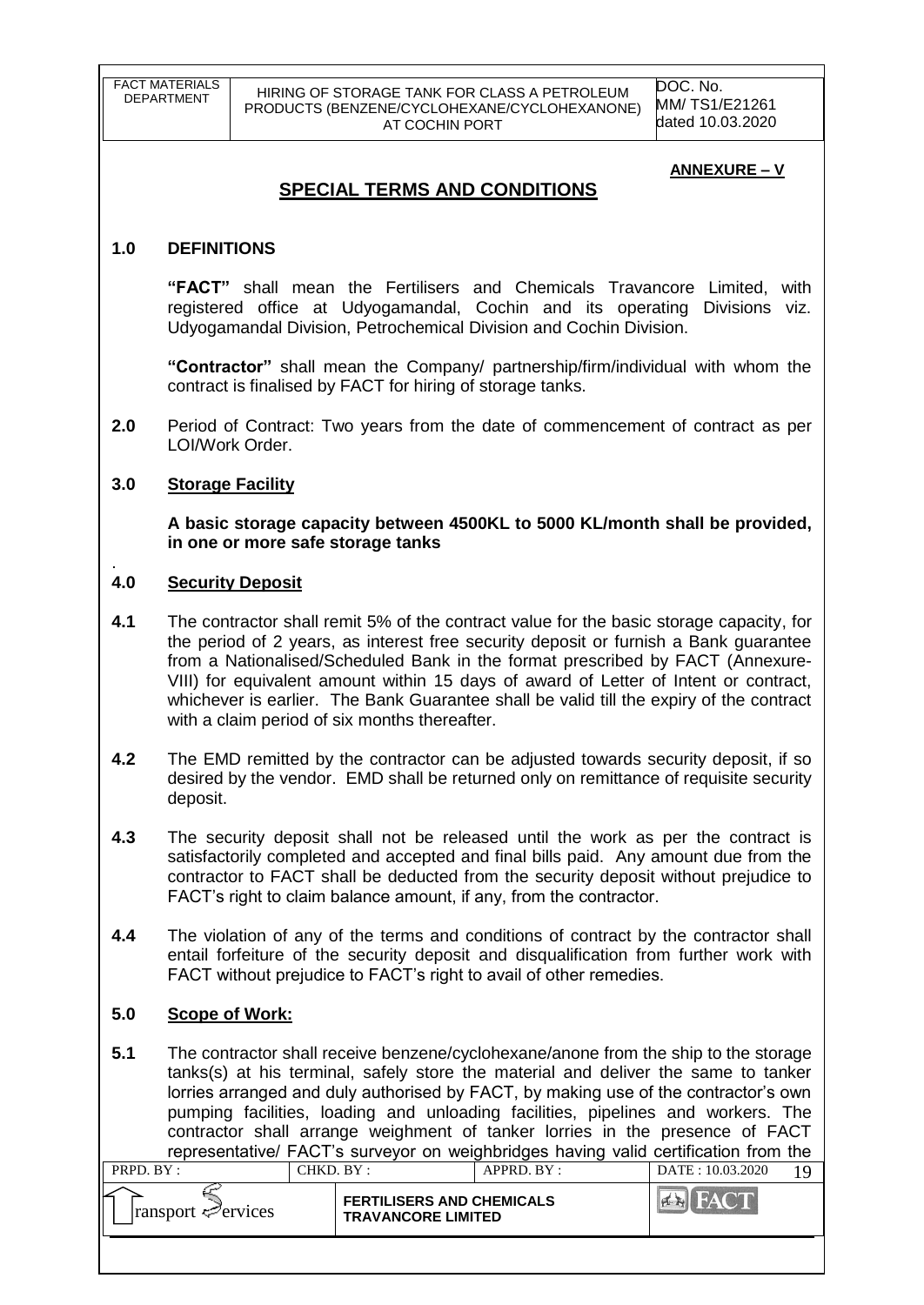| FACT MATERIALS<br><b>DEPARTMENT</b> | HIRING OF STORAGE TANK FOR CLASS A PETROLEUM<br>PRODUCTS (BENZENE/CYCLOHEXANE/CYCLOHEXANONE)<br>AT COCHIN PORT | DOC. No.<br>MM/ TS1/E21261<br>dated 10.03.2020 |
|-------------------------------------|----------------------------------------------------------------------------------------------------------------|------------------------------------------------|

legal Metrology department.

- **5.2** The contractor shall not only ensure that the certificate issued by The Legal Metrology Centre is valid and current but shall also be responsible for the accuracy of the weighbridge. Merely holding a valid certificate as above shall not absolve the contractor"s responsibility of ensuring accurate weighment. In case of disparity in weighment between loading and unloading point and if it is found that the reasons for disparity in weighment is not attributable to FACT, the contractor shall immediately arrange to recalibrate the weighbridge at the loading point irrespective of the currency of the calibration certificate. In case of the disparity in weighment remaining unsettled, the value of the material short received at FACT, shall be recovered from the contractor"s bills.
- **5.3** The contractor shall ensure that during the contract period, the tanks and connected facilities are clean, fully fit and satisfying all the statutory, legal and safety requirements to receive, store and handle benzene/cyclohexane/anone. The contractor will be the custodian and fully responsible for the materials entrusted to them. The contractor shall ensure that trained people are deployed for the handling operations at their terminal.
- **5.4** The contractor shall keep the terminal open for receipt / delivery of material throughout the contract period. Material from ship shall be received at any time during day and night, whenever the ship is ready for discharge.

FACT shall give at least 2 days" notice on expected arrival date of ships. Any loss incurred by FACT on account of the contractor"s failure to receive cargo on arrival shall be to the contractor's account.

- **5.5** Loading into tanker lorries shall be normally from 8 AM to 8 PM on Port working days. However, if required by FACT, unloading / loading on holidays and night shall also be facilitated by the contractor.
- **5.6** Security and safety of the material while in the tanks, during loading / unloading operations and in the loaded tankers, until the loaded tankers have left the premises of the tank terminal- shall be the contractor"s responsibility. In the event of any leak occurring during loading or after loading of tankers is completed, the contractor shall immediately stop pumping and arrange to transfer the material back into the storage tank from the leaking tankers then and there itself.
- **5.7** All operations of receipt of material in the tanks and delivery to tanker lorries shall be undertaken by the contractor under the supervision of the authorised surveyors of FACT. The contractor shall maintain record of receipts and despatches to enable FACT to know the stock/despatches at any time.

### **6.0 Duties, Taxes etc.**

**6.1** Duties, taxes and levies if any and insurance coverage for the tanks and installations shall be borne by the contractor. Duties, taxes and levies if any and insurance cover for the material, shall be borne by FACT. GST extra as applicable on the hire charges shall be borne by FACT.

| PRPD. BY :                              | CHKD. BY :                                                    | APPRD. BY: | DATE: 10.03.2020                    | $\gamma$ |
|-----------------------------------------|---------------------------------------------------------------|------------|-------------------------------------|----------|
| $\lvert$ ransport $\mathcal{P}$ ervices | <b>FERTILISERS AND CHEMICALS</b><br><b>TRAVANCORE LIMITED</b> |            | <b>THE FAX OF BE</b><br><b>PLAN</b> |          |
|                                         |                                                               |            |                                     |          |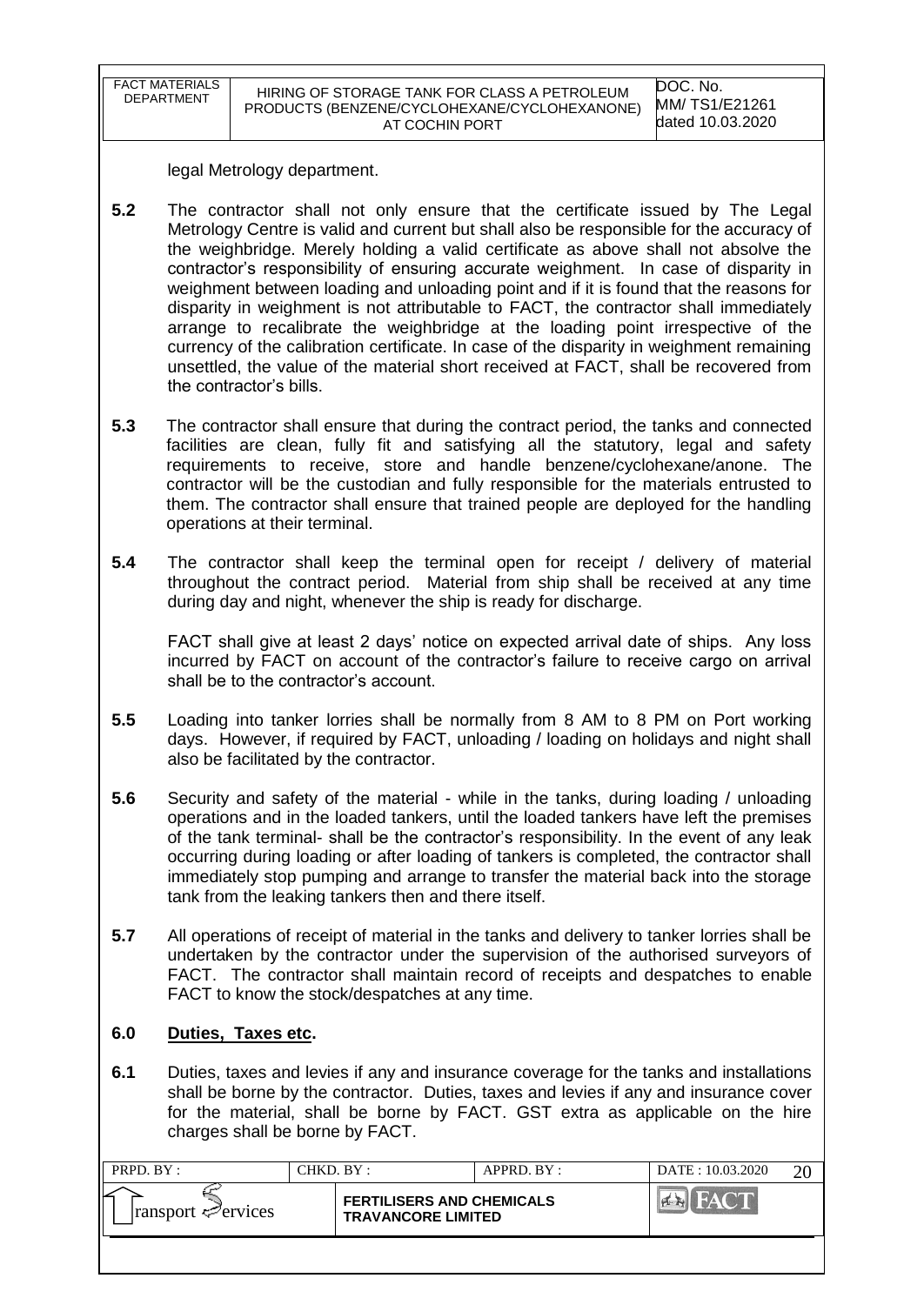FACT MATERIALS

- **6.2** Hire charges shall be firm during the contract period. No escalations shall be given on the same.
- **6.3** The contractor shall furnish details regarding any ban / suspension of the activities, at any point of time till completion of the contract, by Cochin port trust or any other agencies for receiving, storing and handling of Benzene/Cyclohexane/Anone (Class A petroleum products) by the contractor or in the installation owned/ operated by the contractor. In such cases, timely clearance of the ban / suspension for the uninterrupted availability of the storage facility shall be the responsibility of the contractor. The contractor shall also be responsible for any loss or damages to FACT due to the contractor"s failure/delay in receiving the cargo, demurrage etc. on account of the above.

### **7.0 Hire charges**

- **7.1** The hire charges payable shall be on monthly basis. The hire charge for a month shall be for the basic storage capacity, if the quantity stored is less than or equal to the same.
- **7.2** If so required, FACT shall have the option to avail additional capacity up to 6800 KL (inclusive of the basic storage capacity)**.** The hire charges for the additional storage capacity, in excess of basic storage capacity, shall be applicable only if availed by FACT and shall be computed on a weekly basis for the maximum quantity stored during the week.
- **7.3** The maximum quantity stored shall be as per the records maintained by the contractor duly certified by the authorised surveyor of FACT as per Cl.5.7.
- **8.0** Neither FACT nor the contractor shall transfer, assign or sublet the hired tanks without mutual consent. However, when tank(s) are not required by FACT, the contractor may use the tank(s) with the consent of FACT. No hire charges shall be paid by FACT for such period. In such cases, the tank(s) shall be made available for FACT"s use within one week of intimation from FACT.

### **9.0 Payment .**

Payment shall be effected, on presentation of the bills to the Dy. General Manager (Fin)-Bills duly certified by the authorised person specified in the special conditions attached. Final settlement of contractors bill shall be made after deduction of (1) amounts due from them to FACT on account of shortage / damages / loss to the goods entrusted to them, (2) statutory levies such as PF liability, Income Tax etc. if any and (3) any other amount due from the contractor for any other reason. If the amount due from the contractor is more than the amount due to the contractor, the contractor shall arrange to pay FACT the difference without delay. TDS @ 2% will be deducted on payment made to the supplier of taxable goods or services as per statute in force.

**10.0** Neither FACT nor the contractor shall be considered in default in performance of their obligations so long as the performance is prevented or delayed because of force majeure viz., strikes, war hostilities, revolution, civil commotion, epidemic, accidents,

| <b>FERTILISERS AND CHEMICALS</b><br>$\lvert$ ransport $\ll$ ervices<br><b>TRAVANCORE LIMITED</b> | PRPD. BY: | CHKD. BY : | $APPRD$ . $BY:$ | DATE: 10.03.2020 |  |
|--------------------------------------------------------------------------------------------------|-----------|------------|-----------------|------------------|--|
|                                                                                                  |           |            |                 |                  |  |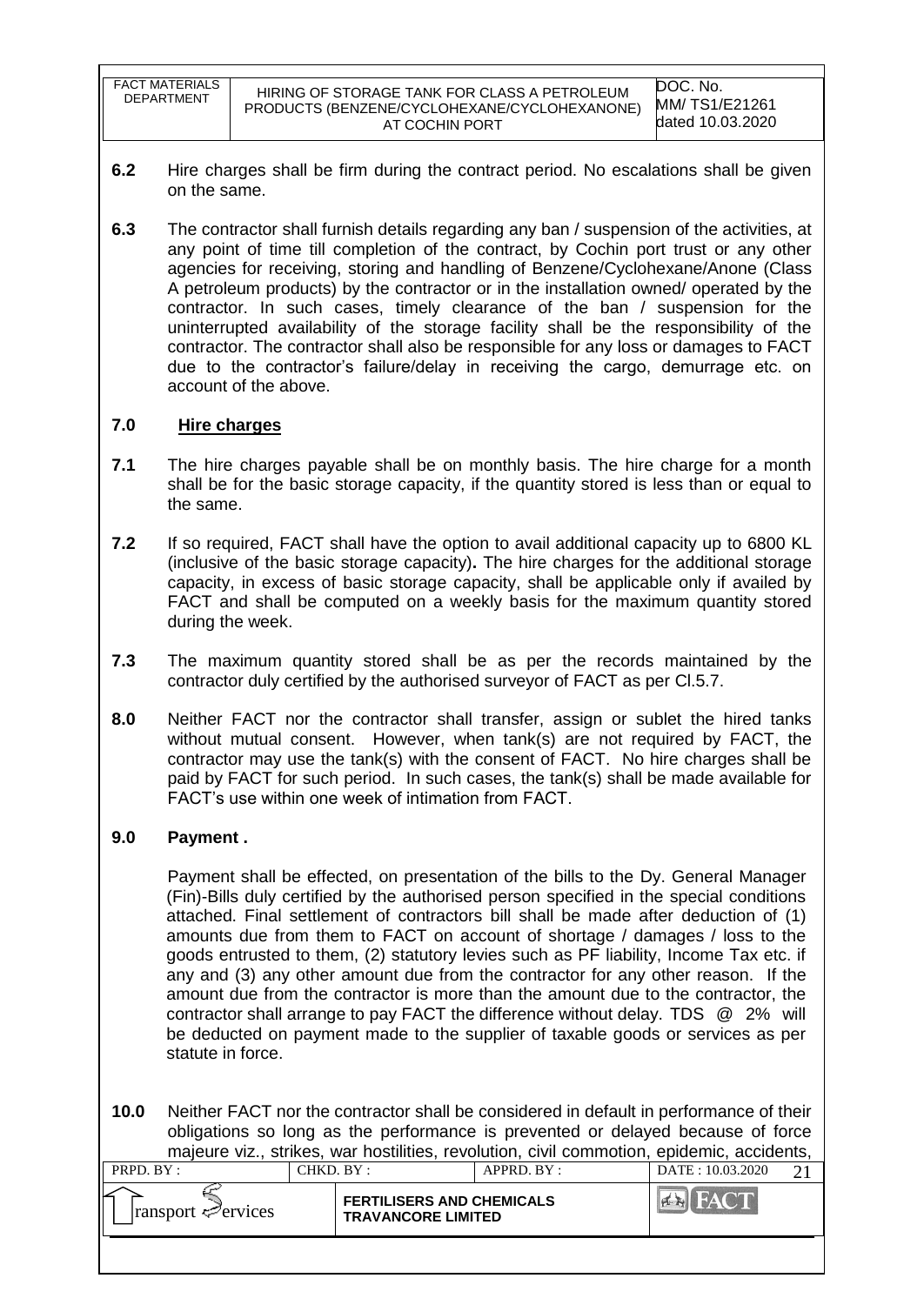|           | <b>FACT MATERIALS</b><br><b>DEPARTMENT</b>                                                                                                                                                                                                                                                                                                                                                                                                                                                                                                                                                                                           |                       |                                                     | HIRING OF STORAGE TANK FOR CLASS A PETROLEUM<br>PRODUCTS (BENZENE/CYCLOHEXANE/CYCLOHEXANONE)<br>AT COCHIN PORT |                                                                                | DOC. No.<br>MM/TS1/E21261<br>dated 10.03.2020                                                                                                                                                                                                                                                                                                     |  |  |  |
|-----------|--------------------------------------------------------------------------------------------------------------------------------------------------------------------------------------------------------------------------------------------------------------------------------------------------------------------------------------------------------------------------------------------------------------------------------------------------------------------------------------------------------------------------------------------------------------------------------------------------------------------------------------|-----------------------|-----------------------------------------------------|----------------------------------------------------------------------------------------------------------------|--------------------------------------------------------------------------------|---------------------------------------------------------------------------------------------------------------------------------------------------------------------------------------------------------------------------------------------------------------------------------------------------------------------------------------------------|--|--|--|
|           | fire, wind flood or because of any law and order proclamation, regulation or<br>ordinance of governments or sub divisions thereof, or because of any act of God or<br>nature. Notification of circumstances of force majeure shall be intimated in writing<br>within 7 days of its occurrence.                                                                                                                                                                                                                                                                                                                                       |                       |                                                     |                                                                                                                |                                                                                |                                                                                                                                                                                                                                                                                                                                                   |  |  |  |
| 11.0      |                                                                                                                                                                                                                                                                                                                                                                                                                                                                                                                                                                                                                                      |                       | with written notice to the contractor.              |                                                                                                                |                                                                                | FACT reserves the right to terminate or cancel this work order in whole or in part                                                                                                                                                                                                                                                                |  |  |  |
| 12.0      |                                                                                                                                                                                                                                                                                                                                                                                                                                                                                                                                                                                                                                      |                       |                                                     |                                                                                                                | cargo at the guaranteed discharge rate, will be recovered from the contractor. | If the contractor (tank owner) fails to receive cargo at the guaranteed discharge rate,<br>any demurrage incurred by FACT, on account of the contractors failure to receive                                                                                                                                                                       |  |  |  |
| 13.0      |                                                                                                                                                                                                                                                                                                                                                                                                                                                                                                                                                                                                                                      | as and when required. |                                                     |                                                                                                                |                                                                                | The Contractor shall obtain at his cost all permits, license and other authorization, as<br>required for his work, from Govt. authorities. The Contractor shall maintain proper<br>records & registers as required by the concerned statutes and submit them to FACT                                                                              |  |  |  |
|           |                                                                                                                                                                                                                                                                                                                                                                                                                                                                                                                                                                                                                                      | required by FACT.     |                                                     |                                                                                                                |                                                                                | Proper records of payment of wages to workers/labourers/crew etc. engaged in the<br>work shall be maintained by the Contractor and produced for inspection when                                                                                                                                                                                   |  |  |  |
|           |                                                                                                                                                                                                                                                                                                                                                                                                                                                                                                                                                                                                                                      |                       |                                                     | of contract period shall be borne entirely by the Contractor.                                                  |                                                                                | The Contractor shall be responsible for all payments to his workmen including<br>Employees State Insurance and Provident Fund benefits etc., if any, i.e. FACT shall<br>not make any payments to the Contractor other than the rates agreed for the work.<br>All extra payments, if any, to be made to the Contractor's workmen during the course |  |  |  |
|           | In case the Contractor fails to discharge his statutory obligations leading to a<br>situation wherein FACT is to incur any expenditure/loss in their capacity as the<br>Principal Employer such expenditure/loss shall be realised from the Contractor.                                                                                                                                                                                                                                                                                                                                                                              |                       |                                                     |                                                                                                                |                                                                                |                                                                                                                                                                                                                                                                                                                                                   |  |  |  |
| 14.0      |                                                                                                                                                                                                                                                                                                                                                                                                                                                                                                                                                                                                                                      |                       | <b>Applicable Law &amp; Settlement of Disputes:</b> |                                                                                                                |                                                                                |                                                                                                                                                                                                                                                                                                                                                   |  |  |  |
|           |                                                                                                                                                                                                                                                                                                                                                                                                                                                                                                                                                                                                                                      |                       |                                                     |                                                                                                                |                                                                                | This contract shall be subject to and shall in all respects be governed by Indian law.                                                                                                                                                                                                                                                            |  |  |  |
|           | If any dispute(s) arises out of or in connection with this contract, or in respect of any<br>defined legal relationship associated therewith or derived therefrom, the parties<br>agree to submit the disputes to arbitration under the ICADR (International Centre for<br>Alternative Dispute Resolution) Arbitration Rules 1996. The authority to appoint the<br>Arbitrator shall be the International Centre for Alternative Dispute Resolution. The<br>number of Arbitrator shall be one and the language of the arbitration proceedings<br>shall be English. The place of arbitration proceedings shall be Ernakulam in Kerala. |                       |                                                     |                                                                                                                |                                                                                |                                                                                                                                                                                                                                                                                                                                                   |  |  |  |
|           |                                                                                                                                                                                                                                                                                                                                                                                                                                                                                                                                                                                                                                      |                       |                                                     | the jurisdiction of the Kerala High Court at Ernakulam.                                                        |                                                                                | Any legal proceedings relating to this contract shall be limited to courts of law under                                                                                                                                                                                                                                                           |  |  |  |
| 15.0      |                                                                                                                                                                                                                                                                                                                                                                                                                                                                                                                                                                                                                                      |                       | <b>FRAUD PREVENTION POLICY OF FACT:</b>             |                                                                                                                |                                                                                |                                                                                                                                                                                                                                                                                                                                                   |  |  |  |
|           |                                                                                                                                                                                                                                                                                                                                                                                                                                                                                                                                                                                                                                      |                       |                                                     |                                                                                                                |                                                                                | FACT a Central Public Sector Undertaking (PSU) follows Corporate Governance                                                                                                                                                                                                                                                                       |  |  |  |
| PRPD. BY: |                                                                                                                                                                                                                                                                                                                                                                                                                                                                                                                                                                                                                                      |                       | CHKD. BY:                                           | APPRD. BY:                                                                                                     |                                                                                | DATE: 10.03.2020<br>22                                                                                                                                                                                                                                                                                                                            |  |  |  |
|           | ransport <⊅ervices                                                                                                                                                                                                                                                                                                                                                                                                                                                                                                                                                                                                                   |                       |                                                     | SERS AND CHEMICALS                                                                                             |                                                                                | $7 - 14$                                                                                                                                                                                                                                                                                                                                          |  |  |  |

**FERTILISERS AND CHEMICALS**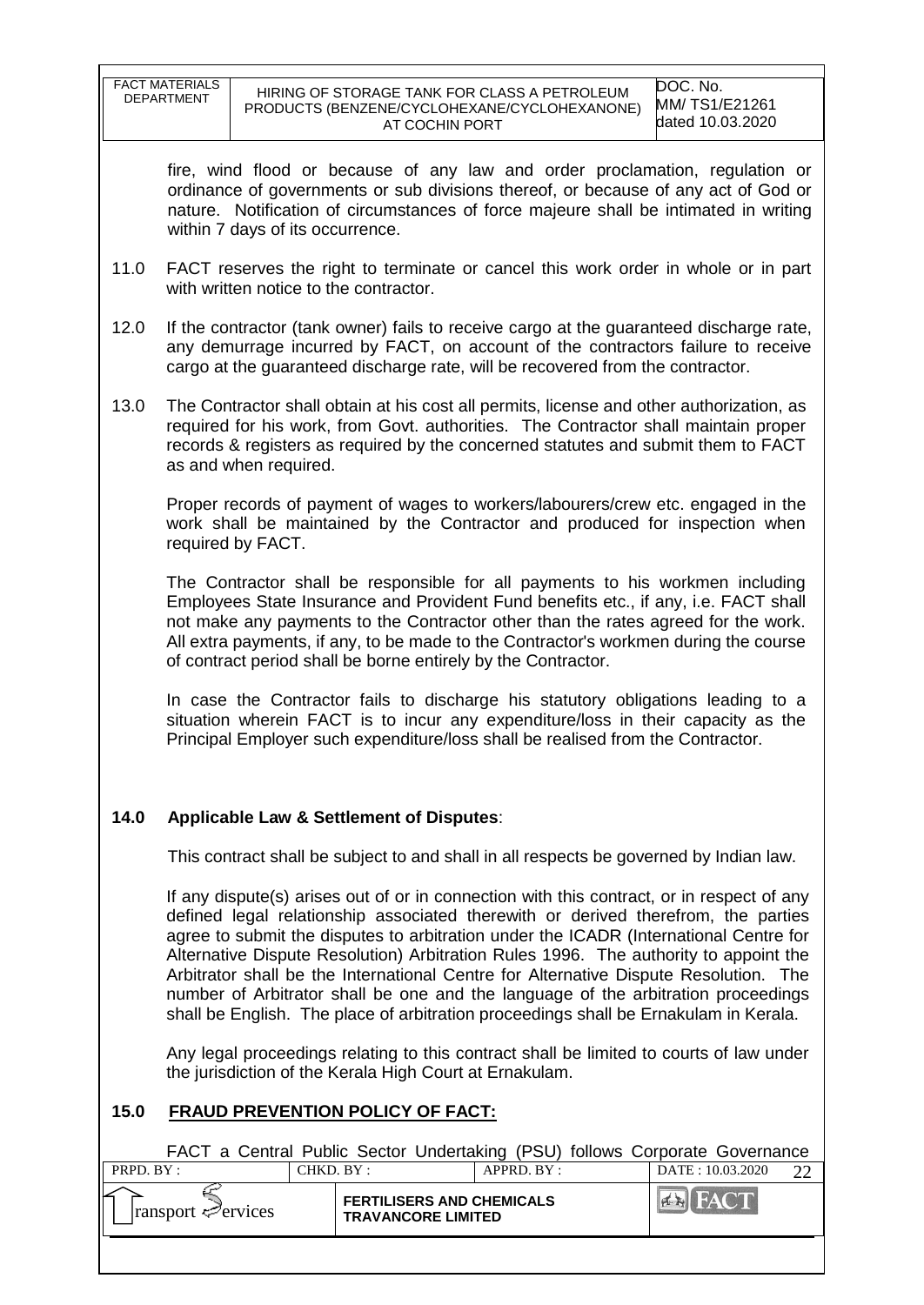|           | <b>FACT MATERIALS</b><br><b>DEPARTMENT</b> |           | HIRING OF STORAGE TANK FOR CLASS A PETROLEUM<br>PRODUCTS (BENZENE/CYCLOHEXANE/CYCLOHEXANONE)<br>AT COCHIN PORT |            |                                                                             | DOC. No.<br>MM/TS1/E21261<br>dated 10.03.2020                                                                                                                                                                                                              |    |
|-----------|--------------------------------------------|-----------|----------------------------------------------------------------------------------------------------------------|------------|-----------------------------------------------------------------------------|------------------------------------------------------------------------------------------------------------------------------------------------------------------------------------------------------------------------------------------------------------|----|
|           |                                            |           |                                                                                                                |            |                                                                             | principles proactively and has formulated a Fraud Prevention Policy. Details of Fraud<br>Prevention Policy of FACT-2012 can be viewed in FACT's Website www.fact.co.in.<br>Contractors shall make themselves aware and also ensure compliance of the same. |    |
| 16.       | the pendency of the contract.              |           |                                                                                                                |            |                                                                             | The contract can be terminated by FACT with one month's notice at any time during                                                                                                                                                                          |    |
| 17.       |                                            |           |                                                                                                                |            | Asst. General Manager_(Production) Offsite or any officer authorised by him | <b>Contract Administration:</b> This contract will be administered and executed by the                                                                                                                                                                     |    |
|           |                                            |           |                                                                                                                |            |                                                                             |                                                                                                                                                                                                                                                            |    |
|           |                                            |           |                                                                                                                |            |                                                                             |                                                                                                                                                                                                                                                            |    |
|           |                                            |           |                                                                                                                |            |                                                                             |                                                                                                                                                                                                                                                            |    |
|           |                                            |           |                                                                                                                |            |                                                                             |                                                                                                                                                                                                                                                            |    |
|           |                                            |           |                                                                                                                |            |                                                                             |                                                                                                                                                                                                                                                            |    |
|           |                                            |           |                                                                                                                |            |                                                                             |                                                                                                                                                                                                                                                            |    |
|           |                                            |           |                                                                                                                |            |                                                                             |                                                                                                                                                                                                                                                            |    |
|           |                                            |           |                                                                                                                |            |                                                                             |                                                                                                                                                                                                                                                            |    |
|           |                                            |           |                                                                                                                |            |                                                                             |                                                                                                                                                                                                                                                            |    |
|           |                                            |           |                                                                                                                |            |                                                                             |                                                                                                                                                                                                                                                            |    |
|           |                                            |           |                                                                                                                |            |                                                                             |                                                                                                                                                                                                                                                            |    |
|           |                                            |           |                                                                                                                |            |                                                                             |                                                                                                                                                                                                                                                            |    |
| PRPD. BY: |                                            | CHKD. BY: |                                                                                                                | APPRD. BY: |                                                                             | DATE: 10.03.2020                                                                                                                                                                                                                                           | 23 |
|           | ransport ∉ervices                          |           | <b>FERTILISERS AND CHEMICALS</b><br><b>TRAVANCORE LIMITED</b>                                                  |            |                                                                             | <b>FACT</b><br>$7 - 3$                                                                                                                                                                                                                                     |    |
|           |                                            |           |                                                                                                                |            |                                                                             |                                                                                                                                                                                                                                                            |    |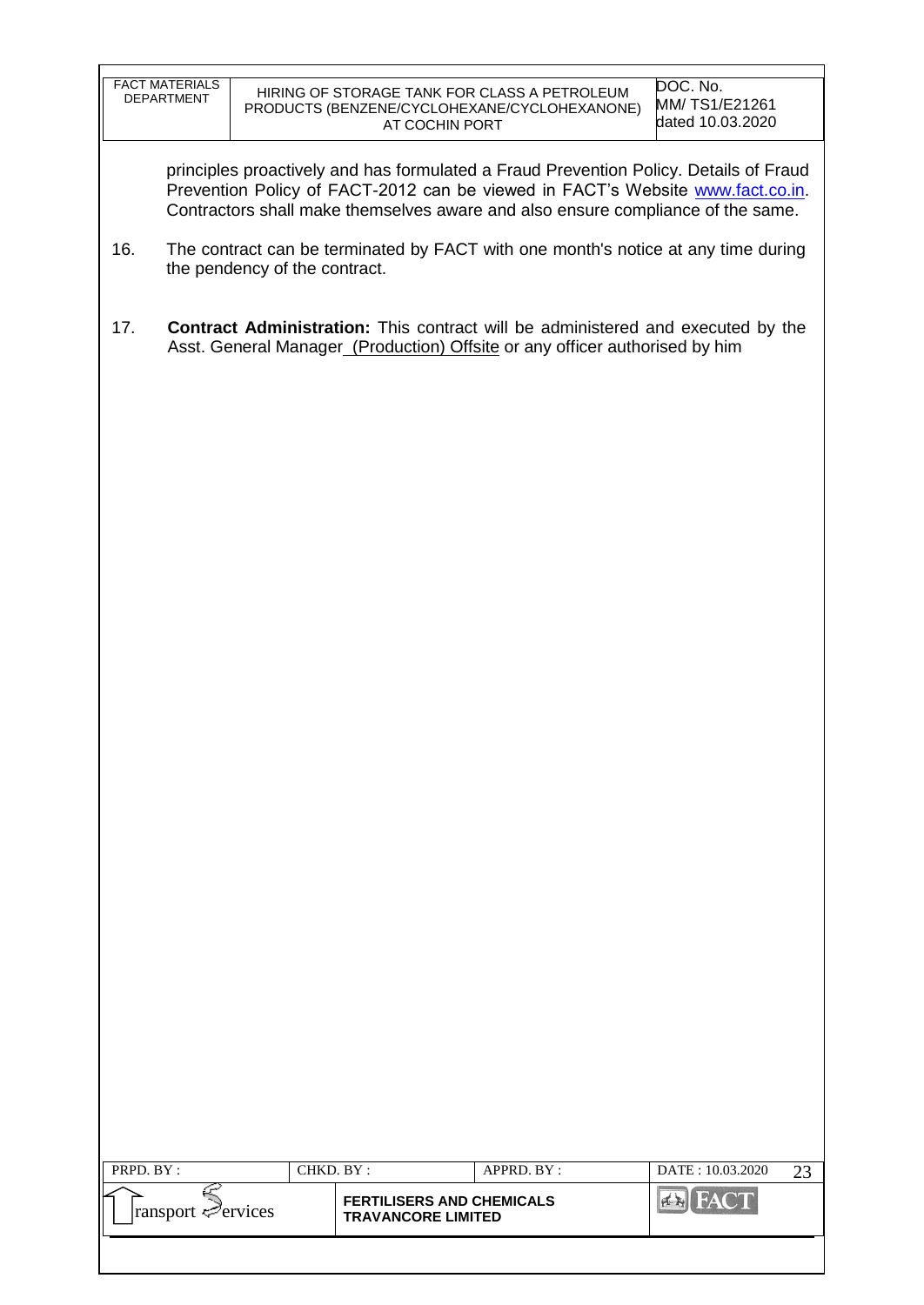| <b>FACT MATERIALS</b><br><b>DEPARTMENT</b> |                                                                                                                           | HIRING OF STORAGE TANK FOR CLASS A PETROLEUM<br>PRODUCTS (BENZENE/CYCLOHEXANE/CYCLOHEXANONE)<br>AT COCHIN PORT |             |                                                           | DOC. No.<br>MM/TS1/E21261<br>dated 10.03.2020                                                                |  |  |
|--------------------------------------------|---------------------------------------------------------------------------------------------------------------------------|----------------------------------------------------------------------------------------------------------------|-------------|-----------------------------------------------------------|--------------------------------------------------------------------------------------------------------------|--|--|
|                                            |                                                                                                                           |                                                                                                                |             |                                                           | <b>ANNEXURE-VI</b>                                                                                           |  |  |
|                                            |                                                                                                                           | UN-PRICED COPY OF PRICE BID                                                                                    |             |                                                           |                                                                                                              |  |  |
|                                            |                                                                                                                           |                                                                                                                |             |                                                           | (Important: Please do not indicate any rates in this format. Only indicate "Quoted" under each blank column) |  |  |
| From                                       |                                                                                                                           | To                                                                                                             |             |                                                           |                                                                                                              |  |  |
|                                            | ASST. GENERAL MANAGER [MATERIALS]-TS,<br>CENTRALISED MATERIALS DEPT,<br>FACT PD ADMINISTRATION BUILDING,<br>UDL - 683 501 |                                                                                                                |             |                                                           |                                                                                                              |  |  |
| Dear Sirs,                                 |                                                                                                                           |                                                                                                                |             |                                                           |                                                                                                              |  |  |
| Sub:<br>Ref:                               |                                                                                                                           | Enquiry No. MM/TS1/ E21261 dated 10.03.2020                                                                    |             |                                                           | Hiring of storage tank for class A petroleum product (Benzene/Cyclohexane/Anone) at cochin port.             |  |  |
|                                            |                                                                                                                           | petroleum product (Benzene/Cyclohexane/Anone) at cochin port as follows:                                       |             |                                                           | With reference to the above enquiry, we quote our lowest rate for hiring of storage tank for class A         |  |  |
|                                            | Description                                                                                                               |                                                                                                                |             | Indicate Quoted "Do not quote<br>rate in this in column". |                                                                                                              |  |  |
|                                            | Rate (Rs.) per KL per month of                                                                                            | Benzene/Cyclohexane/Anone (Excluding GST)                                                                      |             |                                                           |                                                                                                              |  |  |
|                                            |                                                                                                                           | GST shall be extra as applicable based on statutory notifications.                                             |             |                                                           |                                                                                                              |  |  |
|                                            |                                                                                                                           |                                                                                                                |             |                                                           | We have read and understood the Enquiry Notice, Instructions to Bidders and Terms and Conditions of          |  |  |
|                                            |                                                                                                                           | this Enquiry and hereby confirm our acceptance to the same.                                                    |             |                                                           |                                                                                                              |  |  |
|                                            |                                                                                                                           | Signature of the Bidder                                                                                        |             |                                                           |                                                                                                              |  |  |
| Date:                                      | Place:                                                                                                                    | Name of the Bidder                                                                                             |             |                                                           | (Seal)                                                                                                       |  |  |
|                                            |                                                                                                                           |                                                                                                                |             |                                                           |                                                                                                              |  |  |
|                                            |                                                                                                                           |                                                                                                                |             |                                                           |                                                                                                              |  |  |
|                                            |                                                                                                                           |                                                                                                                |             |                                                           |                                                                                                              |  |  |
|                                            |                                                                                                                           |                                                                                                                |             |                                                           |                                                                                                              |  |  |
|                                            |                                                                                                                           |                                                                                                                |             |                                                           |                                                                                                              |  |  |
|                                            |                                                                                                                           |                                                                                                                |             |                                                           |                                                                                                              |  |  |
|                                            |                                                                                                                           |                                                                                                                |             |                                                           |                                                                                                              |  |  |
|                                            |                                                                                                                           |                                                                                                                |             |                                                           |                                                                                                              |  |  |
|                                            |                                                                                                                           |                                                                                                                |             |                                                           |                                                                                                              |  |  |
| PRPD. BY:                                  | CHKD. BY:                                                                                                                 | <b>FERTILISERS AND CHEMICALS</b>                                                                               | APPRD. BY : |                                                           | DATE: 10.03.2020<br>24<br><b>FACT</b><br>$7 - 12$                                                            |  |  |
| ransport $\mathcal{P}$ ervices             |                                                                                                                           | <b>TRAVANCORE LIMITED</b>                                                                                      |             |                                                           |                                                                                                              |  |  |
|                                            |                                                                                                                           |                                                                                                                |             |                                                           |                                                                                                              |  |  |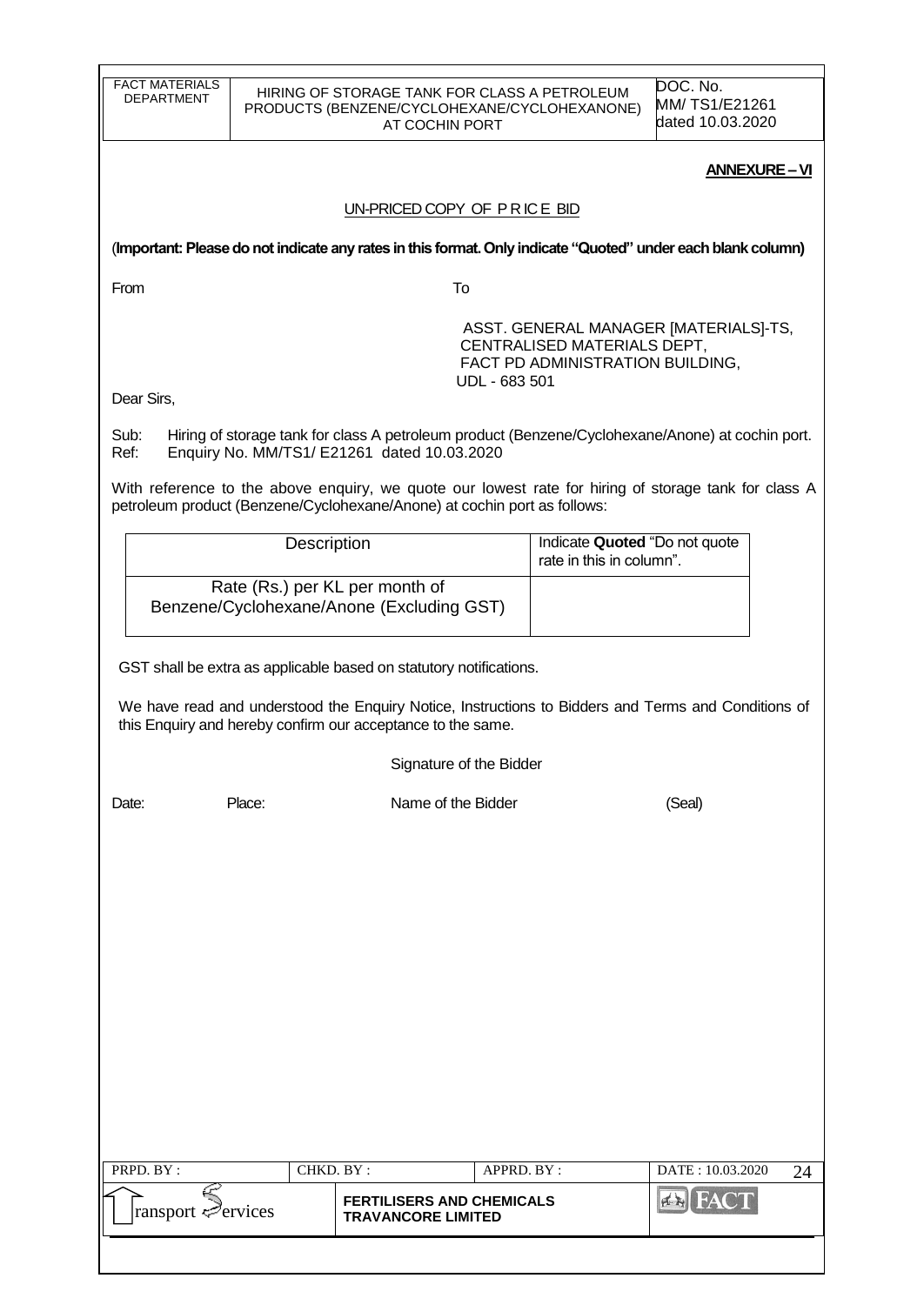| <b>FACT MATERIALS</b><br><b>DEPARTMENT</b> |           | AT COCHIN PORT                                                | HIRING OF STORAGE TANK FOR CLASS A PETROLEUM<br>PRODUCTS (BENZENE/CYCLOHEXANE/CYCLOHEXANONE)                                              | DOC. No.<br>MM/TS1/E21261<br>dated 10.03.2020 |
|--------------------------------------------|-----------|---------------------------------------------------------------|-------------------------------------------------------------------------------------------------------------------------------------------|-----------------------------------------------|
|                                            |           |                                                               |                                                                                                                                           | <b>ANNEXURE-VII</b>                           |
|                                            |           |                                                               |                                                                                                                                           |                                               |
|                                            |           | <b>PRICE BID (PART-B)</b>                                     |                                                                                                                                           |                                               |
|                                            |           |                                                               |                                                                                                                                           |                                               |
|                                            |           |                                                               | Please visit <b>https://eprocure.gov.in</b> and search using the tender ID under FACT Tenders<br>to see the Price Bid (BOQ- EXCEL SHEET). |                                               |
|                                            |           |                                                               |                                                                                                                                           |                                               |
|                                            |           |                                                               |                                                                                                                                           |                                               |
|                                            |           |                                                               |                                                                                                                                           |                                               |
|                                            |           |                                                               |                                                                                                                                           |                                               |
|                                            |           |                                                               |                                                                                                                                           |                                               |
|                                            |           |                                                               |                                                                                                                                           |                                               |
|                                            |           |                                                               |                                                                                                                                           |                                               |
|                                            |           |                                                               |                                                                                                                                           |                                               |
|                                            |           |                                                               |                                                                                                                                           |                                               |
|                                            |           |                                                               |                                                                                                                                           |                                               |
|                                            |           |                                                               |                                                                                                                                           |                                               |
| PRPD. BY:                                  | CHKD. BY: |                                                               | APPRD. BY:                                                                                                                                | DATE: 10.03.2020<br>25                        |
| Fransport Pervices                         |           | <b>FERTILISERS AND CHEMICALS</b><br><b>TRAVANCORE LIMITED</b> |                                                                                                                                           | <b>Ex</b> FACT                                |
|                                            |           |                                                               |                                                                                                                                           |                                               |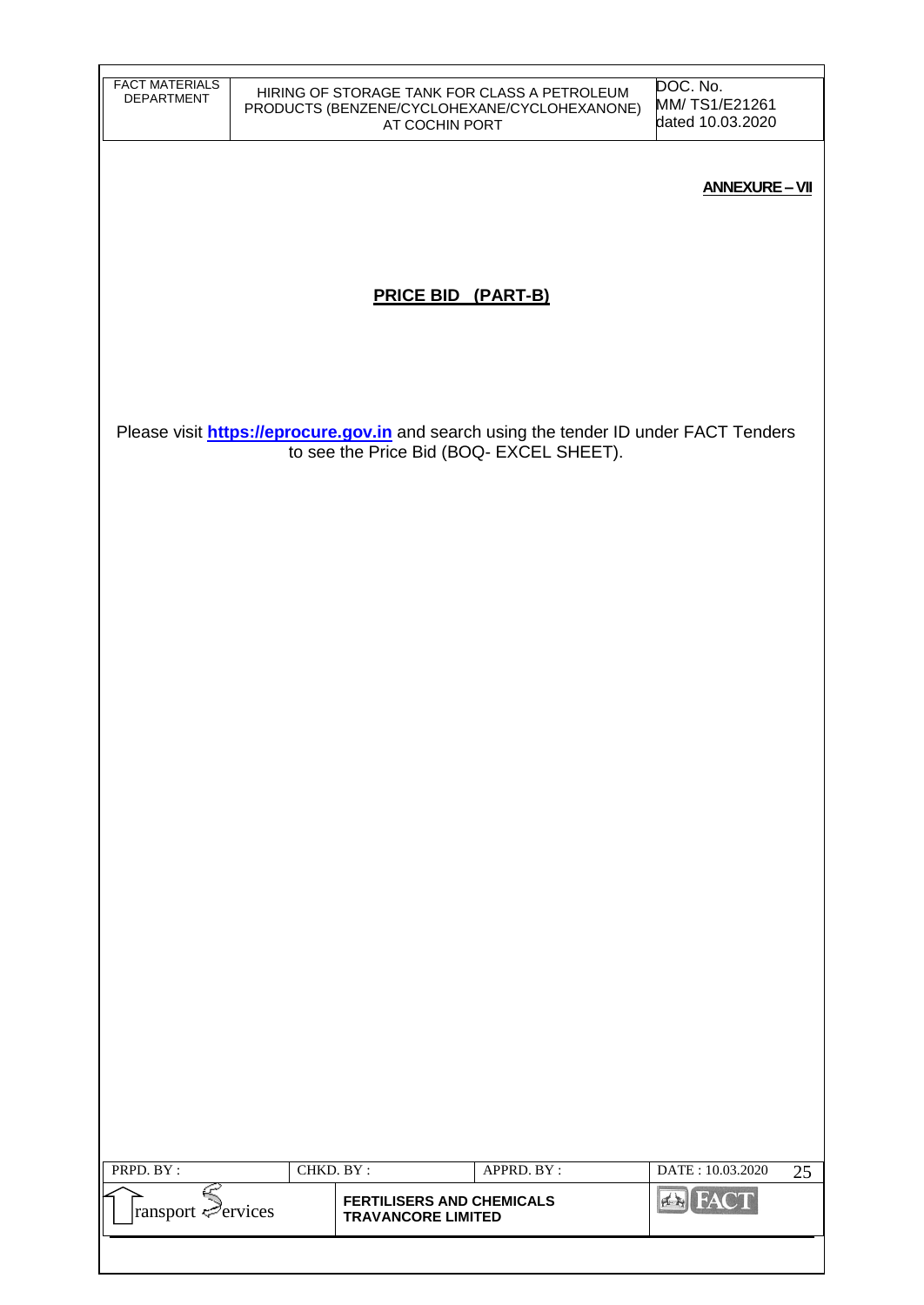FACT MATERIALS<br>DEPARTMENT

#### HIRING OF STORAGE TANK FOR CLASS A PETROLEUM PRODUCTS (BENZENE/CYCLOHEXANE/CYCLOHEXANONE) AT COCHIN PORT

DOC. No. MM/ TS1/E21261 dated 10.03.2020

#### **ANNEXURE-VIII**

#### PROFORMA OF BANK GUARANTEE FOR FURNISHING SECURITY DEPOSIT

#### (TO BE OBTAINED FROM A INDIAN NATIONALISED/SCHEDULED BANK ON STAMP PAPER OF APPROPRIATE VALUE)

The Fertilisers and Chemicals Travancore Ltd., Udyogamandal Cochin-683 501.

Whereas FACT , Udyogamandal P.O., Kerala (hereinafter called referred to as the Company) has placed a work order no. ............... dated ............ with M/S.........................(hereinafter called the Contractor) for the work of .......................and whereas it is one of the conditions of the said work order that the Contractor shall either remit a sum of Rs.............. (Rupees..........................only) or furnish a Bank Guarantee for Rs............ (Rupees.............................only) as security deposit for the due fulfillment of the said work order by the said Contractor.

In consideration of the Company having agreed to accept a Bank Guarantee from us towards such security deposit in lieu of the cash deposit in accordance with the terms and conditions of the above work order, we................. the Bank (hereinafter referred to as the Bank) do hereby undertake to pay the Company merely on demand any sum or sums from time to time demanded by the Company up to a maximum of Rs................. (Rupees.......................only) being the amount of the security deposit against any loss or damage caused to or suffered by or would be caused to or suffered by the Company by reason of any breach by the said Contractor of any of the terms and conditions contained in the said work order.

We, the said Bank, do hereby undertake to pay the amount so demanded by the Company without any demur merely on a demand from the Company stating that the amount claimed is due by way of loss or damage caused to or suffered or would be caused to or suffered by the Company by reason of breach by the said Contractor of any of the terms and conditions contained in the said contract. Any such demand made on the Bank shall be conclusive as regards the amount due and payable by the Bank under this guarantee.

We undertake to pay to the Company any money so demanded not withstanding any dispute or disputes raised by the said Contractor in any suit or proceeding pending before any court or Tribunal relating thereto our liability under this present being absolute and unequivocal.

The payment so made by us under this Guarantee shall be a valid discharge of our liability for payment thereunder and the said Contractor shall have no claim against us for making such payment.

We.......................... further agree that the guarantee herein contained shall remain in full force and effect during the period that would be take for the performance of the said contract and that it shall continue to be enforceable till all the dues of the Company under or by virtue of the said contract have been fully paid and its claim satisfied or discharged or till the Company certifies that the terms and conditions of the said contract have been fully and properly carried out by the said contractor and accordingly discharges this guarantee.

We............................. further agree with the said company that they shall have the fullest liberty without our consent and without affecting in any manner our obligations hereunder to vary any of the terms and conditions of the said contract or to extend time of performance by the said Contractor or to postpone for any time and from time to time any of the powers exercisable by it against the said Contractor and either to enforce or forebear from enforcing any of the terms and conditions governing the said contract or securities available to the Company and the said Bank shall not be

| PRPD. BY:                       | CHKD. BY : |                                                               | APPRD. BY: | DATE: 10.03.2020 |  |
|---------------------------------|------------|---------------------------------------------------------------|------------|------------------|--|
| $\lvert$ ransport $\ll$ ervices |            | <b>FERTILISERS AND CHEMICALS</b><br><b>TRAVANCORE LIMITED</b> |            |                  |  |
|                                 |            |                                                               |            |                  |  |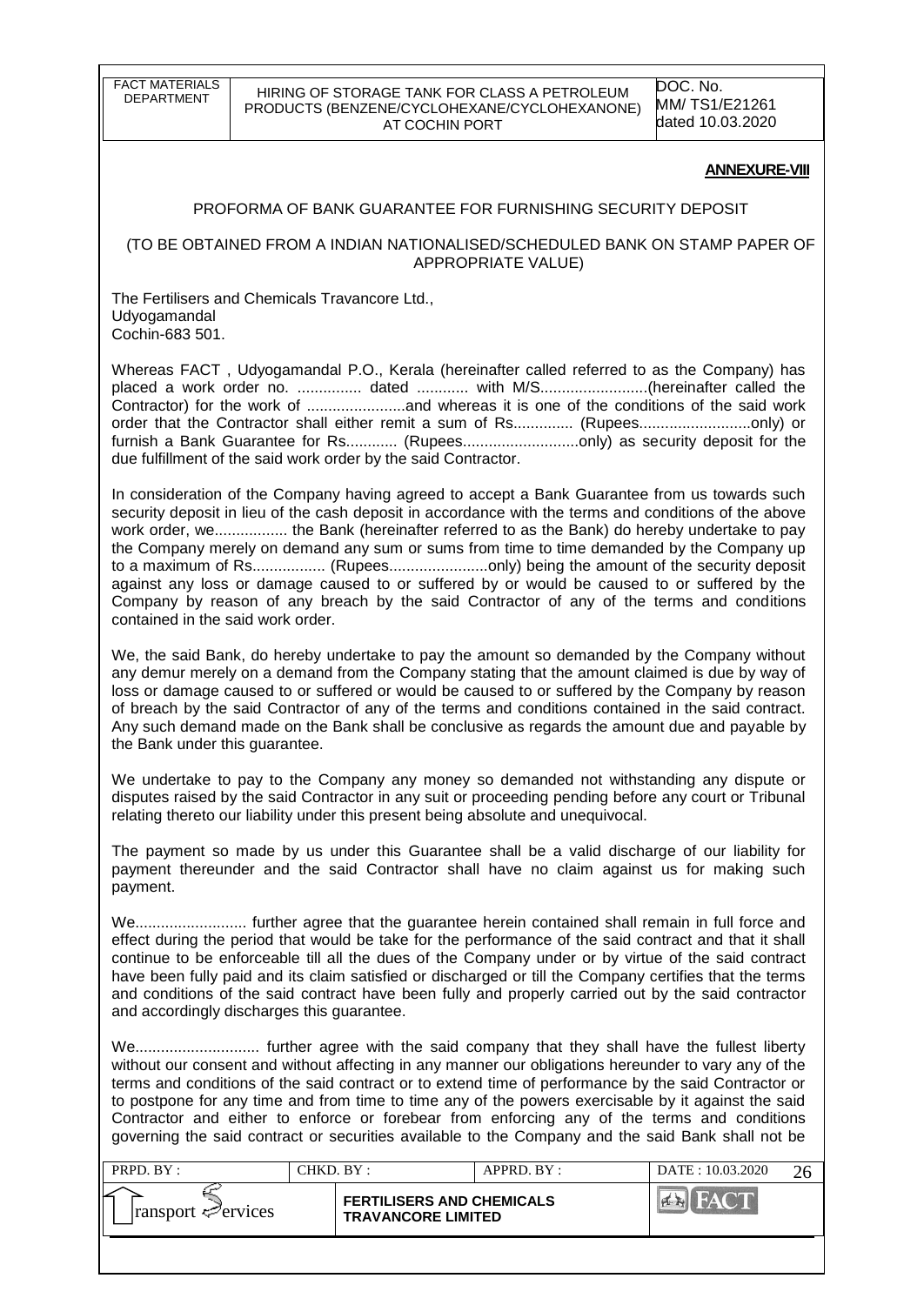| <b>FACT MATERIALS</b><br><b>DEPARTMENT</b>                                                                                                                                                                                                                                                                                                                                                                                                                                            |                                                                                                                                                                                                                                                                                                                                                                                                              | AT COCHIN PORT             | HIRING OF STORAGE TANK FOR CLASS A PETROLEUM<br>PRODUCTS (BENZENE/CYCLOHEXANE/CYCLOHEXANONE)                                                                                                                                                                                                                                                                                                                                                                                                      | DOC. No.<br>MM/TS1/E21261<br>dated 10.03.2020 |  |  |  |
|---------------------------------------------------------------------------------------------------------------------------------------------------------------------------------------------------------------------------------------------------------------------------------------------------------------------------------------------------------------------------------------------------------------------------------------------------------------------------------------|--------------------------------------------------------------------------------------------------------------------------------------------------------------------------------------------------------------------------------------------------------------------------------------------------------------------------------------------------------------------------------------------------------------|----------------------------|---------------------------------------------------------------------------------------------------------------------------------------------------------------------------------------------------------------------------------------------------------------------------------------------------------------------------------------------------------------------------------------------------------------------------------------------------------------------------------------------------|-----------------------------------------------|--|--|--|
| released from its liability under these presents by any exercise by the Company of the liberty with<br>reference to the matters aforesaid or by reason of time being given to the said Contractor or any<br>other forbearance, act or omission on the part of the Company or any indulgence by the Company to<br>the said Contractor or any other matter of thing whatsoever which under the law relating to sureties,<br>but for this provision, have the effect of so relieving us. |                                                                                                                                                                                                                                                                                                                                                                                                              |                            |                                                                                                                                                                                                                                                                                                                                                                                                                                                                                                   |                                               |  |  |  |
|                                                                                                                                                                                                                                                                                                                                                                                                                                                                                       | This guarantee shall not be affected by any change in the constitution of the Bank or the Company or<br>the said Contractor nor shall this quarantee be affected by any change in the constitution of the<br>Company or the said Contractor by absorption with any other body or corporation and this guarantee<br>shall be available to or enforceable by such body or corporation.                         |                            |                                                                                                                                                                                                                                                                                                                                                                                                                                                                                                   |                                               |  |  |  |
|                                                                                                                                                                                                                                                                                                                                                                                                                                                                                       | Our guarantee shall remain in force until Unless a claim or demand is made within six<br>months after the expiry of the above date, all the Company's rights under the guarantee shall be<br>deemed as waived/forfeited and we shall be relieved and discharged from all liabilities there under.<br>Notwithstanding anything contained hereinbefore, our liability under this guarantee shall be limited to |                            |                                                                                                                                                                                                                                                                                                                                                                                                                                                                                                   |                                               |  |  |  |
|                                                                                                                                                                                                                                                                                                                                                                                                                                                                                       |                                                                                                                                                                                                                                                                                                                                                                                                              |                            | Any notice by way of request, demand or otherwise hereunder may be sent by post to the Bank<br>addressed as aforesaid and if sent by post, it shall be deemed to have been given at the time when it<br>would be delivered in due course of post and in proving such notice when given by post, it shall be<br>sufficient to prove that the envelope containing the notice was posted and certificate signed by an<br>officer of the Company that the envelope was so posted shall be conclusive. |                                               |  |  |  |
|                                                                                                                                                                                                                                                                                                                                                                                                                                                                                       |                                                                                                                                                                                                                                                                                                                                                                                                              |                            | Disputes/differences, if any, relating to or arising out of this Bank Guarantee, shall be settled by<br>courts having jurisdiction over Udyogamandal, in Kerala State, where the registered office of the<br>company is situated and no other court shall have jurisdiction in the matter.                                                                                                                                                                                                        |                                               |  |  |  |
| except with the previous consent of the Company in writing.                                                                                                                                                                                                                                                                                                                                                                                                                           |                                                                                                                                                                                                                                                                                                                                                                                                              |                            |                                                                                                                                                                                                                                                                                                                                                                                                                                                                                                   |                                               |  |  |  |
|                                                                                                                                                                                                                                                                                                                                                                                                                                                                                       |                                                                                                                                                                                                                                                                                                                                                                                                              |                            |                                                                                                                                                                                                                                                                                                                                                                                                                                                                                                   |                                               |  |  |  |
|                                                                                                                                                                                                                                                                                                                                                                                                                                                                                       |                                                                                                                                                                                                                                                                                                                                                                                                              | For (Name of Bank)         |                                                                                                                                                                                                                                                                                                                                                                                                                                                                                                   |                                               |  |  |  |
|                                                                                                                                                                                                                                                                                                                                                                                                                                                                                       |                                                                                                                                                                                                                                                                                                                                                                                                              | <b>Authorised Official</b> |                                                                                                                                                                                                                                                                                                                                                                                                                                                                                                   |                                               |  |  |  |
|                                                                                                                                                                                                                                                                                                                                                                                                                                                                                       | Name                                                                                                                                                                                                                                                                                                                                                                                                         |                            |                                                                                                                                                                                                                                                                                                                                                                                                                                                                                                   |                                               |  |  |  |
| Place:                                                                                                                                                                                                                                                                                                                                                                                                                                                                                | Designation                                                                                                                                                                                                                                                                                                                                                                                                  |                            |                                                                                                                                                                                                                                                                                                                                                                                                                                                                                                   |                                               |  |  |  |
| Full address of the Branch issuing this guarantee:                                                                                                                                                                                                                                                                                                                                                                                                                                    |                                                                                                                                                                                                                                                                                                                                                                                                              |                            |                                                                                                                                                                                                                                                                                                                                                                                                                                                                                                   |                                               |  |  |  |
|                                                                                                                                                                                                                                                                                                                                                                                                                                                                                       |                                                                                                                                                                                                                                                                                                                                                                                                              |                            |                                                                                                                                                                                                                                                                                                                                                                                                                                                                                                   |                                               |  |  |  |
|                                                                                                                                                                                                                                                                                                                                                                                                                                                                                       |                                                                                                                                                                                                                                                                                                                                                                                                              |                            |                                                                                                                                                                                                                                                                                                                                                                                                                                                                                                   |                                               |  |  |  |
|                                                                                                                                                                                                                                                                                                                                                                                                                                                                                       |                                                                                                                                                                                                                                                                                                                                                                                                              |                            |                                                                                                                                                                                                                                                                                                                                                                                                                                                                                                   |                                               |  |  |  |
|                                                                                                                                                                                                                                                                                                                                                                                                                                                                                       |                                                                                                                                                                                                                                                                                                                                                                                                              |                            |                                                                                                                                                                                                                                                                                                                                                                                                                                                                                                   |                                               |  |  |  |
|                                                                                                                                                                                                                                                                                                                                                                                                                                                                                       |                                                                                                                                                                                                                                                                                                                                                                                                              |                            |                                                                                                                                                                                                                                                                                                                                                                                                                                                                                                   |                                               |  |  |  |
|                                                                                                                                                                                                                                                                                                                                                                                                                                                                                       |                                                                                                                                                                                                                                                                                                                                                                                                              |                            |                                                                                                                                                                                                                                                                                                                                                                                                                                                                                                   |                                               |  |  |  |
|                                                                                                                                                                                                                                                                                                                                                                                                                                                                                       |                                                                                                                                                                                                                                                                                                                                                                                                              |                            |                                                                                                                                                                                                                                                                                                                                                                                                                                                                                                   |                                               |  |  |  |
| PRPD. BY:                                                                                                                                                                                                                                                                                                                                                                                                                                                                             |                                                                                                                                                                                                                                                                                                                                                                                                              | CHKD. BY:                  | APPRD. BY:                                                                                                                                                                                                                                                                                                                                                                                                                                                                                        | DATE: 10.03.2020<br>27                        |  |  |  |
| ransport ∉ervices                                                                                                                                                                                                                                                                                                                                                                                                                                                                     |                                                                                                                                                                                                                                                                                                                                                                                                              | <b>TRAVANCORE LIMITED</b>  | <b>FERTILISERS AND CHEMICALS</b>                                                                                                                                                                                                                                                                                                                                                                                                                                                                  | EAC                                           |  |  |  |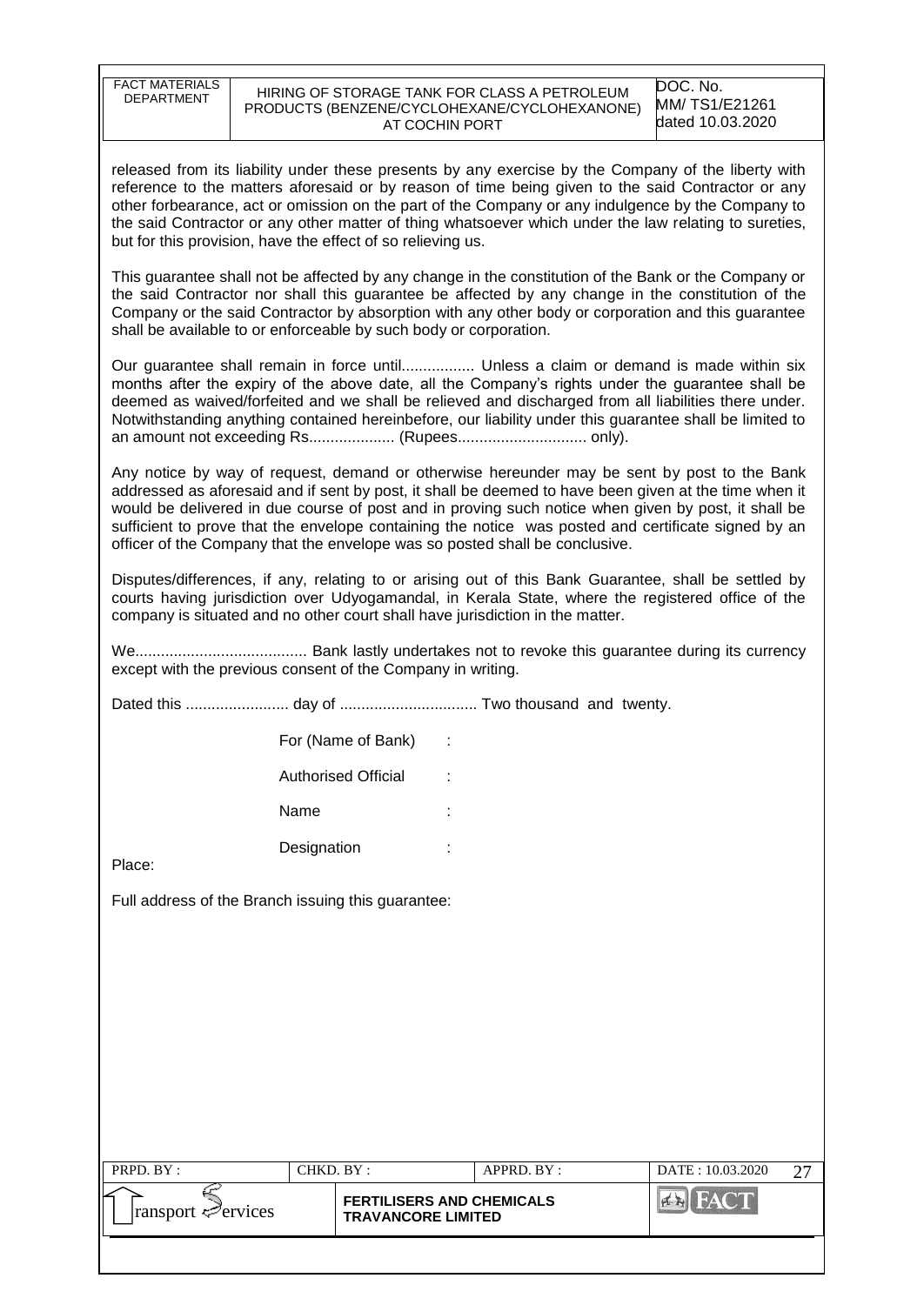DOC. No. MM/ TS1/E21261 dated 10.03.2020

#### **ANNEXURE-IX**

#### **AGREEMENT**

(Proforma of Agreement to be executed in Rs 500/- Non Judicial stamp paper)

ARTICLES OF AGREEMENT made this day the …. Between THE FERTILISERS AND CHEMICALS TRAVANCORE LIMITED, a Company registered under the Travancore Companies ACT IV of 1114 (Malayalam Era) and having its registered office at Eloor, Udyogamandal P O Ernakulam District, Kerala State(hereinafter called the FACT) on the one part and M/s…. (hereinafter called the Contractor) which expression shall where the context so admits or applies be deemed to include their heirs, executors, administrators, successors interest and legal representatives as well) on the other part.

WHEREAS the Contractor has agreed with M/s FACT for the due performance of work as set forth in the Work Order No. dt… and accompaniments upon the terms and conditions therein mentioned as accepted vide their endorsements in the aforesaid work order.

NOW THESE PRESENT WITNESS THAT in consideration of the payments to be made by M/s FACT mentioned in the aforesaid Work Order no………. dt……….. and accompaniments thereunto the Contractor shall duly perform the said works, fulfil and keep all conditions in the work order which will be deemed and taken to be part of this contracts as if the same had been fully set-out herein and FACT hereby agree that if the Contractor shall duly perform the said works in the manner aforesaid and observe and keep the said terms and conditions, FACT will pay to the Contractor at the time and in the manner set forth in the aforesaid work order and in the Annexure thereunto as accepted by Contractor vide his endorsement in the aforesaid work order, the amount or amounts calculated at the rate mentioned and as per terms stipulated therein as payment for the work. This agreement shall be in force up to …

THE SAID CONDITIONS shall be read and construed as forming part of this Agreement and the parties thereto will respectively abide by and submit themselves to the conditions and stipulations and perform the agreement on their parts respectively.

UPON THE TERMS AND CONDITIONS of this Agreements being fulfilled and performed to the satisfaction of Officer of the Company empowered by the Company in this behalf, the Security Deposit remitted by the Contractor or such position thereof as he may be entitled to under the said condition shall be returned to the contractor.

IN WITNESS thereof the Contractor, M/s…. and The Sr. Manager Purchase(TS) of M/s The Fertilisers and Chemicals Travancore Ltd, For and on behalf of the Company have hereunto set their hands this day and year first above written.

| PRPD. BY:<br> ransport ∉ervices     | CHKD. BY: | <b>FERTILISERS AND CHEMICALS</b> | APPRD. BY:                        | DATE: 10.03.2020<br><b>BE FACT</b> | 28 |  |  |
|-------------------------------------|-----------|----------------------------------|-----------------------------------|------------------------------------|----|--|--|
|                                     |           |                                  |                                   |                                    |    |  |  |
|                                     |           |                                  |                                   |                                    |    |  |  |
| 2.                                  |           |                                  |                                   |                                    |    |  |  |
| In the presence of witnesses:<br>1. |           |                                  | for and on behalf of the Company. |                                    |    |  |  |
| 2.                                  |           |                                  |                                   |                                    |    |  |  |
| 1.                                  |           |                                  |                                   |                                    |    |  |  |
| In the presence of witnesses:       |           | For                              |                                   |                                    |    |  |  |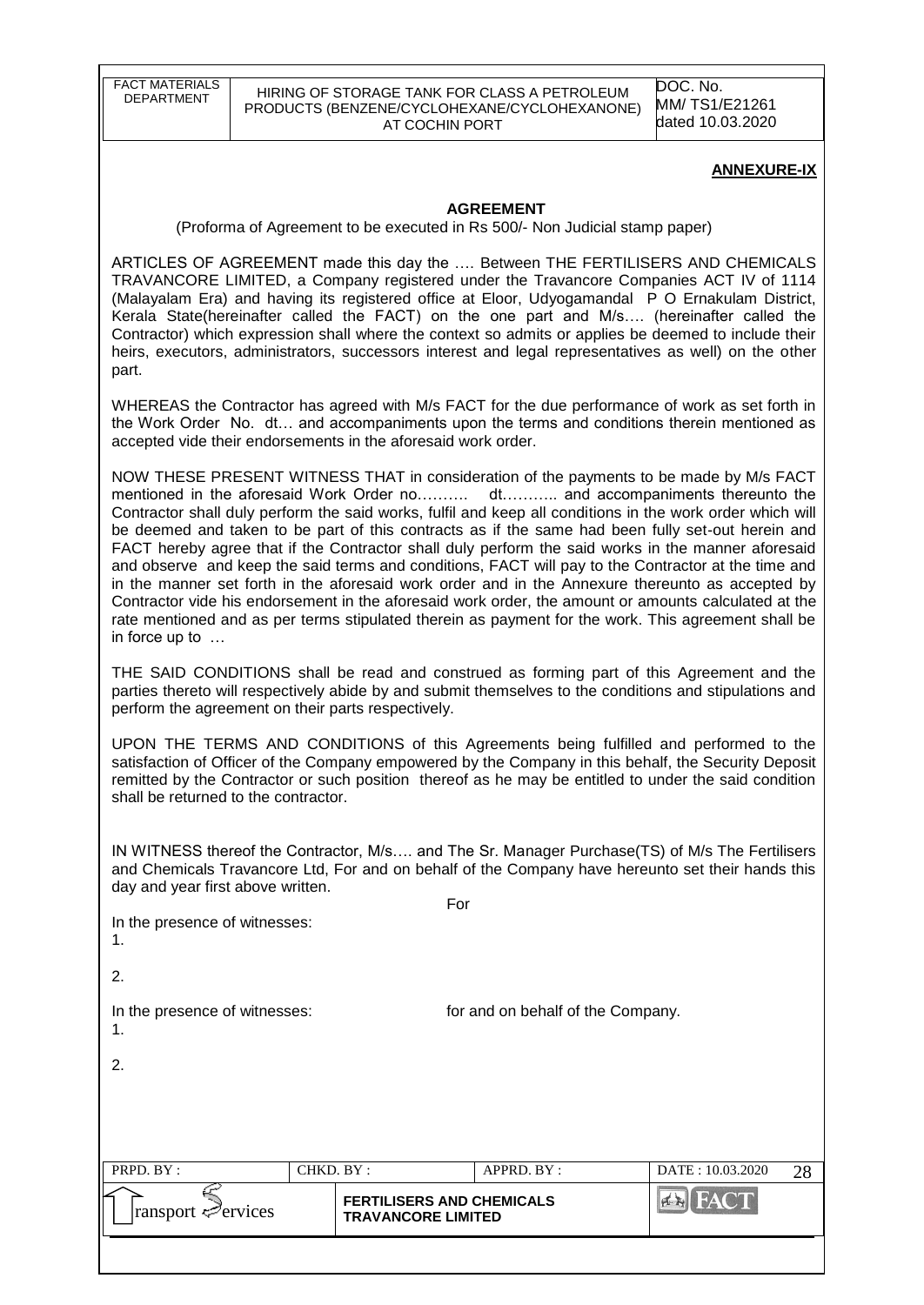DOC. No. MM/ TS1/E21261 dated 10.03.2020

# **ANNEXURE -X**

# **INTEGRITY PACT**

(To be executed on Rs 500/- Non-judicial Stamp Paper)

# **INTEGRITY PACT**

## **Between**

The Fertilizers and Chemicals Travancore Limited (FACT), a company formed and registered under the Travancore Companies Act IX to 1114 (Companies Act, 2013) and having its registered office at Eloor, Udyogamandal-683501, Kochi, Ernakulam District, Kerala, hereinafter referred to as "The Principal".

## **And**

.................................. hereinafter referredtoas "The Bidder/ Contractor".

## **Preamble**

The Principal intends to award, under laid down organization procedures, contract/s for .......................... The Principal values full compliance with all relevant laws and regulations, and the principles of economic use of resources, and of fairness / transparency in its relations with its Bidder(s) and or/Contractor(s).

In order to achieve these goals, the Principal will appoint an Internal External Monitor (EIM), who will monitor the tender process and execution of the contact for compliance with the principle mentioned above.

# **Section 1 - Commitments of the Principal**

(1) The Principal commits itself to take all measures necessary to prevent corruption and to observe the following principles:

a) No employee of the Principal, personally or through family members, will in connection with the tender, or the execution of the contract, demand, take a promise for or accept, for self or third person, any material or immaterial benefit which the person is not legally entitled to.

b) The Principal will, during the tender process, treat all Bidder(s) with equity and reason. The Principal will in particular, before and during the tender process, provide to all Bidder(s) the same information and will not provide to any Bidder(s) confidential / additional information through which the Bidder(s) could obtain an advantage in relation to the tender process or the contract execution.

| PRPD. BY :                         | CHKD. BY : |                                                               | APPRD. BY: | DATE: 10.03.2020 | ററ |
|------------------------------------|------------|---------------------------------------------------------------|------------|------------------|----|
| $ $ ransport $\mathcal{P}$ ervices |            | <b>FERTILISERS AND CHEMICALS</b><br><b>TRAVANCORE LIMITED</b> |            |                  |    |
|                                    |            |                                                               |            |                  |    |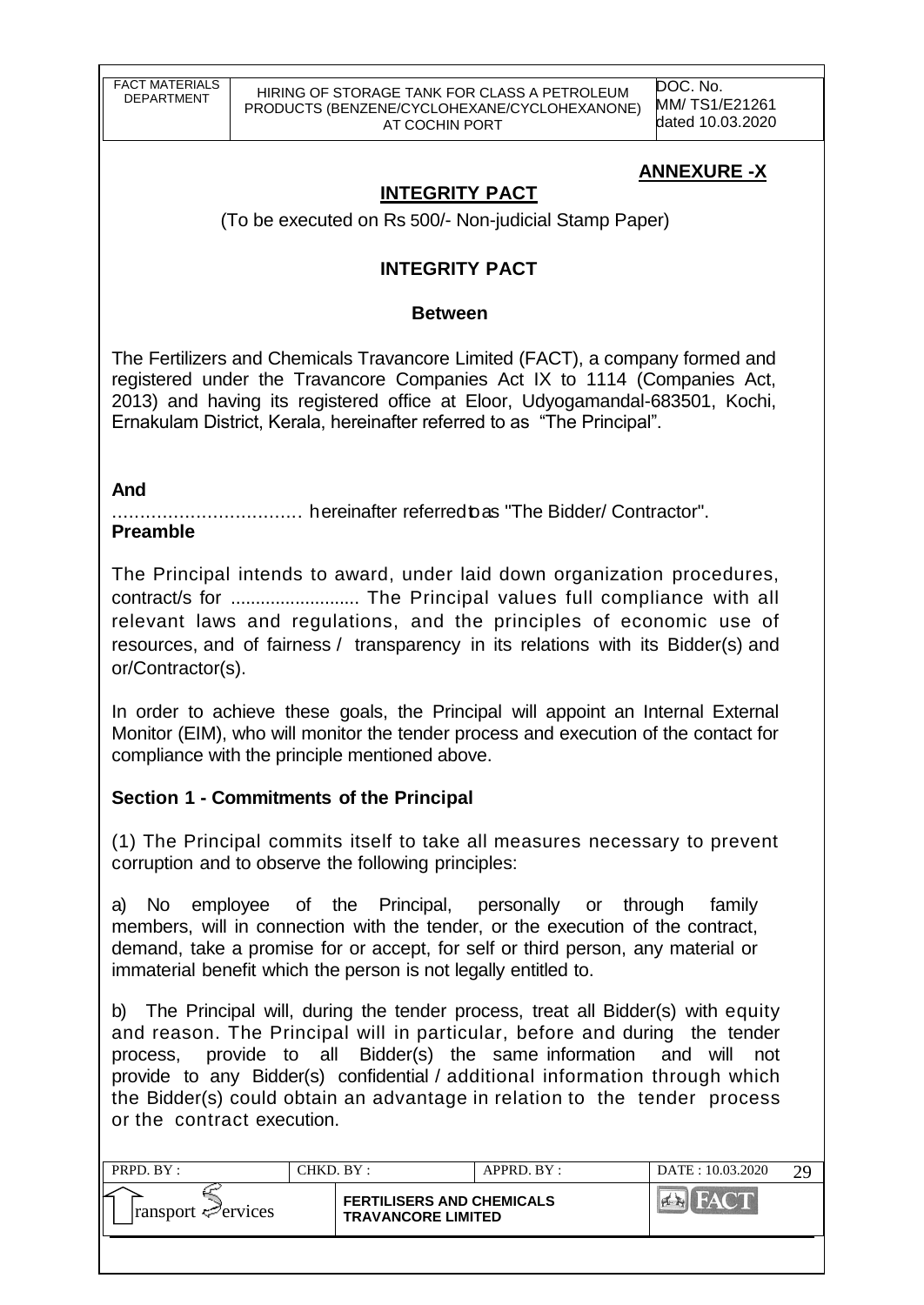| FACT MATERIALS<br>DEPARTMENT | HIRING OF STORAGE TANK FOR CLASS A PETROLEUM<br>PRODUCTS (BENZENE/CYCLOHEXANE/CYCLOHEXANONE) | DOC. No.<br>MM/TS1/E21261 |
|------------------------------|----------------------------------------------------------------------------------------------|---------------------------|
|                              | AT COCHIN PORT                                                                               | dated 10.03.2020          |

c) The Principal will exclude from the process all known prejudiced/interested persons.

(2) If the Principal obtains information on the conduct of any of its employees which is a criminal offence under the India Penal Code / Prevention of Corruption Act, or if there be a substantive suspicion in this regard, the Principal will inform the Vigilance Officer and in addition can initiate disciplinary actions.

## **Section 2 - Commitments of the Bidder(s) / Contractor(s)**

(1)The Bidder(s) / Contractor(s) commits themselves to take all measures necessary to prevent corruption. He commits himself to observe the following principles during his participation in the tender process and during the contract execution.

a) The Bidder(s) / Contractor(s) will not, directly or through any other person or firm, offer, promise or give to any of the Principal's employees involved in the tender process or the execution of the contract or to any third person, any material or immaterial benefit which he/she is not legally entitled to, in order to obtain in exchange, any advantage of any kind whatsoever during the tender process or during the execution of the contract.

b) The Bidder(s) / Contractor(s) will not enter with other Bidders into any undisclosed agreement or understanding, whether formal or informal. This applies in particular to prices, specifications, certifications, subsidiary contracts, submission or non-submission of bids or any other actions to restrict competitiveness or to introduce cartelisation in the bidding process.

c) The Bidder(s) / Contractor(s) will not commit any offence under the relevant IPC/PC Act; further the Bidder(s)/Contractor(s) will not improperly, for purposes of competition or personal gain, or pass on to others, any information or document provided by the Principal as part of the business relationship, regarding plans, technical proposals and business details, including information contained or transmitted electronically.

d) The Bidder(s) / Contractor(s) of foreign origin shall disclose the name and address of the Agents / Representatives in India, if any. Similarly, The Bidder(s) / Contractor(s) of Indian Nationality shall furnish the name and address of the foreign principals, if any. All the payments made to the India agent/representative have to be in Indian rupees only.

e) The Bidder(s) / Contractor(s) will, when presenting his bid, disclose any and all payments he has made, is committed to, or intends to make to agents, brokers or any other intermediaries in connection with the award of the contract.

| PRPD. BY :                      | CHKD. BY : |                                                               | APPRD. BY : | DATE: 10.03.2020 |  |
|---------------------------------|------------|---------------------------------------------------------------|-------------|------------------|--|
| $\lvert$ ransport $\ll$ ervices |            | <b>FERTILISERS AND CHEMICALS</b><br><b>TRAVANCORE LIMITED</b> |             |                  |  |
|                                 |            |                                                               |             |                  |  |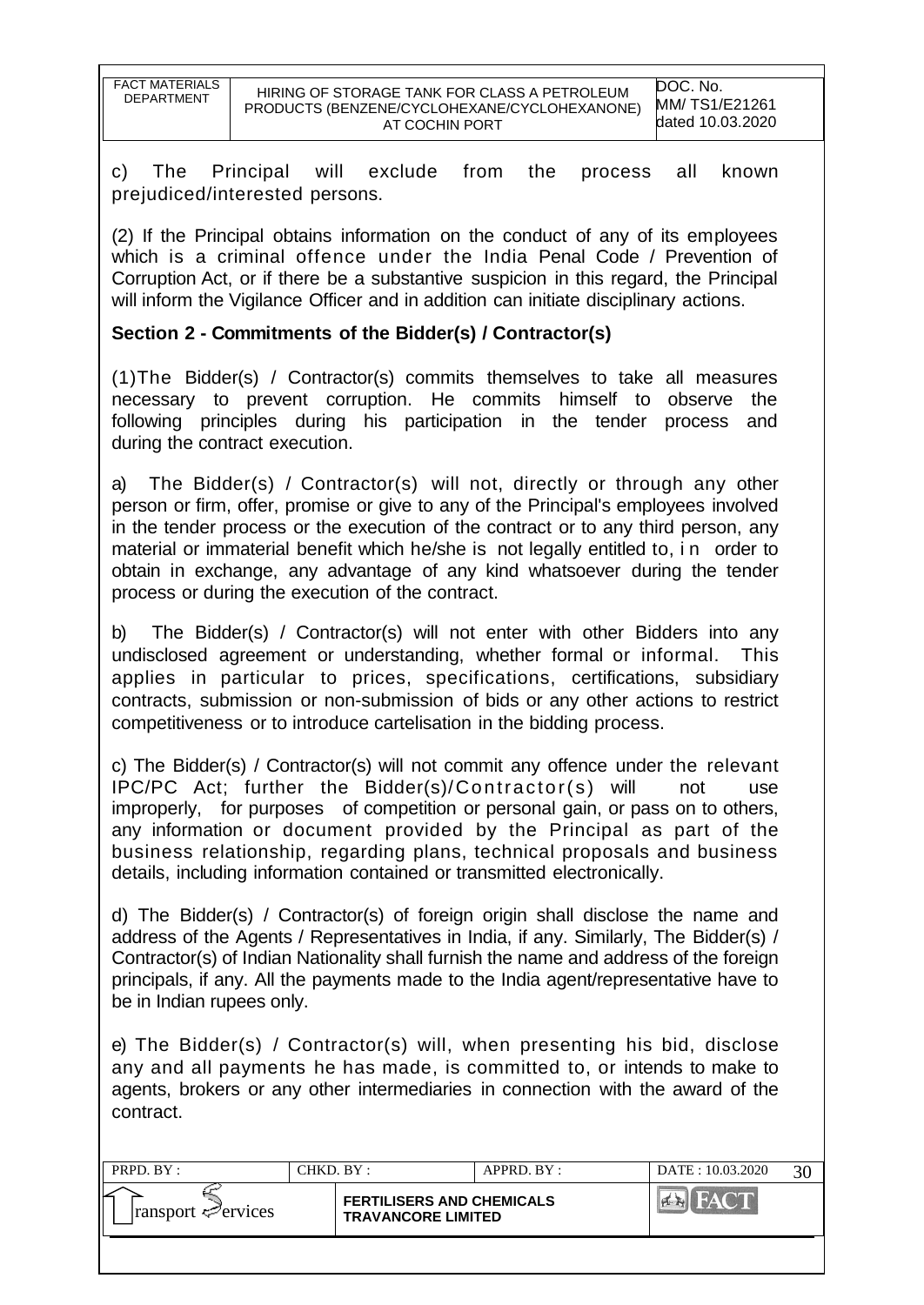(2) The Bidder(s) / Contractor(s) will not instigate third persons to commit offences outlined above or be an accessory to such offences.

## **Section 3 - Disqualification from tender process and exclusion from future contracts**

If the Bidder(s)/Contractor(s), before award or during the execution of has committed a transgression through a violation of Section 2 above or in any other form such as to put his reliability or credibility in question, the Principal is entitled to disqualify the Bidder(s)/ Contractor(s) from the tender process or to terminate the contract, if already signed, for such reason.

## **Section 4 - Compensation for Damages**

(1) If the Principal has disqualified the Bidder(s) from the tender process prior to the award according to Section 3, the Principal is entitled to demand and recover the damages equivalent to Earnest Money Deposit/Bid Security.

(2) If the Principal has terminated the contract according to Section 3, or if the Principal is entitled to terminate the contract according to Section 3, the Principal shall be entitled to demand and recover from the Contractor liquidated damages of the contract value or the amount equivalent to Performance Bank Guarantee.

## **Section 5 - Previous Transgression**

(1) The Bidder declares that no previous transgression occurred in the last 3 years with any other Company in India conforming to the anti-corruption approach including Public Sector Enterprise in India that could justify his exclusion from the tender process.

(2) If the Bidder makes incorrect statement on this subject, he can be disqualified from the tender process and appropriate action can be taken including termination of contract, if already awarded, for such reason.

### **Section 6 - Equal treatment of all Bidders / Contractors / Subcontractors**

(1)The Bidder(s)/Contractor(s) undertakes(s) to demand from all subcontractors a commitment in conformity with this Integrity Pact, and to submit it to the Principal before contract signing.

(2) The Principal will enter into agreements with identical conditions as this one with all Bidders, Contractors/Suppliers and Subcontractors.

| PRPD. BY:                               | CHKD. BY : |                                                               | APPRD. BY: | DATE: 10.03.2020 |  |
|-----------------------------------------|------------|---------------------------------------------------------------|------------|------------------|--|
| $\lvert$ ransport $\mathcal{P}$ ervices |            | <b>FERTILISERS AND CHEMICALS</b><br><b>TRAVANCORE LIMITED</b> |            |                  |  |
|                                         |            |                                                               |            |                  |  |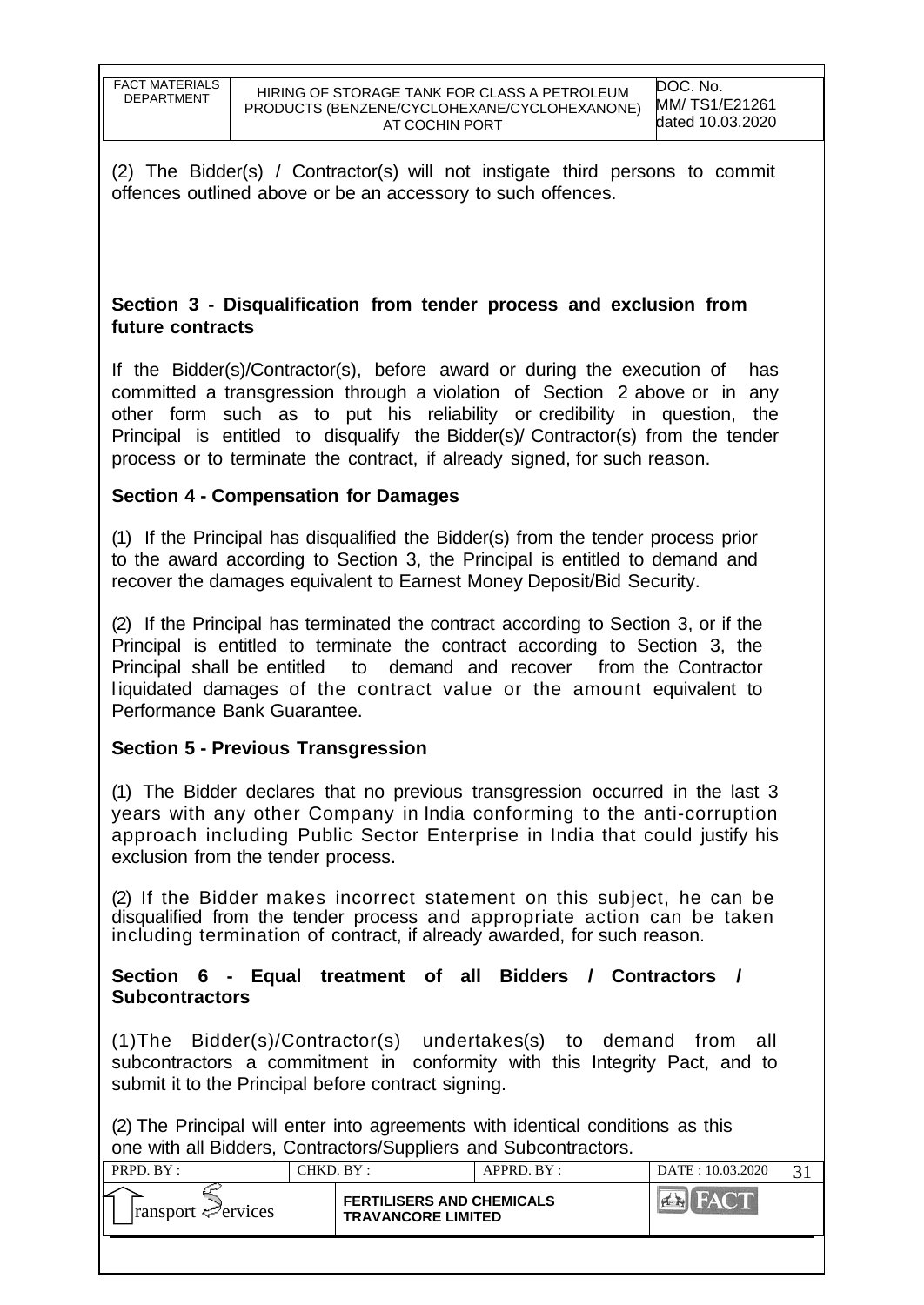(3) The Principal will disqualify from the tender process all Bidders who do not sign this Pact or violate its provisions.

**Section 7 – Criminal charges against violating Bidder(s) / Contractor(s) /Subcontractor(s)**

If the Principal obtains knowledge of conduct of a Bidder, Contractor or Subcontractor, or of an employee or a representative or an associate of a Bidder, Contractor, or Subcontractor which constitutes corruption, or if the Principal has substantive suspicion in this regard, the Principal will inform the same to the Chief Vigilance Officer.

## **Section 8 - Independent External Monitor/Monitors**

(1)The Principal appoints competent and credible Independent External Monitor for this Pact. The task of the Monitor is to review independently and objectively, whether and to what extent the parties comply with the obligations under this agreement.

(2) The Monitor is not subject to instructions by the representatives of the parties and performs his functions neutrally and independently. It will be obligatory for him to treat the obligations and document of the Bidder(s)/Contractor(s) as confidential. He reports to the Chairperson and managing Director, FACT.

(3) The Bidder(s)/Contractor(s) accepts that the Monitor has the right to access without restriction to all Project documentation of the Principal includingthat provided by the Contractor. The Contractor will also grant the Monitor, upon his request and demonstration of a valid interest, unrestricted and unconditional access to this project documentation. The same is applicable to Subcontractors. The Monitor is under contractual obligation to treat the information and documents of the Bidder(s)/Contractor(s)/ Subcontractor(s) with confidentially.

(4) The Principal will provide to the Monitor sufficient information about all meetings among the parties related to the Project provided such meetings could have an impact on the contractual relations between the Principal and the Contractor. The parties offer to the Monitor the option to participate in such meetings.

(5) As soon as the Monitor notices, or believes to notice, a violation of this agreement, he will so inform the Management of the Principal and request the Management to discontinue or to take corrective action, or to take other relevant action. The Monitor can in this regard submit non-binding recommendation. Beyond this, the Monitor has no right to demand from the parties that they act in a specific manner, refrain from action or tolerate action.

(6) The Monitor will submit a written report to the Chairman and Managing

| PRPD. BY:                               | CHKD. BY :-                                                   | $APPRD$ $BY:$ | DATE: 10.03.2020 |  |
|-----------------------------------------|---------------------------------------------------------------|---------------|------------------|--|
| $\lvert$ ransport $\mathcal{P}$ ervices | <b>FERTILISERS AND CHEMICALS</b><br><b>TRAVANCORE LIMITED</b> |               |                  |  |
|                                         |                                                               |               |                  |  |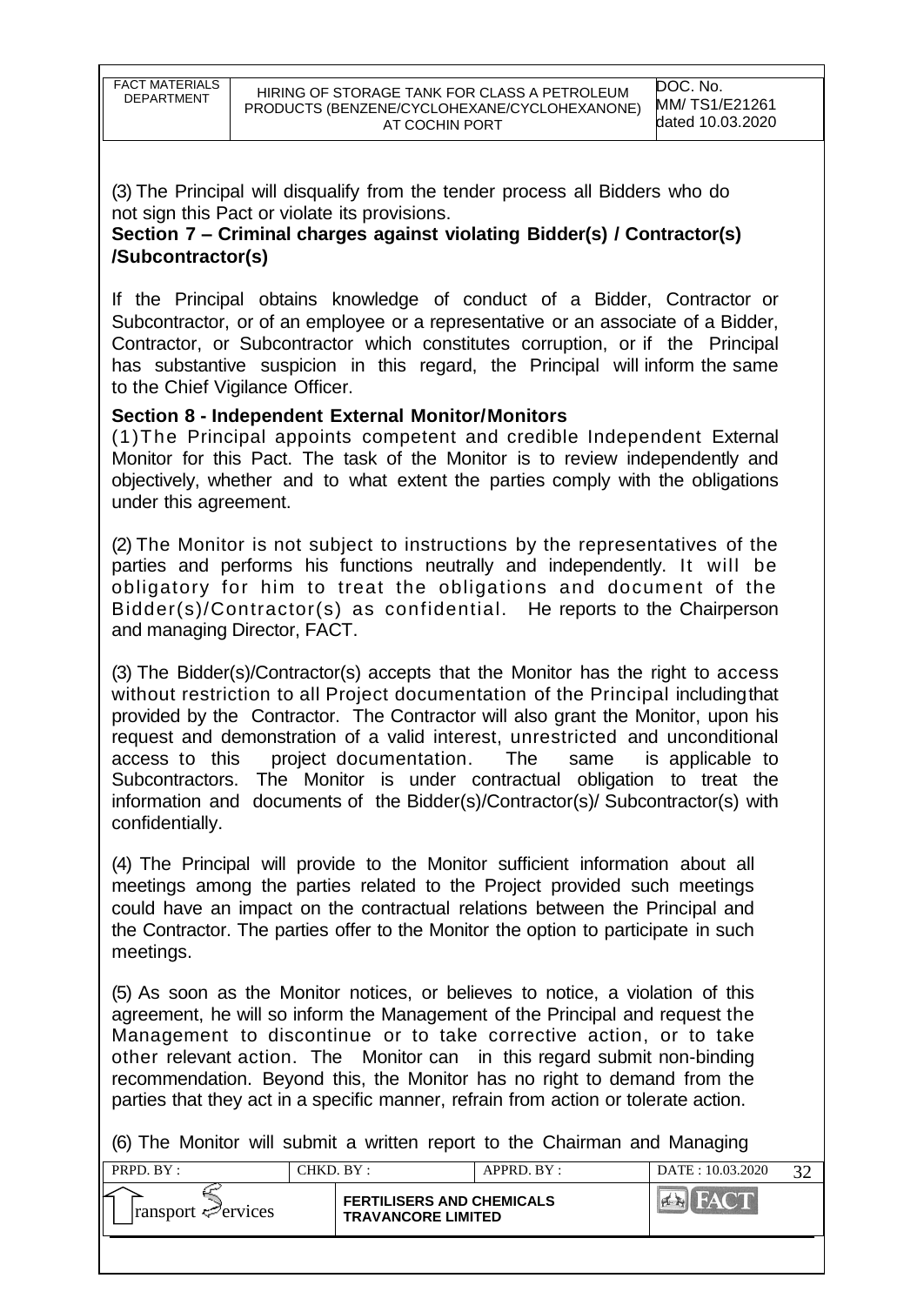| <b>FACT MATERIALS</b> |
|-----------------------|
|                       |
| <b>DEPARTMENT</b>     |
|                       |
|                       |
|                       |
|                       |

Director, FACT within 8 to 10 weeks from the date of reference or intimation to him by the Principal and, should the occasion arise, submit proposals for correcting problematic situations.

(7) Monitor shall be entitled to compensation on the same terms as being extended to / provided to Independent Director on FACT Board.

(8) If the M o n i t o r has reported to the Chairman and Managing Director, FACT, a substantiated suspicion of an offence under relevant IPC/PC Act, and the Chairman and Managing Director, FACT has not, within reasonable time, taken visible action to proceed against such offence or reported it to the Chief Vigilance Officer, the Monitor may also transmit this information directly to the Central Vigilance Commissioner.

(9)The word 'Monitor' would include both singular and plural.

## **Section 9 - Pact Duration**

This Pact begins when both parties have legally signed it. It expires for the Contractor 12 months after the last payment under the contract, and for all other Bidders 6 months after the contract has been awarded.

If any claim is made / lodged during this time, the same shall be binding and continue to be valid despite the lapse of this pact as specified above, unless it is discharged / determined by the Chairman and Managing Director, FACT

## **Section 10** - **Other provisions**

**(1)**This agreement is subject to Indian Law. Place of performance and jurisdiction is the Registered Office of the Principal, i.e. Udyogamandal, Kerala.

(2)Changes and supplements as well as termination notices need to be made in writing. Side agreements have not been made.

(3) If the Contractor is a partnership or a consortium, this agreement must be signed by all partners or consortium members.

(4) Should one or several provisions of this agreement turn out to be invalid, the remainder of this agreement remains valid. In this case, the parties will strive to come to an agreement to their original intentions.

(5) The Bidder / Contractor signing this "Integrity Pact" shall not approach the court while representing the matters to IEMs and he/she shall wait their decisions in this matter.

| (For & On behalf of the Principal       |           |                                                               |                |  |  | For & On behalf of |    |
|-----------------------------------------|-----------|---------------------------------------------------------------|----------------|--|--|--------------------|----|
| PRPD. BY:                               | CHKD. BY: |                                                               | $APPRD$ . BY : |  |  | DATE: 10.03.2020   | 33 |
| $\lvert$ ransport $\mathcal{P}$ ervices |           | <b>FERTILISERS AND CHEMICALS</b><br><b>TRAVANCORE LIMITED</b> |                |  |  | <b>EN FACT</b>     |    |
|                                         |           |                                                               |                |  |  |                    |    |